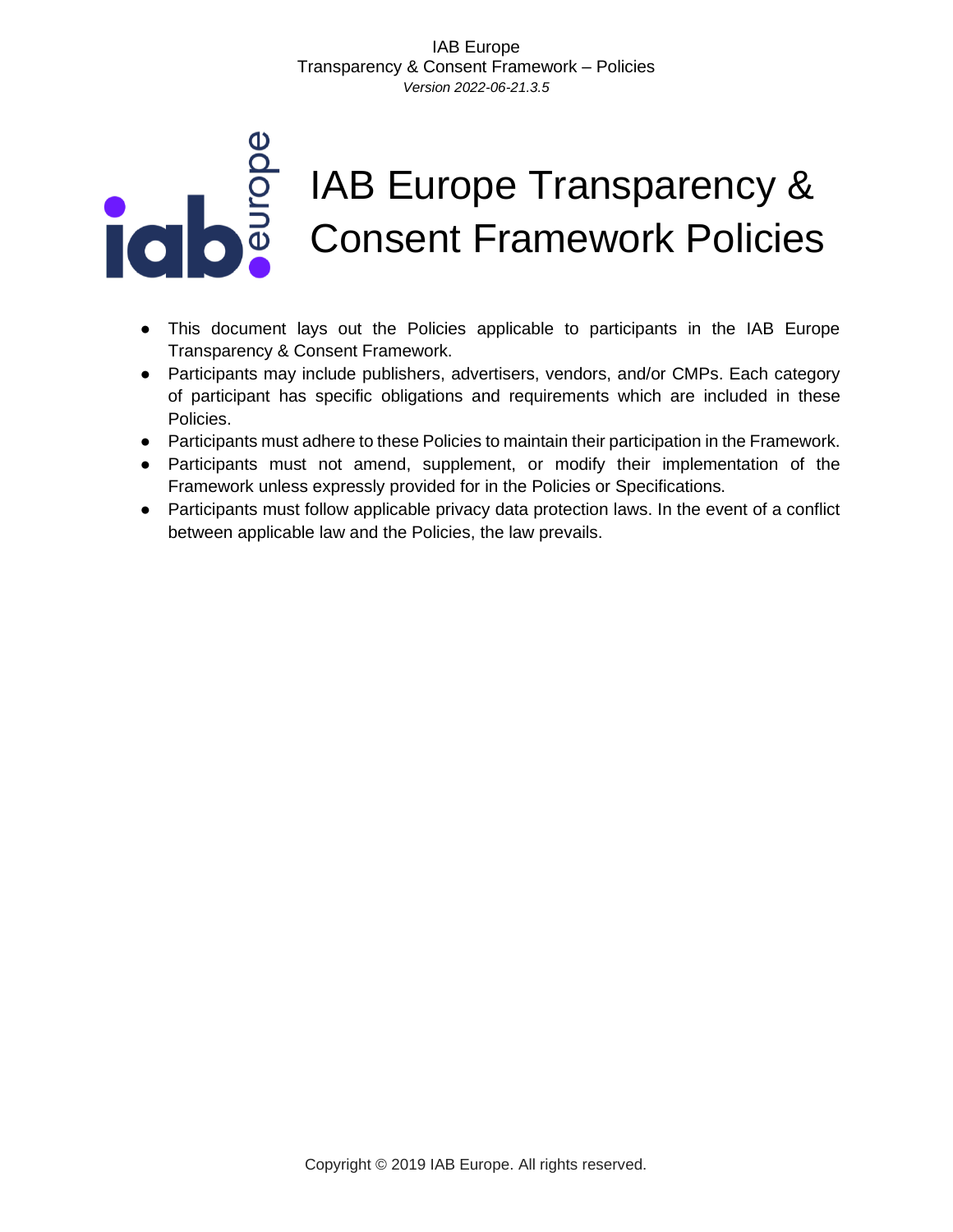## <span id="page-1-0"></span>**Outline**

**[Outline](#page-1-0)** 

[Preamble](#page-5-0)

- [Chapter I: Definitions](#page-6-0)
	- [1. Definitions](#page-6-1)

[Chapter II: Policies for CMPs](#page-9-0)

- [2. Applying and Registering](#page-9-1)
- [3. Adherence to Framework Policies](#page-9-2)
- [4. Adherence to the Specifications](#page-9-3)
- [5. Managing Purposes and Legal Bases](#page-10-0)
- [6. Working with Vendors](#page-11-0)
- [7. Working with Publishers](#page-12-0)
- [8. Record Keeping](#page-12-1)
- [9. Accountability](#page-12-2)

[Chapter III: Policies for Vendors](#page-13-0)

- [10. Applying and Registering](#page-13-1)
- [11. Adherence to Framework Policies](#page-13-2)
- [12. Adherence to the Specifications](#page-14-0)
- [13. Working with CMPs](#page-14-1)
- [14. Working with Publishers](#page-15-0)
- [15. Record Keeping](#page-15-1)
- [16. Purposes, Special Purposes and Legal Bases, Special Features and Opt-Ins](#page-16-0)
- [17. Accountability](#page-20-0)

[Chapter IV: Policies for Publishers](#page-20-1)

- [18. Participation](#page-20-2)
- [19. Adherence to Framework Policies](#page-21-0)
- [20. Adherence to the Specifications](#page-21-1)
- [21. Working with CMPs](#page-21-2)
- [22. Working with Vendors](#page-22-0)
- [23. Managing Purposes and Legal Bases](#page-22-1)
- [24. Accountability](#page-24-0)

[Chapter V: Interacting with Users](#page-25-0)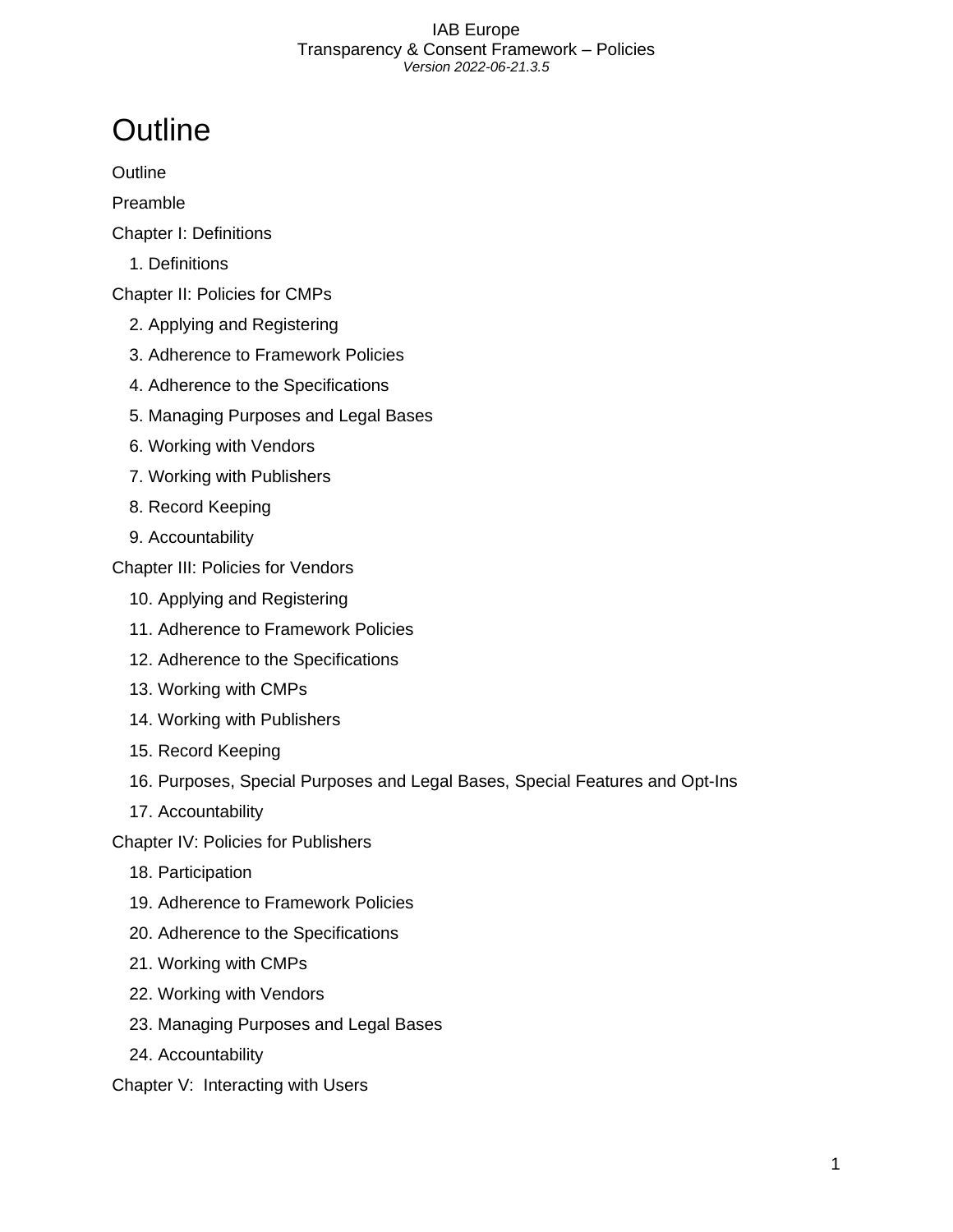[Appendix A: Purposes and Features Definitions](#page-26-0)

- [A. Purposes](#page-26-1)
	- **Purpose 1 - [Store and/or access information on a device](#page-26-2)**
	- **Purpose 2 - [Select basic ads](#page-27-0)**
	- **[Purpose 3 Create a personalised ads profile](#page-28-0)**
	- **[Purpose 4 Select personalised ads](#page-30-0)**
	- **[Purpose 5 Create a personalised content profile](#page-31-0)**
	- **[Purpose 6 Select personalised content](#page-32-0)**
	- **[Purpose 7 Measure ad performance](#page-33-0)**
	- **[Purpose 8 Measure content performance](#page-35-0)**
	- **[Purpose 9 Apply market research to generate audience insights](#page-36-0)**
	- **Purpose 10 - [Develop and improve products](#page-38-0)**
- [B. Special Purposes](#page-39-0)

**Special Purpose 1 - [Ensure security, prevent fraud, and debug](#page-39-1)**

**[Special Purpose 2 - Technically deliver ads or content](#page-40-0)**

[C. Features](#page-41-0)

**[Feature 1 - Match and combine offline data sources](#page-41-1)**

**Feature 2 - [Link different devices](#page-42-0)**

**Feature 3 - [Receive and use automatically-sent device characteristics for](#page-42-1)  [identification](#page-42-1)**

[D. Special Features](#page-43-0)

**Special Feature 1 - [Use precise geolocation data](#page-43-1)**

**Special Feature 2 - [Actively scan device characteristics for identification](#page-44-0)**

- [E. Stacks](#page-45-0)
	- **Stack 1 - [Precise geolocation data, and identification through device scanning](#page-45-1)**
	- **Stack 2 - [Basic ads and ad measurement](#page-45-2)**
	- **Stack 3 - [Personalised ads](#page-46-0)**
	- **Stack 4 - [Basic ads, ad measurement, and audience insights](#page-46-1)**
	- **Stack 5 - [Basic ads, personalised ads profile, and ad measurement](#page-46-2)**
	- **Stack 6 - [Personalised ads display and ad measurement](#page-46-3)**
	- **Stack 7 - [Personalised ads display, ad measurement, and audience insights](#page-47-0)**
	- **Stack 8 - [Personalised ads and ad measurement](#page-47-1)**
	- **Stack 9 - [Personalised ads, ad measurement, and audience insights](#page-47-2)**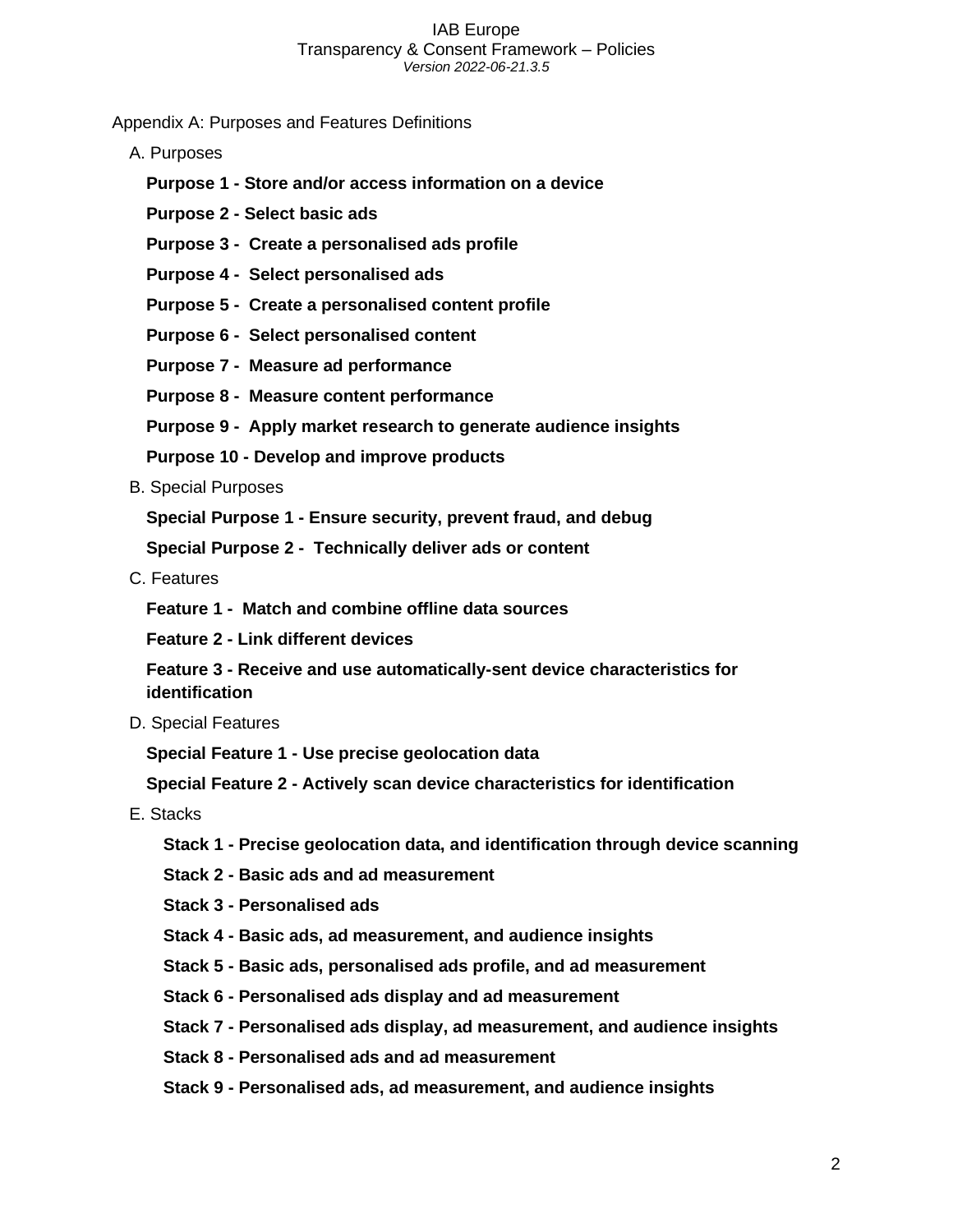**Stack 10 - [Personalised ads profile and display](#page-48-0)**

**Stack 11 - [Personalised content](#page-48-1)**

**Stack 12 - [Personalised content display and content measurement](#page-48-2)**

**Stack 13 - [Personalised content display, content measurement and audience](#page-49-0)  [insights](#page-49-0)**

**Stack 14 - [Personalised content and content measurement](#page-49-1)**

**Stack 15 - [Personalised content, content measurement and audience insights](#page-50-0)**

**Stack 16 - [Personalised content, content measurement, audience insights, and](#page-50-1)  [product development.](#page-50-1)**

**Stack 17 - [Ad and content measurement, and audience insights](#page-50-2)**

**Stack 18 - [Ad and content measurement](#page-51-0)**

**Stack 19 - [Ad measurement and audience insights](#page-51-1)**

**Stack 20 - [Ad and content measurement, audience insights, and product](#page-51-2)  [development](#page-51-2)**

**Stack 21 - [Content measurement, audience insights, and product development](#page-52-0)**

**Stack 22 - [Content measurement and product development](#page-52-1)**

**Stack 23 - [Personalised ads and content display, ad and content measurement](#page-52-2)**

**Stack 24 - [Personalised ads and content display, ad and content measurement,](#page-53-0)  [and audience insights](#page-53-0)**

**Stack 25 - [Personalised ads and content, ad and content measurement](#page-53-1)**

**Stack 26 - [Personalised ads and content, ad and content measurement, and](#page-54-0)  [audience insights](#page-54-0)**

**Stack 27 - [Personalised ads and content profile](#page-54-1)**

**Stack 28 - [Personalised ads and content display](#page-54-2)**

**Stack 29 - [Basic ads, ad and content measurement, and audience insights](#page-55-0)**

**Stack 30 - [Personalised ads display, personalised content, ad and content](#page-55-1)  [measurement, and audience insights](#page-55-1)**

**Stack 31 - [Personalised ads display, personalised content, ad and content](#page-55-2)  [measurement, audience insights, and product development](#page-55-2)**

**Stack 32 - [Basic ads, personalised content, ad and content measurement, and](#page-56-0)  [audience insights](#page-56-0)**

**Stack 33 - [Basic ads, personalised content, ad and content measurement,](#page-56-1)  [audience insights, and product development](#page-56-1)**

**Stack 34 - [Basic ads, personalised content, content measurement, and audience](#page-57-0)  [insights](#page-57-0)**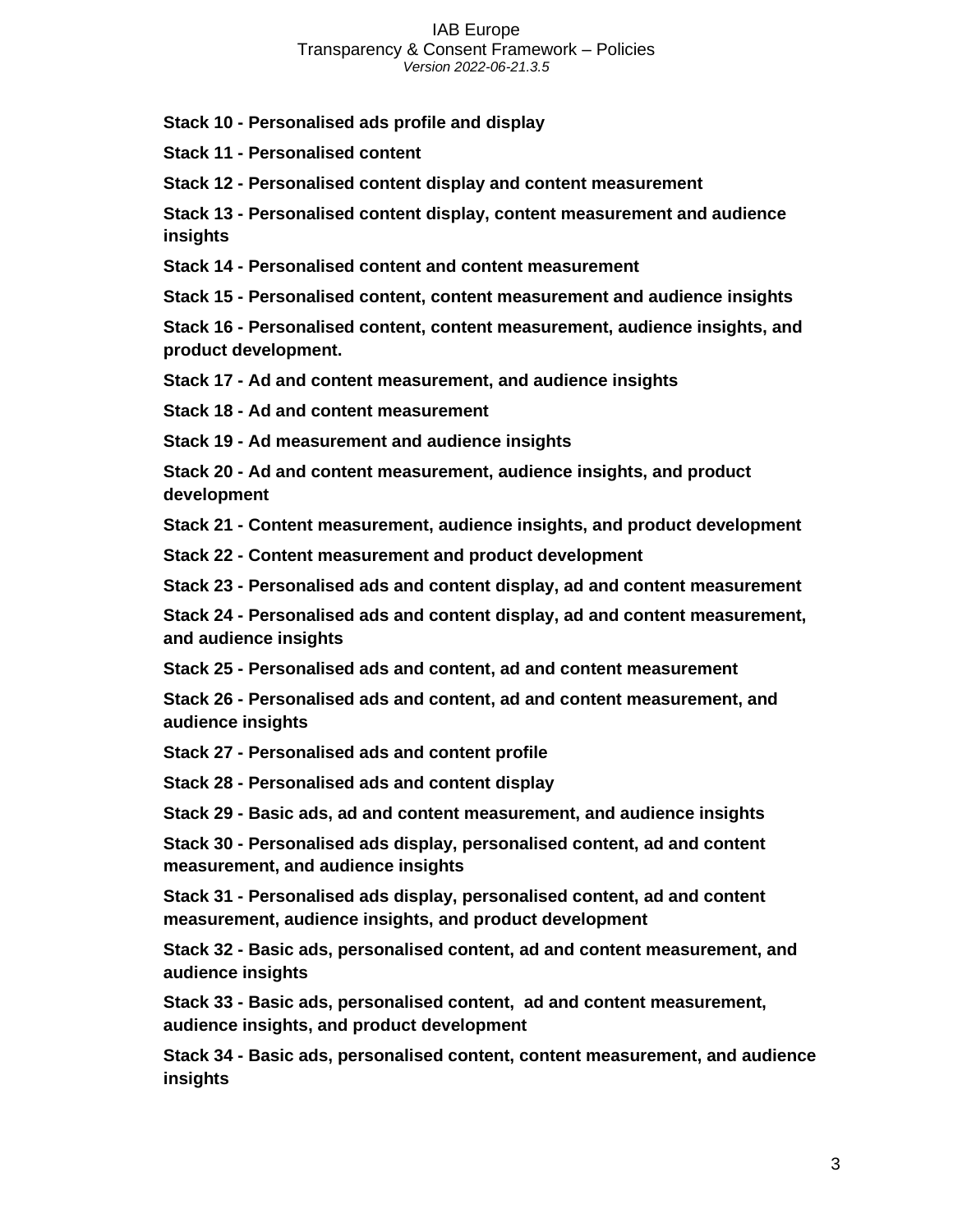**Stack 35 - [Basic ads, personalised content, content measurement, audience](#page-57-1)  [insights, and product development](#page-57-1)**

**Stack 36 - [Basic ads, personalised content, and ad measurement](#page-58-0)**

**Stack 37 - [Basic ads, personalised content, ad measurement, and product](#page-58-1)  [development](#page-58-1)**

**Stack 38 - [Personalised ads, ad measurement, and product development](#page-59-0)**

**Stack 39 - [Personalised ads, ad measurement, audience insights and product](#page-59-1)  [development](#page-59-1)**

**Stack 40 - [Personalised ads, ad and content measurement, audience insights and](#page-60-0)  [product development](#page-60-0)**

**Stack 41 - [Personalised ads, personalised content display, ad and content](#page-60-1)  [measurement, audience insights and product development](#page-60-1)**

**Stack 42 - [Personalised ads and content, ad and content measurement, audience](#page-61-0)  [insights and product development](#page-61-0)**

F. [Example Stack Combinations](#page-61-1)

[Example Stack Combination 1](#page-61-2)

[Example Stack Combination 2](#page-62-0)

[Example Stack Combination 3 \(Advertisers\)](#page-62-1)

[Appendix B: User Interface Requirements](#page-63-0)

[A. Scope](#page-63-1)

[B. General Rules and Requirements for Framework UIs](#page-63-2)

- [C. Specific Requirements for Framework UIs in Connection with Requesting a User's Consent](#page-64-0)
- [D. Specific Requirements for Framework UIs in Connection with Legitimate Interests](#page-66-0)

[Version History and Changelog](#page-68-0)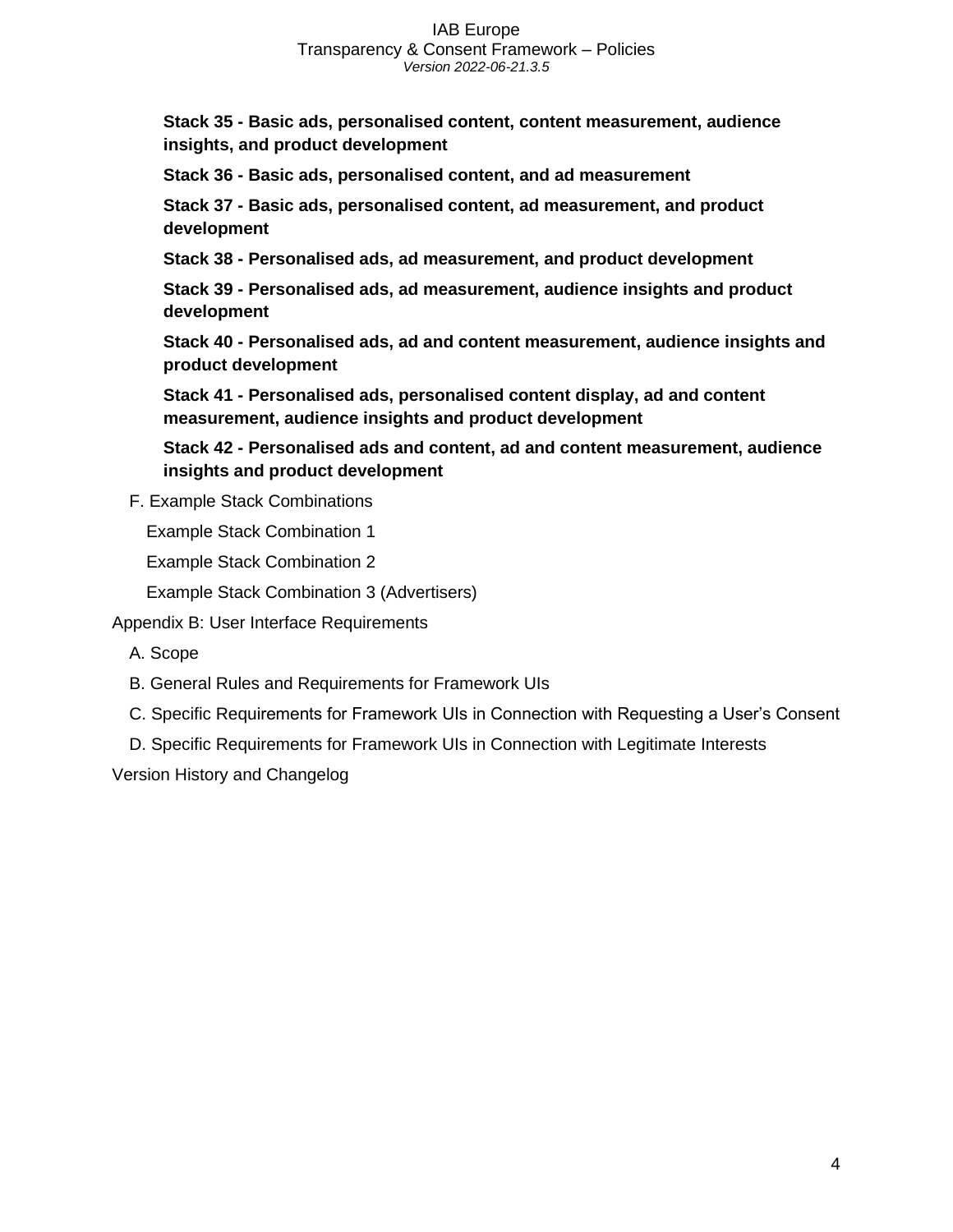## <span id="page-5-0"></span>Preamble

i. The Transparency and Consent Framework consists of a set of technical specifications and policies to which publishers, advertisers, technology providers, and others for whom the Framework is of interest may voluntarily choose to adhere.

ii. The goal of the Framework is to help players in the online ecosystem meet certain requirements of the ePrivacy Directive (and by extension its successor, the upcoming ePrivacy Regulation), and General Data Protection Regulation by providing a way of informing users about inter alia the storing and/or accessing of information on their devices, the fact that their personal data is processed, the purposes for which their personal data is processed, the companies that are seeking to process their personal data for these purposes, providing users with choice about the same, and signalling to third parties inter alia which information has been disclosed to users and what users' choices are. For the avoidance of doubt, the Framework also serves to help meet requirements of the UK's General Data Protection Regulation and the UK's Privacy and Electronic Communications Regulations, to the extent that the relevant provisions in the former remain identical to those of the EU's General Data Protection Regulation, and that the relevant provisions in the latter remain consistent with an implementation of the EU's ePrivacy Directive.

iii. Achieving the goals of the Framework requires standardisation of technology, for example of how information is disclosed or how user choices are stored and signalled to participants. It also requires standardising certain information provided to users, choices given to users, behaviours that participants engage in when interacting with users or responding to requests between participants.

iv. The Framework is not intended nor has it been designed to facilitate the lawful processing of special categories of personal data, data relating to criminal convictions, or engaging in certain more strictly regulated processing activities, such as transferring personal data outside of the EU, or taking automated decisions, including profiling, that produce legal or similarly significant effects, for which the law requires meeting additional requirements such as obtaining explicit consent.

v. While participation in the Framework may be a useful, indeed essential building block for the online ecosystem's compliance with EU privacy and data protection law it is not a substitute for individual participants taking responsibility for their obligations under the law.

vi. The Framework is intended to be updated over time as legislation is updated (e.g. with the upcoming ePrivacy Regulation replacing the ePrivacy Directive), and legal requirements, regulatory practice, business practices, business needs and other relevant factors change.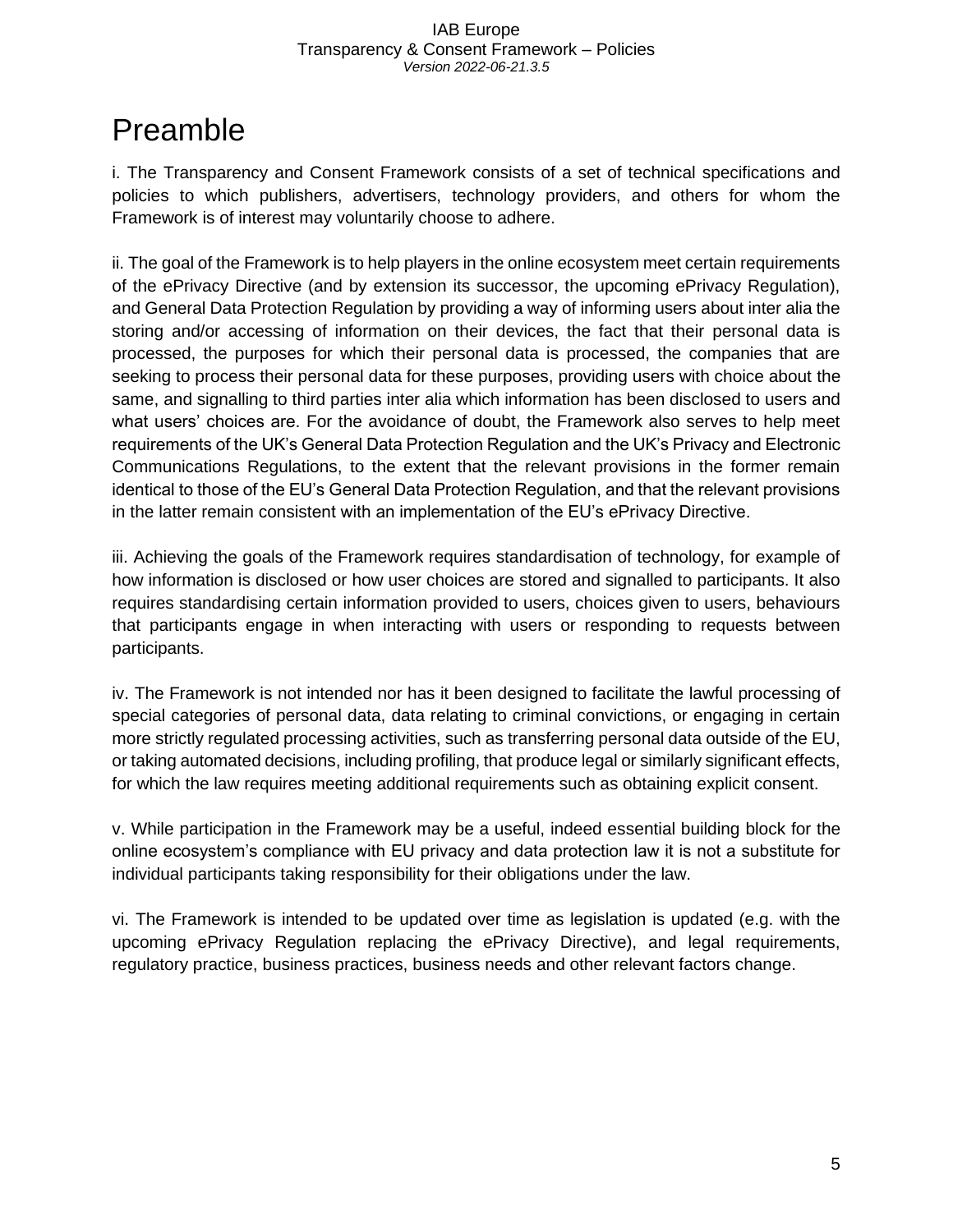## <span id="page-6-0"></span>Chapter I: Definitions

### <span id="page-6-1"></span>1. Definitions

1. "**Transparency and Consent Framework**" (the "**Framework**", or the "**TCF**") means the Framework comprising the various parts defined under these Policies. It has the objective to help all parties in the digital advertising chain to comply with the EU's General Data Protection Regulation ("GDPR") and ePrivacy Directive ("ePD") when processing personal data and/or accessing and/or storing information on a user's device.

2. "**Interactive Advertising Bureau Europe aisbl**" ("**IAB Europe**", the "**Managing Organization**", or the "**MO**") means the entity that manages and governs the Framework, including the Policies, Specifications, and the GVL. IAB Europe may update these Policies from time to time as it reasonably determines is necessary to ensure the ongoing success of the Framework.

3. "**Framework Policies**" (the "**Policies**") means this or any other official policy documentation disseminated by IAB Europe and updated from time to time, that defines the requirements for compliant participation in, and use of, the Framework, including, but not limited to, Appendix A and Appendix B of these Policies, and any associated policy guidance, or publicly communicated, enforcement actions.

4. "**Framework Specifications**" (the "**Specifications**") means any official technical documentation disseminated by IAB Europe in concert with IAB Tech Lab or future designated technical body, and updated from time to time, that defines the technical implementation of the Framework, including, but not limited to, the Transparency and Consent String with Global Vendor List Format specification, the Consent Management Platform API specification, and any associated implementation guidance.

5. "**Global Vendor List**" (the "**GVL**", or the "**Vendor List**") means the list of Vendors who have registered with IAB Europe for participating in the Framework. The list is managed and maintained by IAB Europe, and is referenced by CMPs, Publishers and individual Vendors. Its structure and content shall be defined by the Specifications.

6. "**Transparency and Consent Management Platform**" ("**Consent Management Platform**", or "**CMP**") means the company or organisation that centralises and manages transparency for, and consent and objections of the end user. The CMP can read and update the Legal Basis status of Vendors on the GVL, and acts as an intermediary between a Publisher, an end user, and Vendors to provide transparency, help Vendors and Publishers establish Legal Bases for processing, acquire user consent as needed and manage user objections, and communicate Legal Basis, consent or and/or objection status to the ecosystem. A CMP may be the party that surfaces, usually on behalf of the publisher, the UI to a user, though that may also be another party. CMPs may be private or commercial. A private CMP means a Publisher that implements its own CMP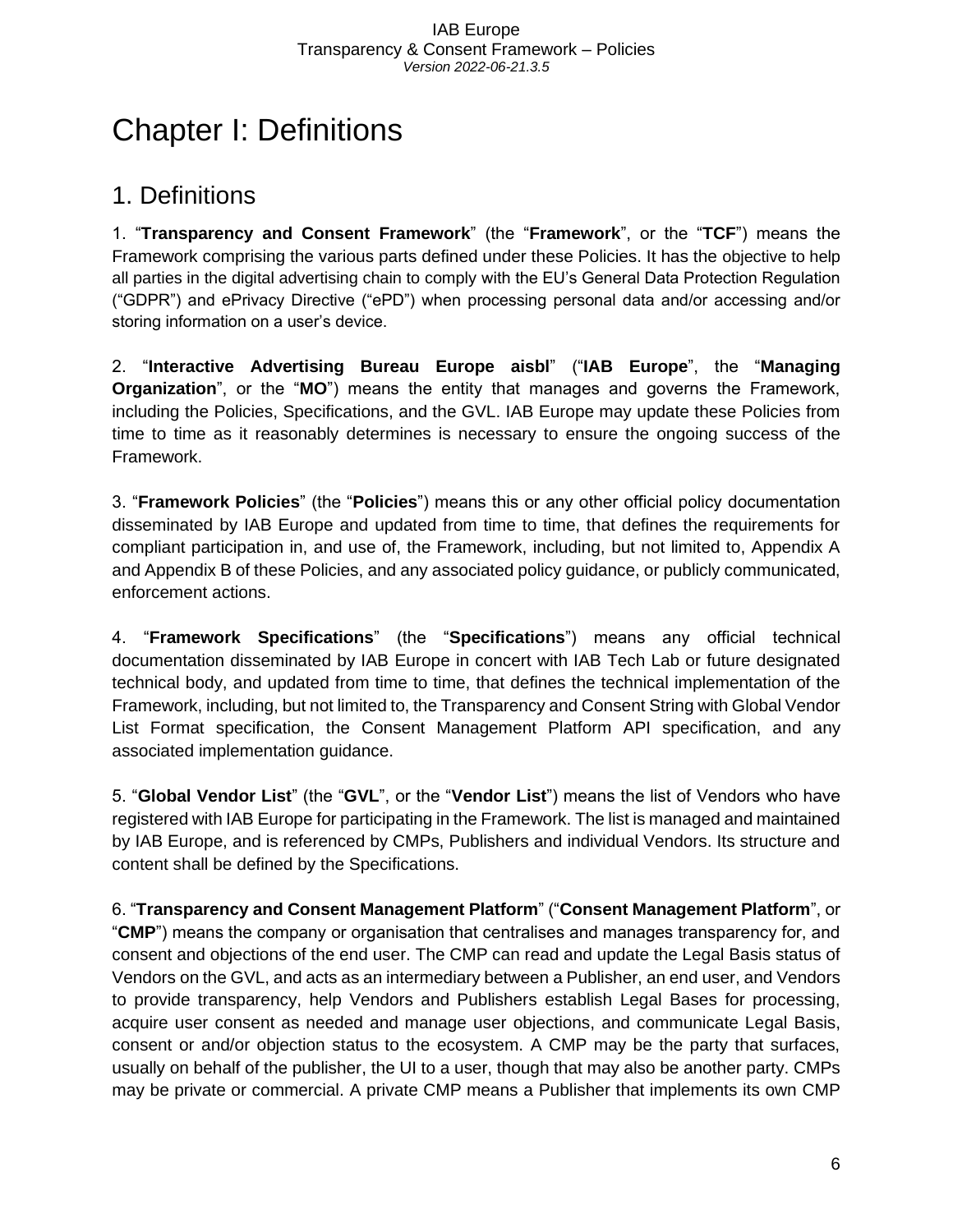for its own purposes. A commercial CMP offers CMP services to other parties. Unless specifically noted otherwise, these policies apply to both private and commercial CMPs.

7. "**Vendor**" means a company that participates in the delivery of digital advertising within a Publisher's website, app, or other digital content, to the extent that company is not acting as a Publisher or CMP, and that either accesses an end user's device or processes personal data about end users visiting the Publisher's content and adheres to the Policies. A Vendor may be considered under the GDPR to be a Controller, a Processor, or both, depending on specific circumstances.

8. "**Publisher**" means an operator of a Digital Property and who is primarily responsible for ensuring the Framework UI is presented to users and that Legal Bases, including consent, are established with respect to Vendors that may process personal data based on users' visits to the Publisher's content.

9. "**Digital Property**" means a website, app, or other content or service delivery mechanism where digital ads are displayed or information is collected and/or used for any Purpose or Special Purpose.

10. "**Framework UI**" ("**UI**") means the user interface or user experience defined by the Specifications for presentation to a user in order to establish Legal Bases for GVL Vendors as part of their compliance with European privacy and data protection laws. The Policies and Specifications define requirements for the UI along with aspects that are configurable by Publishers.

11. "**Initial Layer**" refers to information that must be made visible to the user in the UI prior to the user being able to give his or her consent. For the avoidance of doubt, the use of the term "visible" should not be understood as excluding other forms of information presentation used, for example, for assisted internet access, or on devices with non-visual user interfaces.

12. "**Purpose**" means one of the defined purposes for processing of data, including users' personal data, by participants in the Framework that are defined in the Policies or the Specifications for which Vendors declare a Legal Basis in the GVL and for which the user is given choice, i.e. to consent or to object depending on the Legal Basis for the processing, by a CMP.

13. "**Special Purpose**" means one of the defined purposes for processing of data, including users' personal data, by participants in the Framework that are defined in the Policies or the Specifications for which Vendors declare a Legal Basis in the GVL and for which the user is not given choice by a CMP.

14. "**Feature"** means one of the features of processing personal data used by participants in the Framework that are defined in the Policies or the Specifications used in pursuit of one or several Purposes for which the user is not given choice separately to the choice afforded regarding the Purposes for which they are used.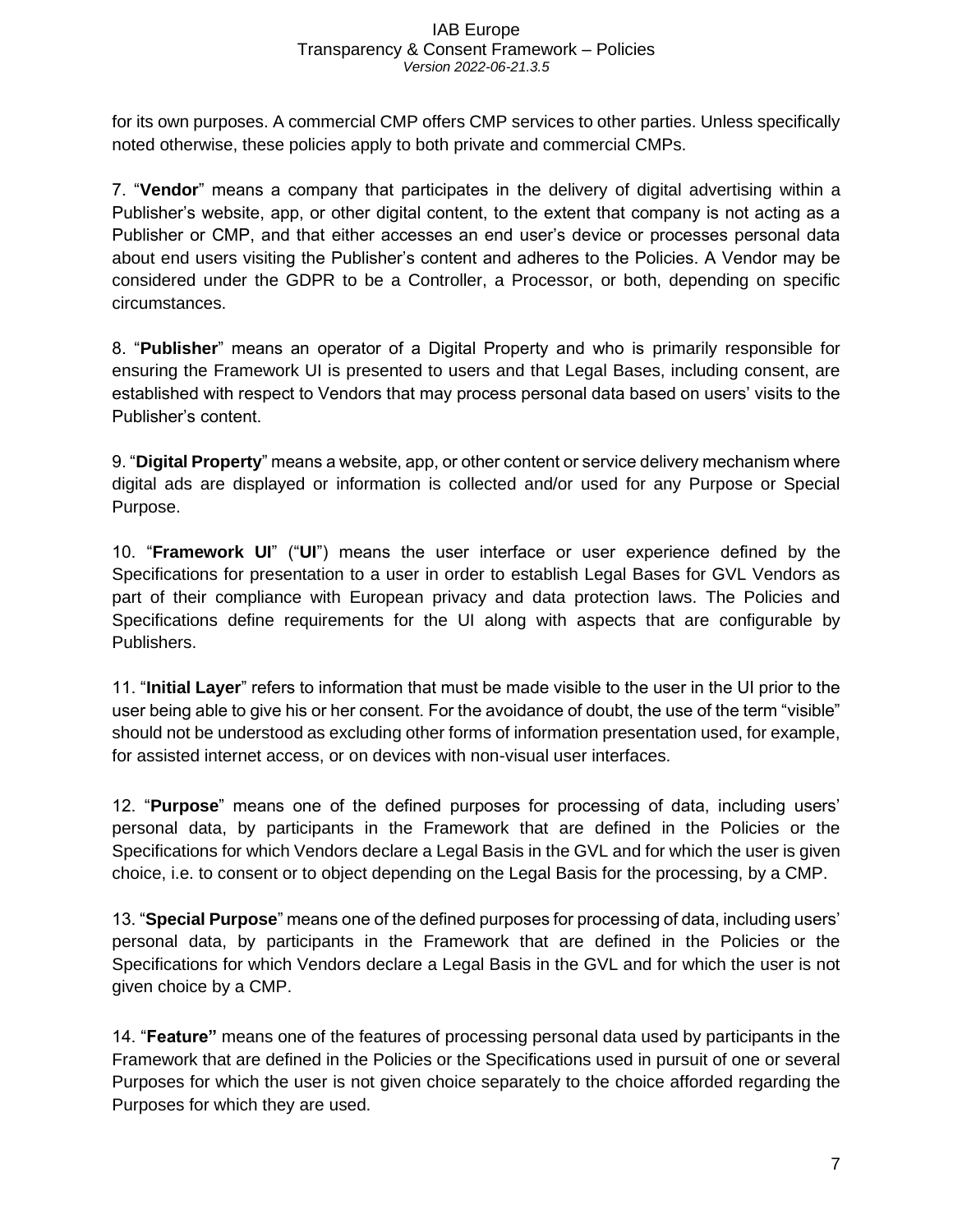15. "**Special Feature**" means one of the features of processing personal data used by participants in the Framework that are defined in the Policies or the Specifications used in pursuit of one or several Purposes for which the user is given the choice to opt-in separately from the choice afforded regarding the Purposes which they support.

16. "**Stack**" means one of the combinations of Purposes and/or Special Features of processing personal data used by participants in the Framework that may be used to substitute or supplement more granular Purpose and/or Special Feature descriptions in the Initial Layer of a UI.

17. "**Signal**" means any signal defined by the Policies or Specifications sent by a CMP, usually on behalf of a Publisher, to Vendors that includes, amongst others, information about the transparency, consent, and/or objection status of a Vendor and/or Purpose, the opt-in status of a Special Feature, and Publisher restrictions.

18. "**Precise Geolocation Data**" means information about a user's geographic location accurate to up to 500 meters and/or latitude and longitude data beyond two decimal points.

19. "**Legal Basis**" means a lawful ground for processing defined in Article 6 GDPR and supported by the Framework, which are consent in accordance with Article 6(1)(a) GDPR and legitimate interests in accordance with Article  $6(1)(f)$  GDPR. Legal Bases in the Framework can be established with

- (a) Service-specific scope, which means a Legal Basis is applicable only on the service, for example a Publisher website or app, on which the Legal Basis is obtained and managed; or
- (b) Group-specific scope, which means a Legal Basis is applicable only on a pre-defined group of services, for example a number of Digital Properties of one or more Publishers that implement CMPs with their group's scope, each of which allows users to manage their choices regarding Legal Bases established for the group across all the services of the group.

20. "**Device**" means electronic equipment, such as a computer, tablet, phone, TV, watch, that is capable of accessing the internet, including any software run on the electronic equipment to connect to the internet, such as a browser or app.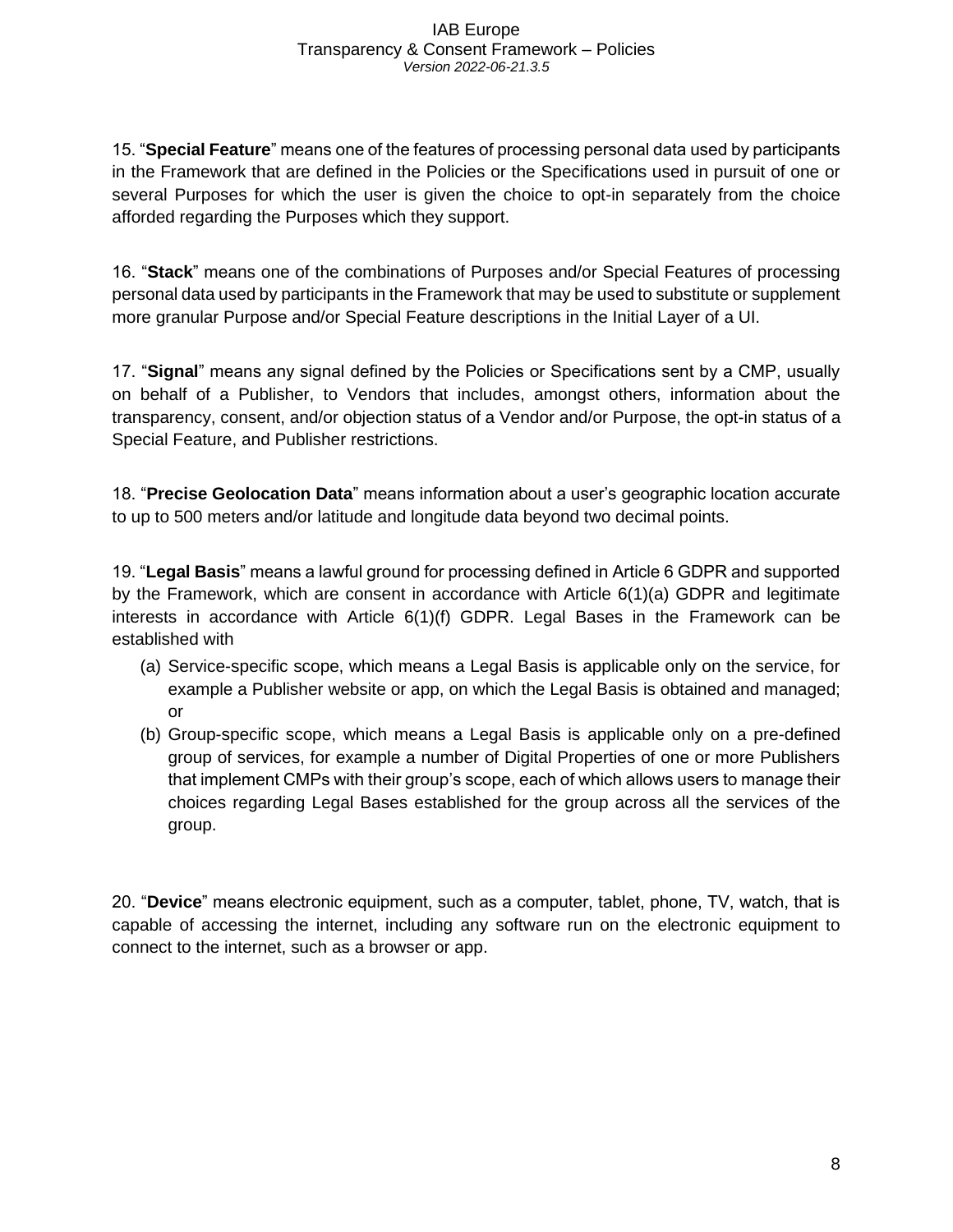## <span id="page-9-0"></span>Chapter II: Policies for CMPs

## <span id="page-9-1"></span>2. Applying and Registering

1. CMPs must apply to IAB Europe for participation in the Framework. IAB Europe shall take reasonable steps to vet and approve a CMP's application according to procedures adopted, and updated from time to time, by the MO.

2. CMPs must provide all information requested by IAB Europe that is required to fulfil IAB Europe's CMP application and approval procedures.

3. IAB Europe shall not approve a CMP's application unless or until IAB Europe can verify to its satisfaction the identity of the party or parties controlling the CMP, as well as the CMP's ability to maintain its service and adhere to the Policies and Specifications.

## <span id="page-9-2"></span>3. Adherence to Framework Policies

1. A CMP must adhere to all Policies applicable to CMPs that are disseminated by the MO in the Policies or in documentation that implements the Policies, such as in operating policies and procedures, guidance, and enforcement decisions.

2. A CMP must make a public attestation of compliance with the Policies in a prominent disclosure, such as in a privacy policy. This attestation must at minimum include: (i) an affirmation of the CMP's participation in the IAB Europe Transparency & Consent Framework; (ii) an affirmation of its compliance with the Policies and Specifications of the Transparency & Consent Framework; (ii) the IAB Europe-assigned ID of the CMP. Example:

<*Organisation> participates in the IAB Europe Transparency & Consent Framework and complies with its Specifications and Policies. <Organisation> operates Consent Management Platform with the identification number <CMP ID>.*

## <span id="page-9-3"></span>4. Adherence to the Specifications

1. In addition to implementing the Framework according to the Specifications, a CMP must support the full Specifications, unless the Specifications expressly state that a feature is optional, in which case a CMP may choose to implement the optional feature but need not to do so.

2. A private CMP need only implement the Specifications to the extent necessary to support the needs of the Vendors, Purposes, and Special Features selected by its Publisher owner.

3. A CMP must disclose Vendors' GVL information, including Legal Bases, as declared, and update Vendors' GVL information, including Legal Bases status in the Framework, wherever stored, according to the Specifications, without extension, modification, or supplementation, except as expressly allowed for in the Specifications.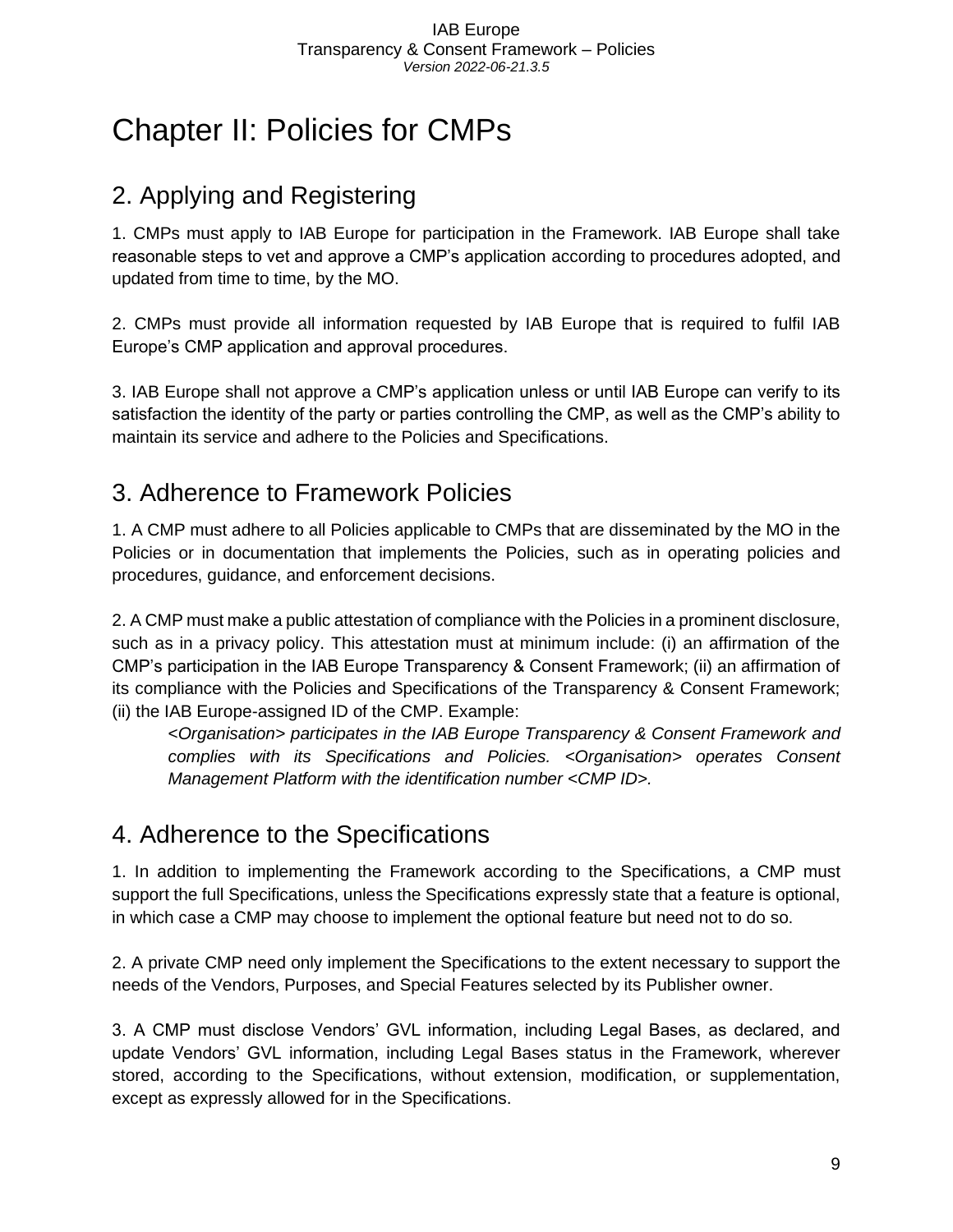4. A CMP must not read, write, or communicate any Vendor's Legal Bases except according to and as provided for under the Specifications, and using the standard API.

## <span id="page-10-0"></span>5. Managing Purposes and Legal Bases

1. A CMP will remind the user of their right to withdraw consent and/or the right to object to processing at least every 13 months with respect to any Vendor and Purpose.

2. A CMP must resolve conflicts in Signals or merge Signals before transmitting it in accordance with the Policies and Specifications.

3. A CMP must only generate a positive consent Signal on the basis of a clear affirmative action taken by a user that unambiguously signifies that user's agreement on the basis of appropriate information in accordance with the law.

4. A CMP must only generate a positive legitimate interest Signal on the basis of the provision of transparency by the CMP about processing on the basis of a legitimate interest and must always generate a negative legitimate interest Signal if the user has indicated an objection to such processing on the basis of a legitimate interest.

5. A CMP must only generate a positive opt-in Signal for Special Features on the basis of a clear affirmative action taken by a user that unambiguously signifies that user's agreement on the basis of appropriate information.

6. A CMP will establish Legal Bases only in accordance with the declarations made by Vendors in the GVL and using the definitions of the Purposes and/or their translations found in the GVL, without extension, modification, or supplementation, except as expressly allowed for in the Policies.

7. A CMP must resurface the Framework UI if the MO indicates, in accordance with the Policies and Specifications, that changes to the Policies are of such a nature as to require re-establishing Legal Bases.

8. A CMP may be instructed by its Publisher which Purposes, Special Features, and/or Vendors to disclose. If a Publisher instructs a CMP not to disclose a Purpose, Special Feature, and/or a Vendor, the Signals the CMP generates must appropriately reflect in the Signal that no Legal Bases and/or opt-ins have been established for the respective Purposes, Special Features, and/or Vendors. For the avoidance of doubt: Special Purposes, and Features must always be disclosed if at least one of the Vendors disclosed has declared itself using them.

9. A CMP must implement any Publisher restrictions, such as a restriction of Purposes per Vendors, by making appropriate changes in the User Interface to reflect such restrictions, and by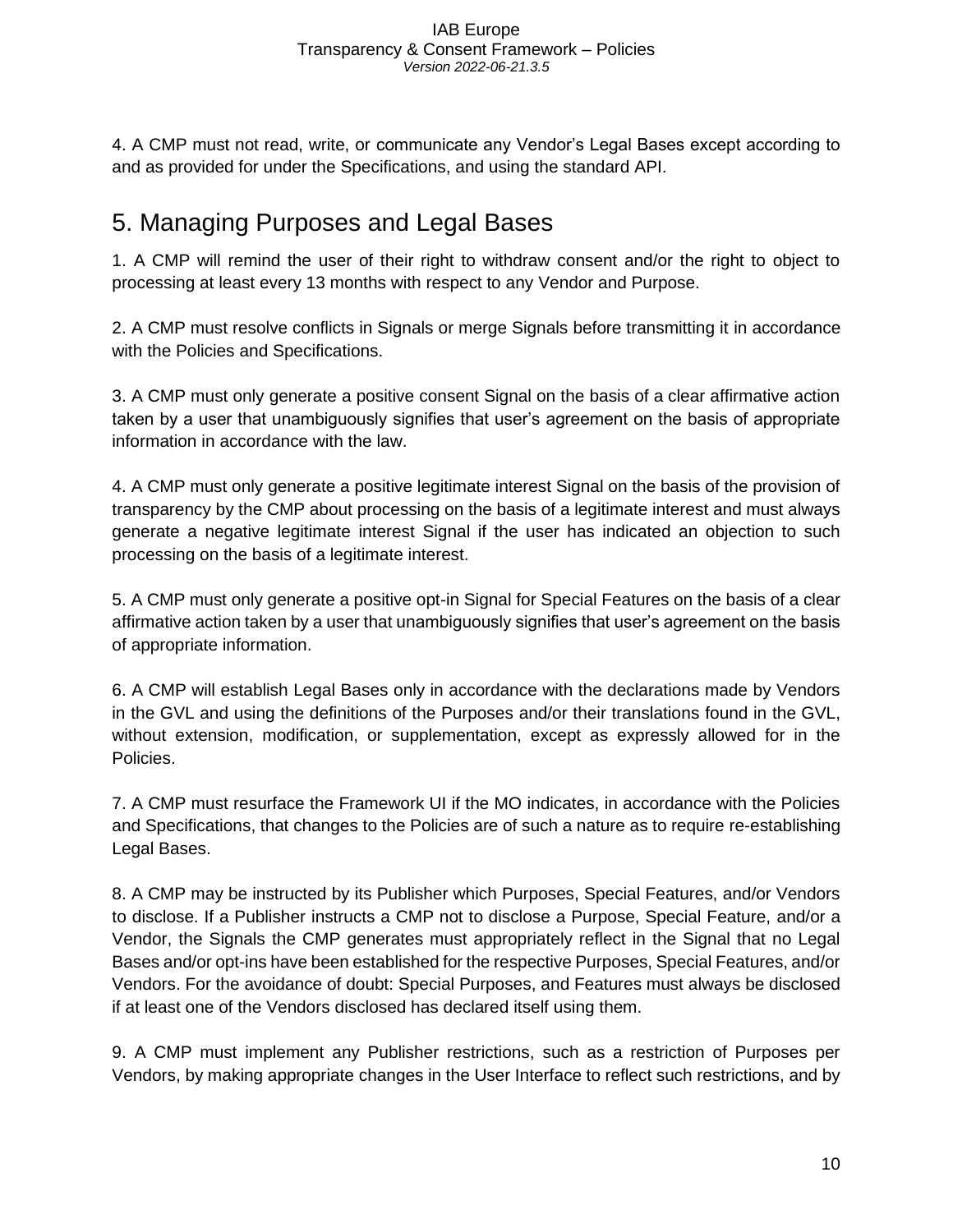creating the appropriate Signals containing the Publisher restrictions in accordance with the Policies and Specifications.

11. A CMP may be instructed by its Publisher to establish, record and transmit information about its own Legal Bases (that is, Legal Bases for data processing performed by the Publisher), including Legal Bases for purposes that are not supported by the Framework. A CMP is prohibited from implementing Publisher-specific custom Legal Bases Signals for Purposes that the Framework covers, or for any vendors rather than purposes. Management of Legal Bases that the Framework covers shall only take place if the Vendor has registered with the MO in accordance with the Policies. A CMP may exclusively implement Publisher-specific custom Legal Bases Signals in conjunction with the Publisher's own processing or for processing conducted on its behalf by a Vendor who is acting as a processor under the law and only for purposes not standardized by the Framework.

## <span id="page-11-0"></span>6. Working with Vendors

1. If a CMP works with Vendors who are not participating in the Framework and published on the GVL, the CMP must make it possible for users to distinguish between those Vendors who are participating in the Framework, on the one hand, and those who are not, on the other. CMPs must not misrepresent Vendors who are not registered with IAB Europe as participating in the Framework and published on the GVL.

2. If a Publisher or Vendor operates a CMP, the Policies for CMPs shall apply only to the extent of that party's CMP operation. For example, if a Publisher operates a CMP, the prohibition against a CMP discriminating against Vendors shall apply to the Publisher's CMP only, while the Publisher remains free to make choices with respect to Vendors appearing on its sites or apps.

3. In any interaction with the Framework, a CMP may not exclude, discriminate against, or give preferential treatment to a Vendor except pursuant to explicit instructions from the Publisher involved in that interaction and in accordance with the Specifications and the Policies. For the avoidance of doubt, nothing in this paragraph prevents a private CMP from fully implementing instructions from its Publisher owner.

4. If a Vendor operates a CMP, it may require a Publisher to work with its Vendor-owner as part of the terms and conditions of using the CMP. Such a requirement shall not constitute preferential treatment in the meaning of Policy 6(3).

5. If a CMP reasonably believes that a Vendor is not in compliance with the Specifications and/or the Policies, it must promptly notify IAB Europe according to MO procedures and may, as provided for by MO procedures, pause working with the Vendor while the matter is addressed.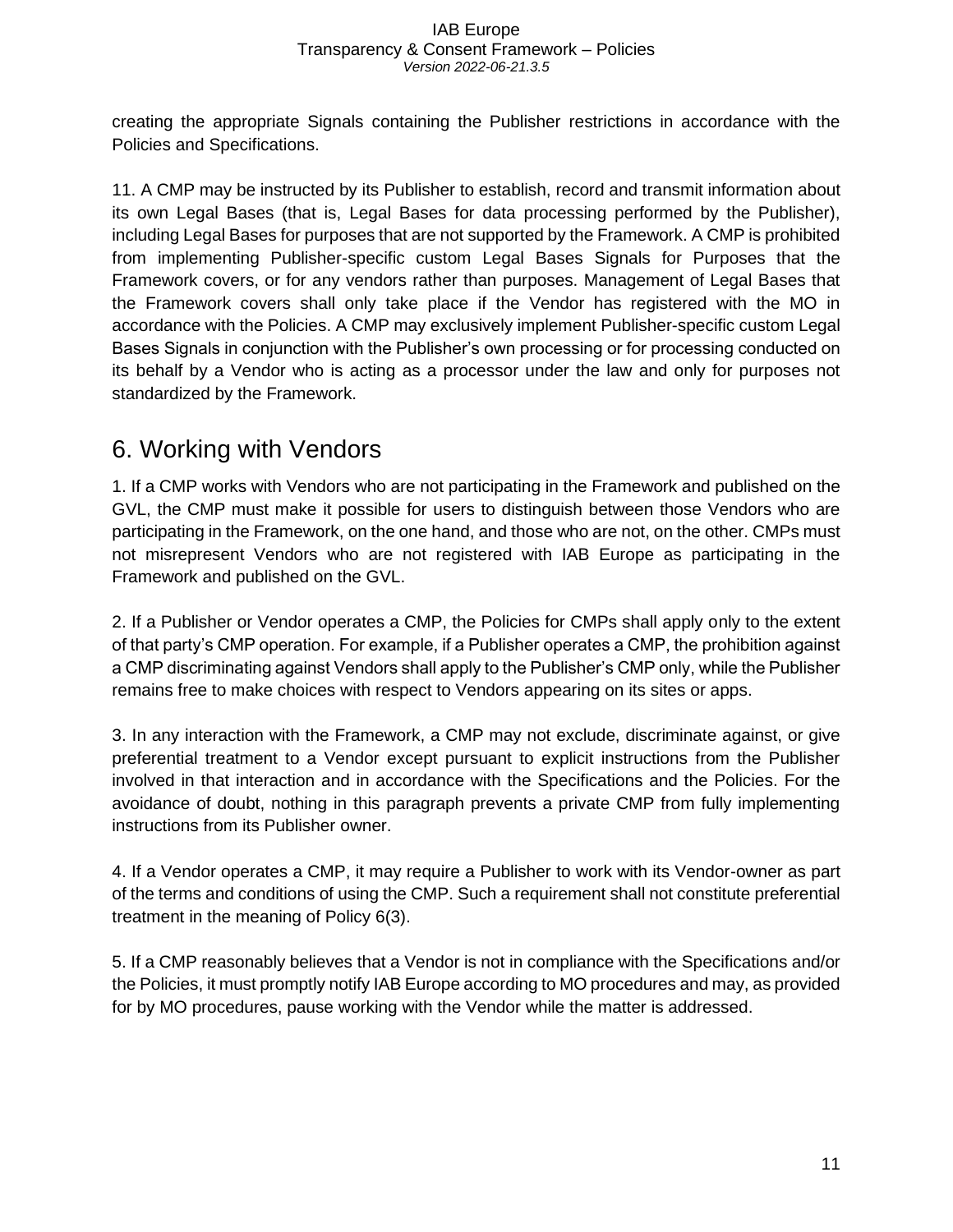## <span id="page-12-0"></span>7. Working with Publishers

1. A CMP shall only work with Publishers within the Framework that are in full compliance with the Policies, including but not limited to the requirement to make an attestation of compliance in a prominent location, such as a privacy policy.

2. A CMP is responsible for ensuring that its UIs and Signals comply with the Policies and Specifications. Where a commercial CMP is not able to ensure such compliance, for example because it offers Publishers the option to customise aspects that may impact compliance, the Publisher using such customisation options must assume responsibility for compliance with the Policies for CMPs, register a private CMP within the Framework, and use the commercial CMPs offering in association with the Publisher's assigned private CMP ID.

3. If a CMP reasonably believes that a Publisher using its CMP is not in compliance with the Specifications and/or the Policies, it must promptly notify IAB Europe according to MO procedures and may, as provided for by MO procedures, pause working with the Publisher while the matter is addressed. For the avoidance of doubt, where a commercial CMP receives an instruction from a Publisher that is in violation of these Policies, the CMP shall not act on the instruction.

4. The MO may prevent a Publisher from participation in the Framework for violations of Framework Policies that are willfull and/or severe according to MO procedures. The MO may enact a suspension or block of a Publisher by notifying CMPs that the Publisher is not in full compliance.

## <span id="page-12-1"></span>8. Record Keeping

1. A CMP will maintain records of consent, as required under the Policies and/or the Specifications and will provide the MO access to such records upon request without undue delay.

2. A CMP will retain a record of the UI that has been deployed on any given Publisher at any given time and make this record available to its Publisher client, Vendors, and/or the MO upon request.

## <span id="page-12-2"></span>9. Accountability

1. IAB Europe shall take reasonable steps to periodically review and verify a CMP's compliance with the Policies and/or the Specifications according to procedures adopted, and updated from time to time, by the MO. A CMP will provide, without undue delay, any information reasonably requested by IAB Europe to verify compliance.

2. IAB Europe may suspend a CMP from participation in the Framework for any failure to comply with the Policies and/or the Specifications until the CMP comes into full compliance and demonstrates its intention and ability to remain so to the MO's satisfaction. The MO may expel a CMP from participation in the Framework for violations of Policies that are willful and/or severe.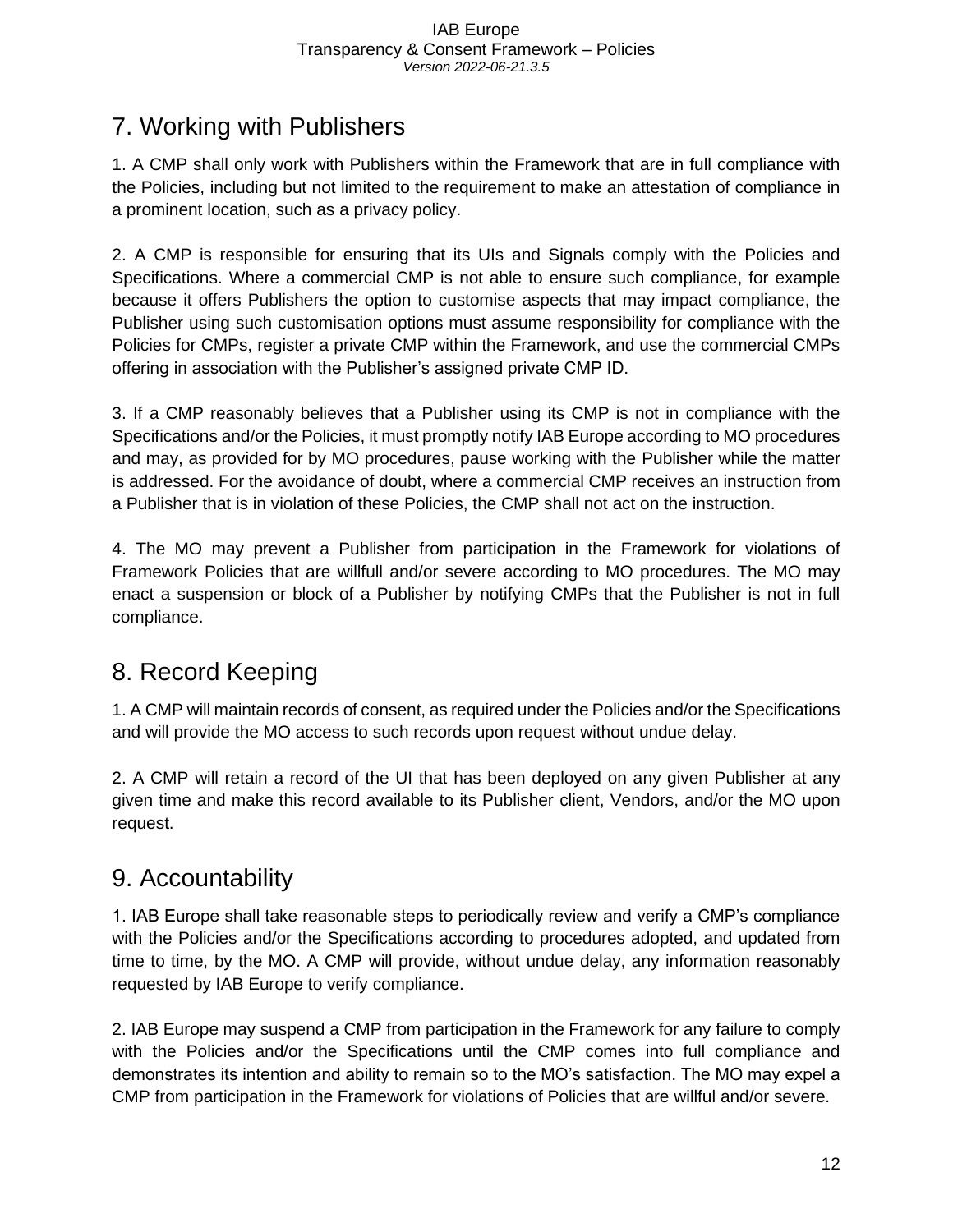3. Additionally, IAB Europe may, at its discretion and according to MO procedures, take additional actions in response to a CMP's non-compliance, including publicly communicating the CMP's non-compliance and reporting the non-compliance to data protection authorities.

## <span id="page-13-0"></span>Chapter III: Policies for Vendors

## <span id="page-13-1"></span>10. Applying and Registering

1. Vendors must apply to IAB Europe for participation in the Framework. IAB Europe shall take reasonable steps to vet and approve a Vendor's application according to procedures adopted, and updated from time to time, by the MO.

2. Vendors must provide all information requested by the MO that is reasonably required to fulfil the MO's application and approval procedures.

3. Vendors must have all legally-required disclosures in a prominent, public-facing privacy policy on their websites.

4. The MO will not approve a Vendor's application unless or until the MO can verify to its satisfaction the identity of the party or parties controlling the Vendor, as well as the Vendor's ability to maintain its service and adhere to the Framework policies.

5. A Vendor will provide to the MO, and maintain as complete and accurate, all information required for inclusion in the GVL, according to the GVL Specifications. This includes the Purposes and Special Purposes for which it collects and processes personal data, the Legal Bases it relies on for processing personal data toward each Purpose and Special Purpose, the Features and Special Features it relies on in pursuit of such Purposes and Special Purposes, and its requirements regarding storing and/or accessing information on users' devices. It will ensure its Purposes, Legal Bases, and access of a user's device, are completely and accurately included in the GVL. It will notify the MO of any changes in a timely manner.

## <span id="page-13-2"></span>11. Adherence to Framework Policies

1. A Vendor must adhere to all policies applicable to Vendors that are disseminated by the MO in this document or in documentation that implements the Policies, such as in operating policies and procedures, guidance, and enforcement decisions. See Accountability below regarding enforcement.

2. A Vendor must make a public attestation of compliance with the Policies in a prominent disclosure, such as in a privacy policy. This language must at a minimum include: (i) participation in the IAB Europe Transparency & Consent Framework; (ii) compliance with the Policies and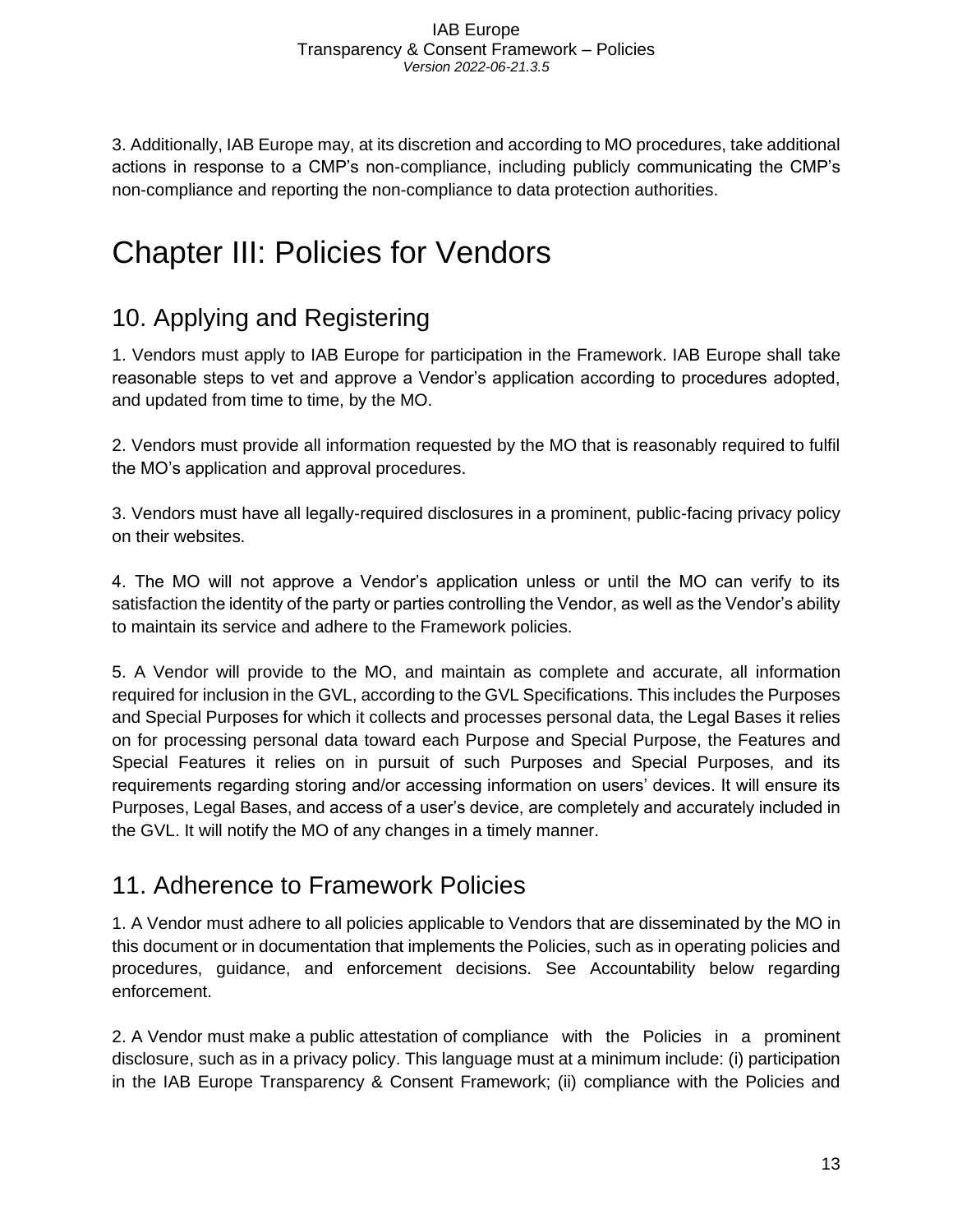Specifications with the Transparency & Consent Framework; (ii) the IAB Europe assigned ID that the Vendor uses. Example:

<*Organisation> participates in the IAB Europe Transparency & Consent Framework and complies with its Specifications and Policies. <Organisation>'s identification number within the framework is <Vendor ID>.*

## <span id="page-14-0"></span>12. Adherence to the Specifications

1. In addition to implementing the Framework only according to the Specifications, a Vendor must support the full Specifications, including being able to retrieve and/or pass on Signals in the technical formats required by the Specifications and in accordance with Policies, when available.

## <span id="page-14-1"></span>13. Working with CMPs

1. A Vendor shall work with a CMP within the Framework only if the CMP is in full compliance with the Policies, including but not limited to the requirements to register with IAB Europe, and to make a public attestation of compliance.

2. If a Vendor reasonably believes that a CMP is not in compliance with the Specifications and/or the Policies, it must promptly notify IAB Europe according to MO procedures and may, as provided for by MO procedures, pause working with the CMP while the matter is addressed.

3. A Vendor must respect Signals communicated by a CMP or received from a Vendor who forwarded the Signal originating from a CMP in accordance, with the Specifications and Policies, and act accordingly. A Vendor must respect Signals on an individual basis in real-time and must not rely on a stored version of a previously received Signal to store and/or access information on a device, or to process personal data for any Purpose and/or use any Special Feature where a more recent Signal has been received by that Vendor.

4. If a Vendor is unable to read or process the contents of a received Signal, the Vendor must assume that it does not have permission to store and/or access information on a device, or to process personal data for any Purpose and/or Special Purpose.

5. If a Vendor is unable to act in accordance with the contents of a received Signal, the Vendor must not store and/or access information on a device, or process personal data for any Purpose and/or Special Purpose.

6. A Vendor must not create Signals where no CMP has communicated a Signal, and shall only transmit Signals communicated by a CMP or received from a Vendor who forwarded a Signal originating from a CMP without extension, modification, or supplementation, except as expressly allowed for in the Policies and/or Specifications.

7. A Vendor must not obtain a Signal from a CMP except according to and as provided for under the Specifications and using the API. For the avoidance of doubt, this shall not preclude sending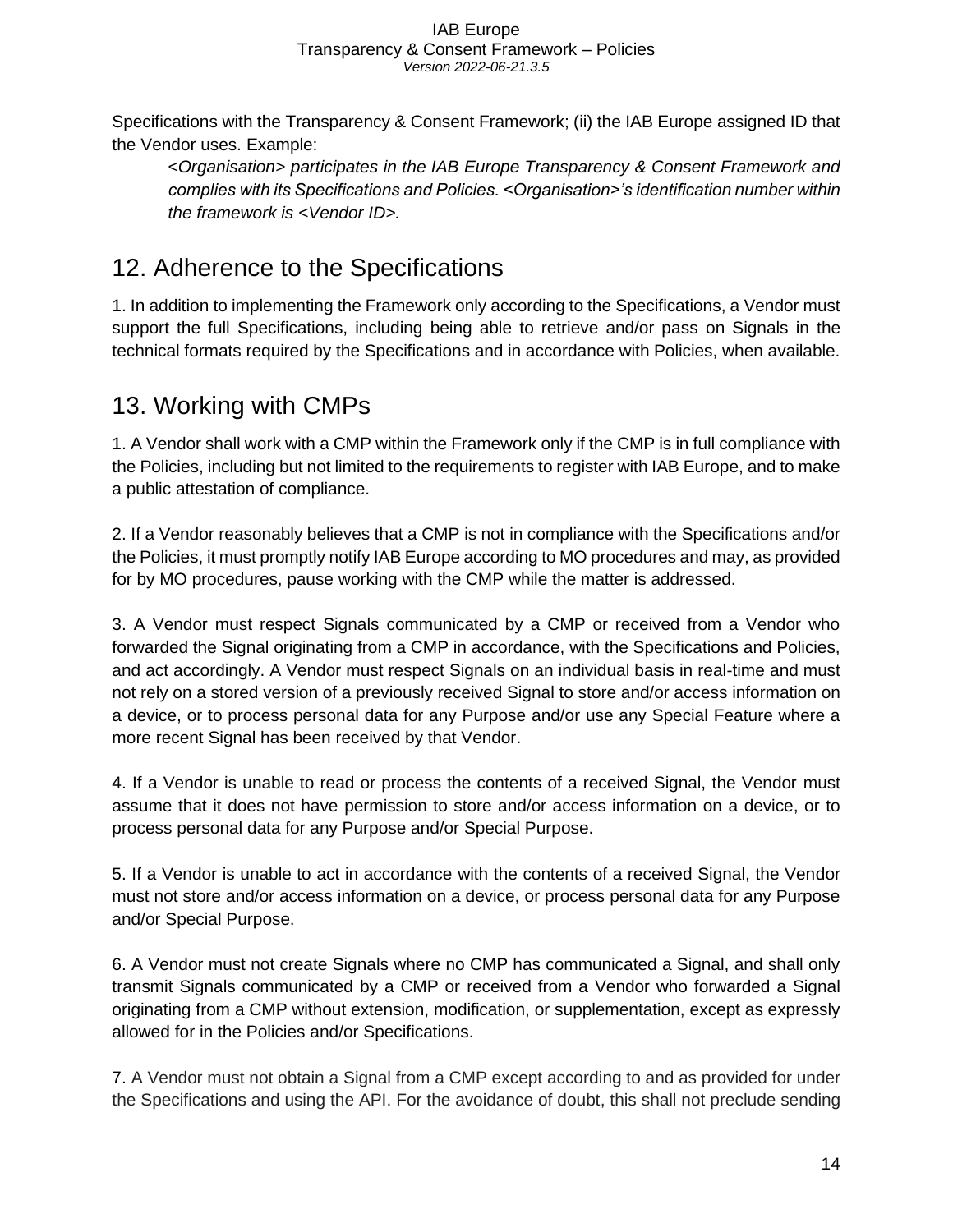a Signal that has been properly obtained using the API between Vendors in accordance with the Specifications.

### <span id="page-15-0"></span>14. Working with Publishers

1. A Vendor shall work with a Publisher within the Framework only if the Publisher is in full compliance with the Policies, including but not limited to the requirement to make a public attestation of compliance.

2. If a Vendor reasonably believes that a Publisher is not in compliance with the Specifications and/or the Policies, it must promptly notify IAB Europe according to MO procedures and may, as provided for by MO procedures, pause working with the Publisher while the matter is addressed.

3. For the avoidance of doubt, contractual obligations that a Vendor is subject to with respect to the use of data override more permissive Signals for that Vendor about permissions to that data.

4. A Vendor must update its software for use by its Publisher- and Vendor-partners, such as scripts and tags that result in personal data processing or the storing and/or accessing of information on user devices, to ensure compliance with the Specifications, and/or the Policies. In particular, the requirement to not process personal data prior to verifiably establishing a Legal Basis for processing personal data as communicated by the appropriate Signal in accordance with the Policies and Specifications, and not storing and/or accessing information on a user's device that is not exempted from the obligation to obtain consent, prior to verifiably having obtained consent as communicated by the appropriate Signal in accord with the Policies and Specifications.

5. A Vendor shall update software provided by its Vendor-partners present on its services, such as scripts and tags that result in personal data processing or the storing and/or accessing of information on user devices, if the Vendor-partner has provided updated software for the purpose of complying with the Specifications and/or the Policies.

6. Where applicable, a Vendor must forward the Signal communicated by a CMP or received from a Vendor who forwarded a Signal originating from a CMP, in accordance with the Specifications and Policies to its Vendor-partners present on its services.

### <span id="page-15-1"></span>15. Record Keeping

1. A Vendor must maintain records of consent, as required under the Policies and the Specifications, and will provide the MO access to such records upon request without undue delay.

2. A Vendor must maintain records of user identification, timestamps, and received Signals for the full duration of the relevant processing. A Vendor may maintain such records of user identification, timestamps, and Signals beyond the duration of the processing as required to comply with legal obligations or to reasonably defend or pursue legal claims, and/or for other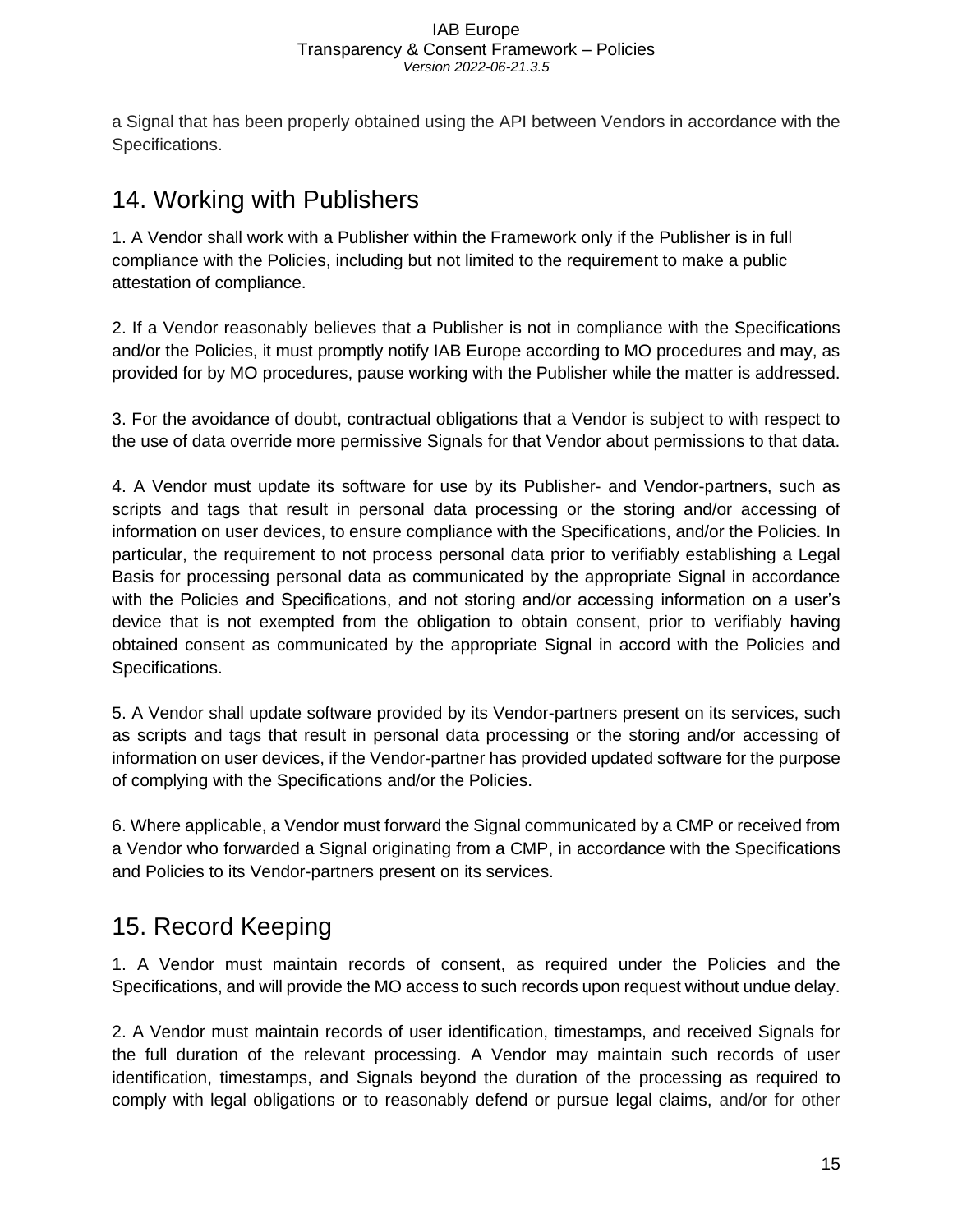processing allowed by law, under a valid legal basis, and consistent with the purposes for which the data was collected.

## <span id="page-16-0"></span>16. Purposes, Special Purposes and Legal Bases, Special Features and Opt-Ins

1. A Vendor must not store information or access information on a user's device without consent, unless the law exempts such storage of information or accessing of information on a user's device from an obligation to obtain consent.

2. A Vendor shall indicate on the global vendor list if it seeks consent for storing information or accessing information on a user's device where such consent is necessary. A Vendor must not store information or access information on a user's device without consent where such consent is necessary.

2bis. A Vendor shall indicate on the GVL the maximum duration of information stored on a user's device, including whether such duration may be refreshed. A Vendor must, in addition, provide more detailed and purpose-specific storage and access information in accordance with the Specifications.

3. A Vendor must not process personal data relating to a user without a Legal Basis to do so.

4. A Vendor shall indicate on the Global Vendor List:

(a) that it seeks to establish one of the Legal Bases available under the Framework for processing toward a Purpose;

(b) the Legal Basis or Legal Bases it seeks to establish for processing toward a Purpose, specifically whether it wishes to rely on:

- i. consent as its sole legal base
- ii. legitimate interest as its sole legal base
- iii. consent or legitimate interest as its Legal Bases, selected in accordance with the Policy and Specifications

(c) the default Legal Basis to be used by CMPs where the Vendor declares two possible Legal Bases under Policy 4(b)(iii).

5. A Vendor shall indicate on the Global Vendor List that it seeks to establish a legitimate interest for processing toward a Special Purpose.

6. A Vendor shall indicate on the Global Vendor List the Features it relies on in support of one or more Purposes and/or Special Purposes.

7. A Vendor shall indicate on the Global Vendor List the Special Features it relies on in support of one or more Purposes and/or Special Purposes.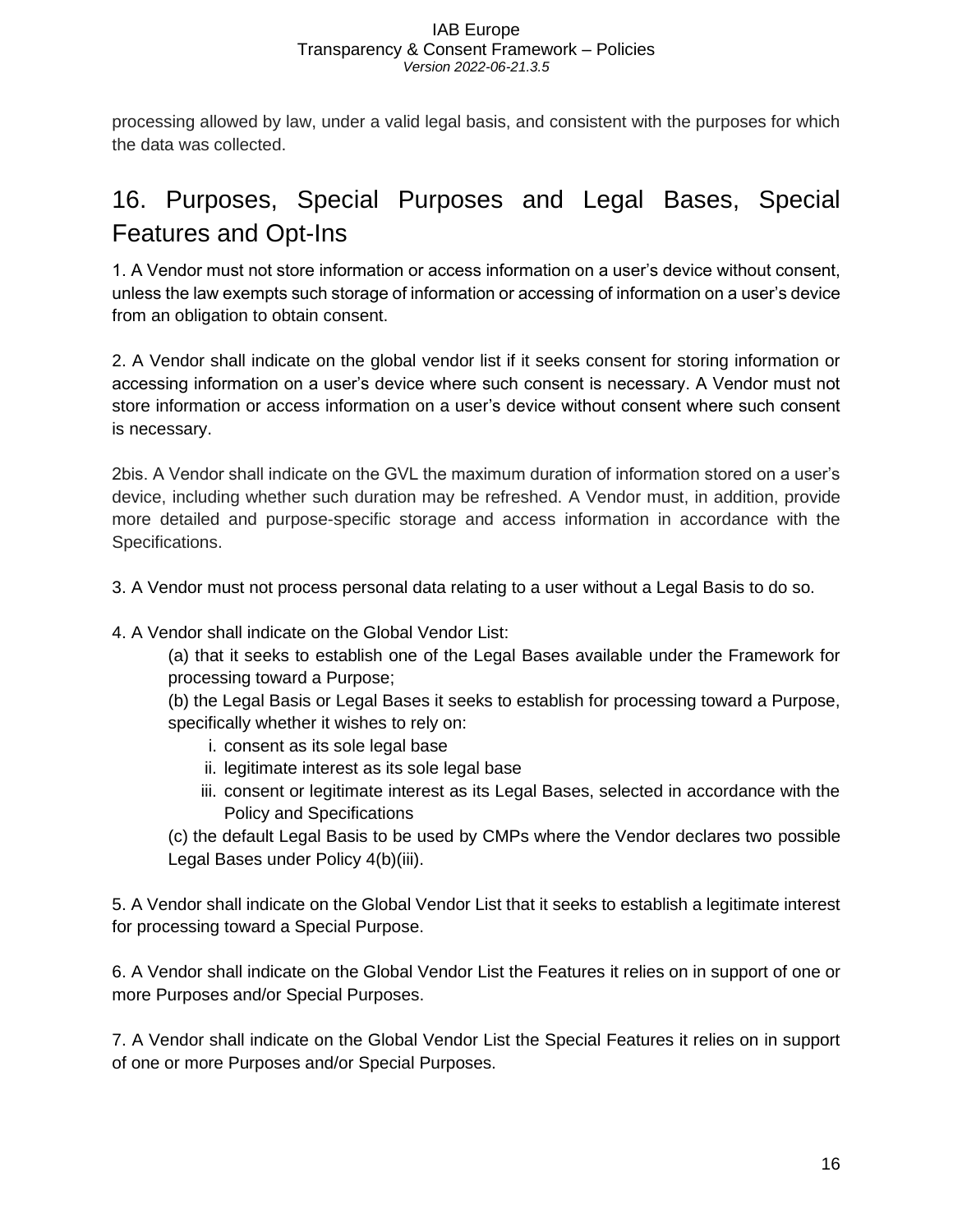8. Where a situation falls within the Framework, in addition to complying with relevant data protection laws, a Vendor wishing to rely on the user's consent for the processing of his or her personal data will only do so if it can verify by way of the appropriate Signal in accord with the Specifications and Policies that the user has given his or her appropriate consent for the storing and/or accessing of information on a user's device and/or processing of his or her personal data before any information is stored and/or accessed on the user's device or any personal data is processed.

9. Where a situation falls within the Framework, in addition to complying with relevant data protection laws, a Vendor wishing to rely on its legitimate interest for the processing of personal data will only do so if:

(a) it can verify by way of the appropriate Signal in accord with the Specifications and Policies that the appropriate information has been provided to the user at the time that the processing of his or her personal data starts.

(b) the user has not exercised his or her right to object to such processing as indicated in the appropriate Signal in accord with the Policies and the Specifications.

10. Where a situation falls within the Framework, in addition to complying with relevant data protection laws, a Vendor wishing to make use of a Feature will only do so if it has indicated on the Global Vendor List its use of the Features it wishes to rely on in support of one or more Purposes and/or Special Purposes.

11. By way of derogation of Policy 16(10), a Vendor may receive and use automatically-sent device characteristics for identification without having indicated on the Global Vendor List its use of the Feature to receive and use automatically-sent device characteristics for identification to:

- (a) process the identifiers obtained through automatically-sent device characteristics for identification for the Special Purpose of ensuring security, preventing fraud, and debugging provided that
	- (i) the Vendor complies with relevant data protection law;
	- (ii) the Vendor has conducted a data protection impact assessment for the processing of identifiers obtained through automatically-sent device characteristics for identification collected and/or processed under this derogation;
	- (iii) the Vendor actively minimises collection and/or processing of identifiers obtained through automatically-sent device characteristics for identification collected and/or processed under this derogation;
	- (iv) the Vendor puts in place reasonable retention periods for the identifiers obtained through automatically-sent device characteristics for identification collected and/or processed under this derogation;
	- (v) the Vendor only retains the identifiers obtained through automatically-sent device characteristics for identification collected and/or processed under this derogation in an identifiable state for as long as is necessary to fulfil the Special Purpose of ensuring security, preventing fraud, and debugging;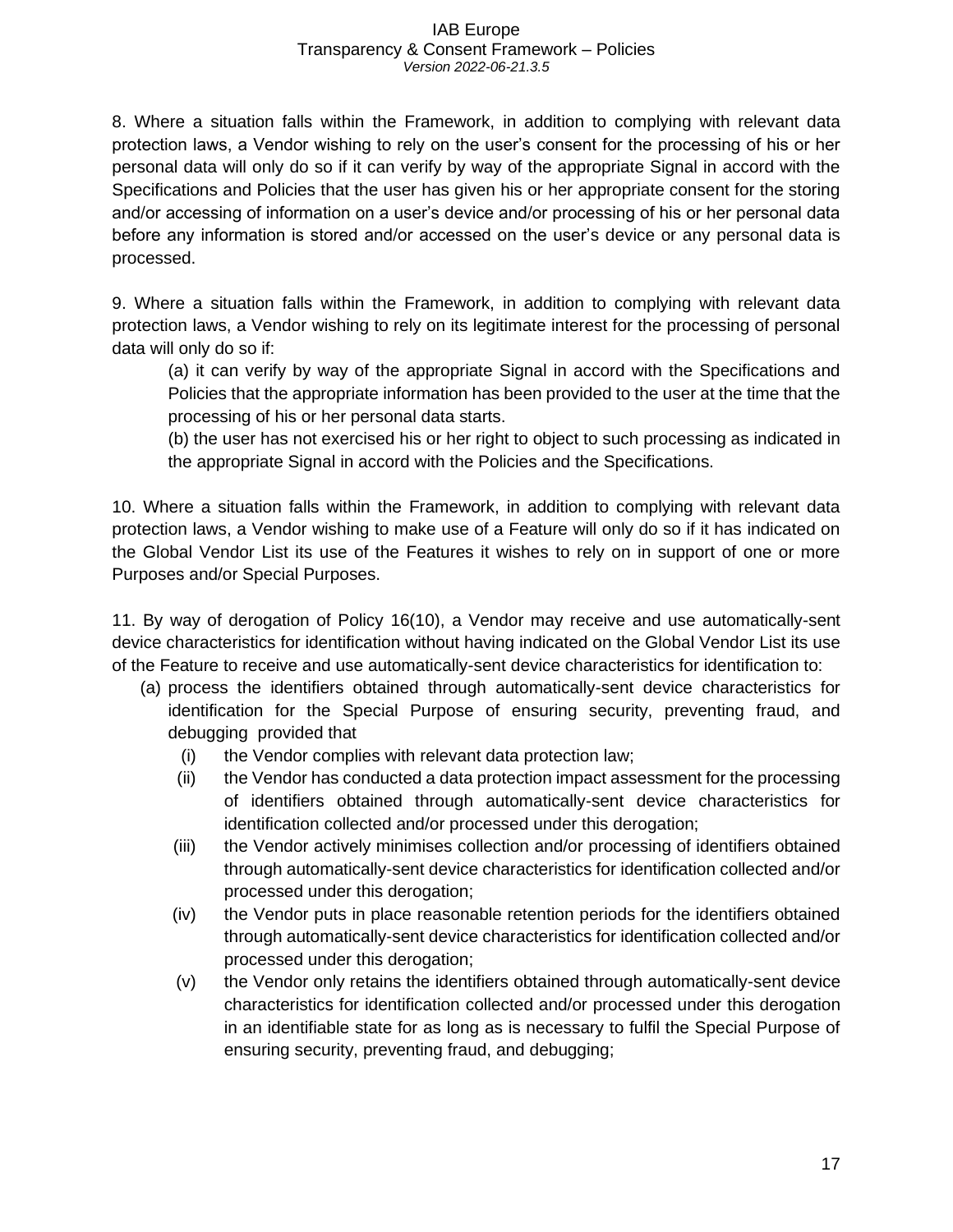- (vi) the Vendor erases the data associated with identifiers obtained through automatically-sent device characteristics for identification collected and/or processed under this derogation as soon as possible; and
- (vii) the data associated with identifiers obtained through automatically-sent device characteristics for identification collected and/or processed under this derogation is never used for any other Purposes and/or Special Purposes. The prohibition of change of purpose of the processing of data associated with identifiers obtained through automatically-sent device characteristics for identification under this derogation does not preclude a Vendor from indicating on the Global Vendor List its use of the Feature to use automatically-sent device characteristics for identification at a later time and associating data with such identifiers for other Purposes and/or Special Purposes after having made the indication. However, the prohibition does not permit using any data associated with the identifier for the Special Purpose of ensuring security, preventing fraud, and debugging that has occurred under this derogation for any other Purposes and/or Special Purposes and, for example, also precludes changing Purpose with the explicit consent of the user.

12. Where a situation falls within the Framework, in addition to complying with relevant data protection laws, a Vendor wishing to make use of a Special Feature will only do so with the optin of the user and if it can verify by way of the appropriate Signal in accord with the Specifications and Policies that the user has given his or her opt-in for the use of the Special Feature before any Special Feature is used by the Vendor, unless expressly provided for by, and subject to, the Policies and/or Specifications.

13. By way of derogation of Policy 16(12), a Vendor may process Precise Geolocation Data without the opt-in of the user to the Special Feature of using Precise Geolocation Data to:

- (b) immediately render the Precise Geolocation Data into a non-precise state, for example by truncating decimals of latitude and longitude data, without processing the Precise Geolocation Data in its precise state in any other way;
- (c) process the Precise Geolocation Data for the Special Purpose of ensuring security, preventing fraud, and debugging , provided that
	- (i) the Vendor complies with relevant data protection law;
	- (ii) the Vendor has conducted a data protection impact assessment for the processing of Precise Geolocation Data collected and/or processed under this derogation;
	- (iii) The Vendor actively minimises collection and/or processing of Precise Geolocation Data collected and/or processed under this derogation;
	- (iv) the Vendor puts in place reasonable retention periods for the Precise Geolocation Data collected and/or processed under this derogation;
	- (v) only retains the Precise Geolocation Data collected and/or processed under this derogation in an identifiable and/or precise state for as long as is necessary to fulfill the Special Purpose of ensuring security, preventing fraud, and debugging;
	- (vi) erases the Precise Geolocation Data collected and/or processed under this derogation as soon as possible; and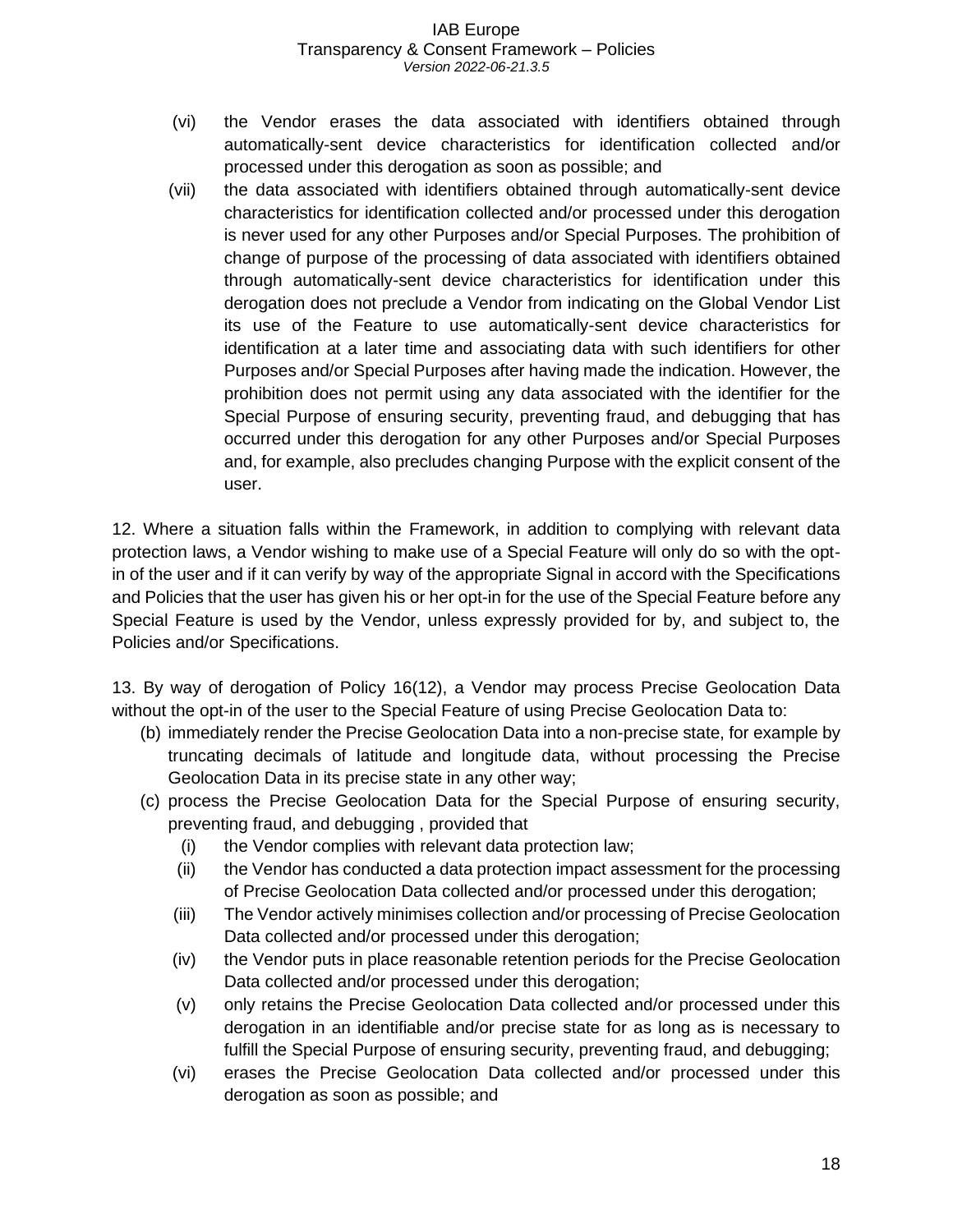(vii) the Precise Geolocation Data collected and/or processed under this derogation is never used for any other Purposes and/or Special Purposes. The prohibition of change of purpose of the processing of Precise Geolocation Data collected under this derogation is absolute, and, for example, also precludes changing Purpose with the explicit consent of the user.

14. By way of derogation of Policy 16(12), a Vendor may actively scan device characteristics for identification without the opt-in of the user to the Special Feature of actively scanning device characteristics for identification to:

- (a) process the identifiers obtained through actively scanning device characteristics for identification for the Special Purpose of ensuring security, preventing fraud, and debugging provided that
	- (i) the Vendor complies with relevant data protection law;
	- (ii) the Vendor has conducted a data protection impact assessment for the processing of identifiers obtained through actively scanning device characteristics for identification collected and/or processed under this derogation;
	- (iii) the Vendor actively minimises collection and/or processing of identifiers obtained through actively scanning device characteristics for identification collected and/or processed under this derogation;
	- (iv) the Vendor puts in place reasonable retention periods for the identifiers obtained through actively scanning device characteristics for identification collected and/or processed under this derogation;
	- (v) only retains the identifiers obtained through actively scanning device characteristics for identification collected and/or processed under this derogation in an identifiable state for as long as is necessary to fulfil the Special Purpose of ensuring security, preventing fraud, and debugging;
	- (vi) the Vendor erases the data associated with identifiers obtained through actively scanning device characteristics for identification collected and/or processed under this derogation as soon as possible;
	- (vii) the Vendor identifiers obtained through actively scanning device characteristics for identification collected and/or processed and any data associated with this identifier under this derogation are never used for any other Purposes and/or Special Purposes. The prohibition of change of purpose of the processing of identifiers obtained through actively scanning device characteristics for identification and data associated with this identifier under this derogation does not preclude obtaining an opt-in for actively scanning device characteristics for identification at a later time and associating data with such identifiers for other Purposes and/or Special Purposes after having obtained such an opt-in. However, the prohibition does not permit using any data associated with the identifier for the Special Purpose of ensuring security, preventing fraud, and debugging that has occurred under this derogation for any other Purposes and/or Special Purposes and, for example, also precludes changing purpose with the explicit consent of the user.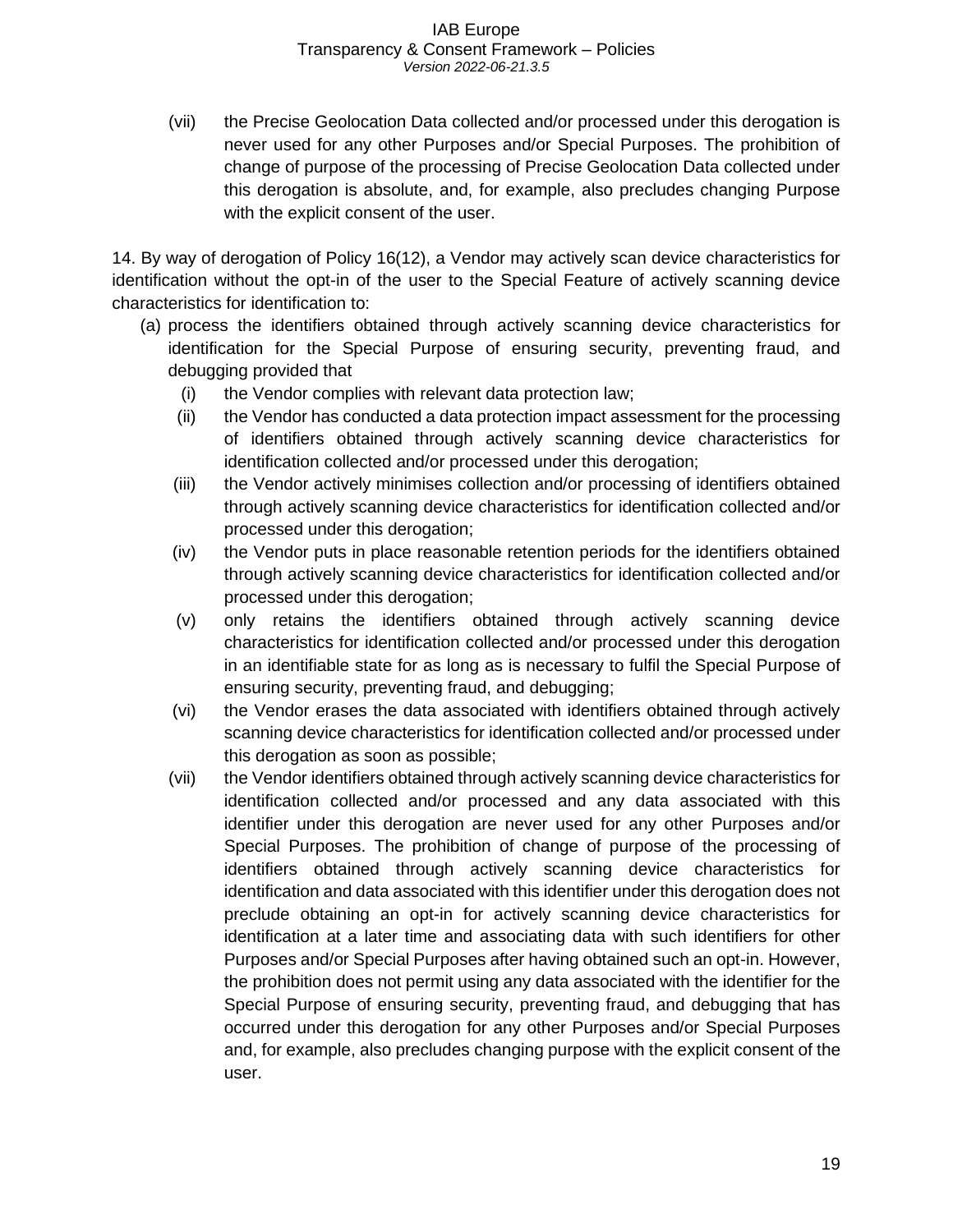15. A Vendor must not transmit personal data to another Vendor unless the Framework's Signals show that the receiving Vendor has a Legal Basis for the processing of the personal data. For the avoidance of doubt, a Vendor may in addition choose not to transmit any data to another Vendor for any reason.

16. A Vendor must not transmit a user's personal data to an entity outside of the Framework unless it has a justified basis for relying on that entity's having a Legal Basis for processing the personal data in question.

17. If a Vendor receives a user's personal data without having a Legal Basis for the processing of that data, the Vendor must quickly cease processing the personal data and must not further transmit the personal data to any other party, even if that party has a Legal Basis for processing the personal data in question.

## <span id="page-20-0"></span>17. Accountability

1. The MO may adopt procedures for periodically reviewing and verifying a Vendor's compliance with the Policies. A Vendor will provide, without undue delay, any information reasonably requested by the MO to verify compliance.

2. The MO may suspend a Vendor from participation in the Framework for its failure to comply with the Policies until the Vendor comes into full compliance and demonstrates its intention and ability to remain so. The MO may expel a Vendor from participation in the Framework for violations of the Policies that are willful and/or severe.

3. Additionally, the MO may, at its discretion and according to MO procedures, take additional actions in response to a Vendor's non-compliance, including publicly communicating the Vendor's non-compliance and reporting the non-compliance to data protection authorities.

## <span id="page-20-1"></span>Chapter IV: Policies for Publishers

## <span id="page-20-2"></span>18. Participation

1. A Publisher may adopt and use the Framework in association with its, content as long as it adheres to the Policies and the Specifications.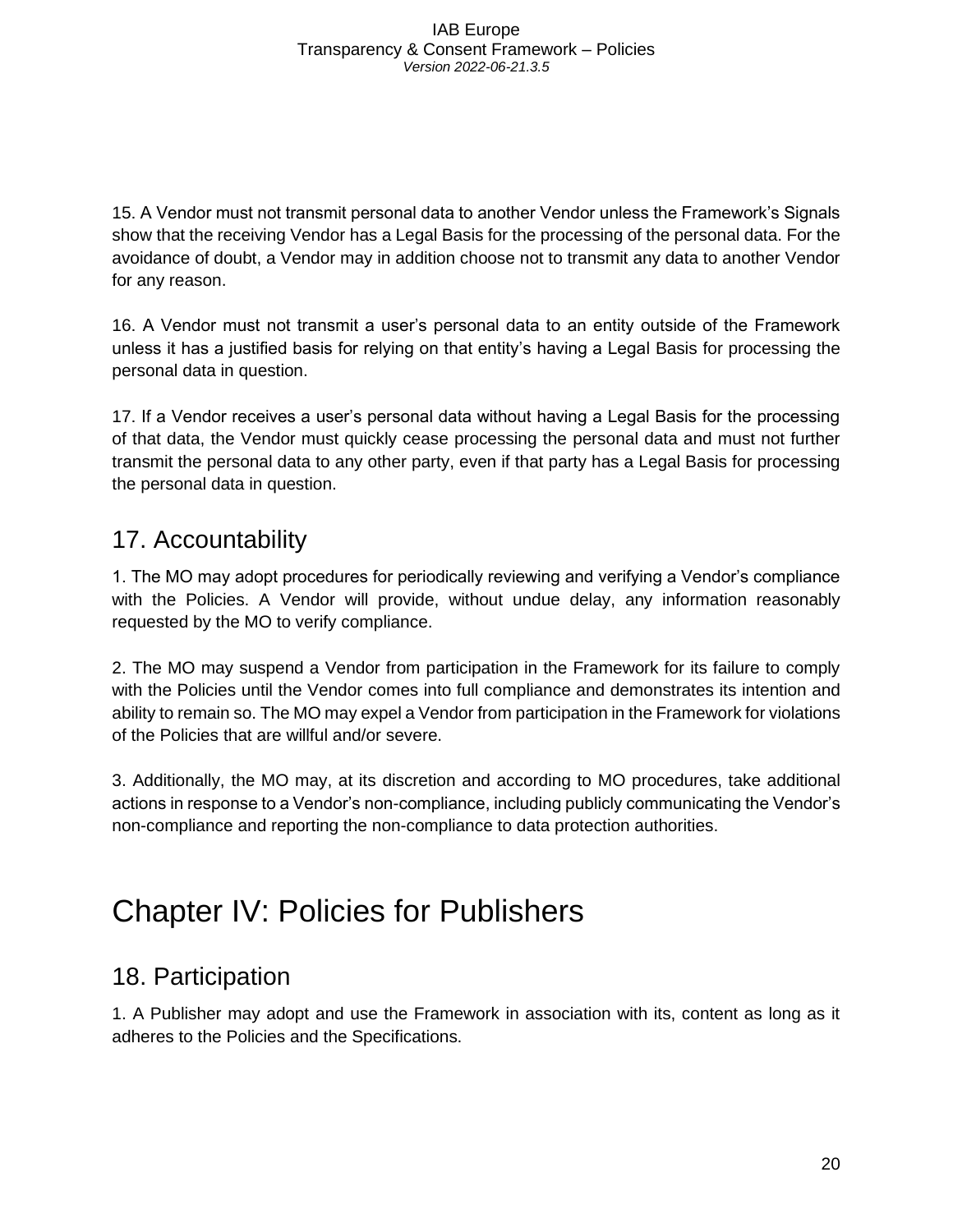2. Publishers must have and maintain all legally-required disclosures in a public-facing privacy policy prominently linked to from the content in association with which they are using the Framework.

### <span id="page-21-0"></span>19. Adherence to Framework Policies

1. In addition to implementing the Framework only according to the Specifications, a Publisher must adhere to all policies applicable to Publishers that are disseminated by the MO in this document or in documentation that implements the Policies, such as in operating policies and procedures, guidance, and enforcement decisions.. See Accountability below regarding enforcement.

2. A Publisher must make a public attestation of compliance with the Policies in a prominent disclosure, such as in a privacy policy. This language must at a minimum include: (i) an affirmation of its participation in the IAB Europe Transparency & Consent Framework; (ii) an affirmation of its compliance with the Policies and Specifications with the Transparency & Consent Framework; (ii) the IAB Europe assigned ID of the CMP that the publisher uses. Example:

<*Organisation> participates in the IAB Europe Transparency & Consent Framework and complies with its Specifications and Policies. <Organisation> [operates|uses] the Consent Management Platform with the identification number <CMP ID>.*

## <span id="page-21-1"></span>20. Adherence to the Specifications

1. A Publisher must support and adhere to the full Specifications, without extension, modification, or supplementation except as expressly allowed for in the Specifications.

2. A Publisher must not read, write, or communicate any Vendor's Legal Bases except according to and as provided for under the Specifications, and using the standard API.

## <span id="page-21-2"></span>21. Working with CMPs

1. A Publisher will work with a CMP within the Framework only if the CMP is in full compliance with the Policies and the Specifications, including but not limited to the requirement for the CMP to register with the MO.

2. If a Publisher reasonably believes that a CMP is not in compliance with the Specifications and/or the Policies, it must promptly notify the MO according to MO procedures and may, as provided for by MO procedures, pause working with the CMP while the matter is addressed.

3. A Publisher may operate a private CMP. A Publisher's private CMP is subject to the Policies for CMPs just as a commercial CMP is, unless expressly stated otherwise in the Framework Policies or the Specifications.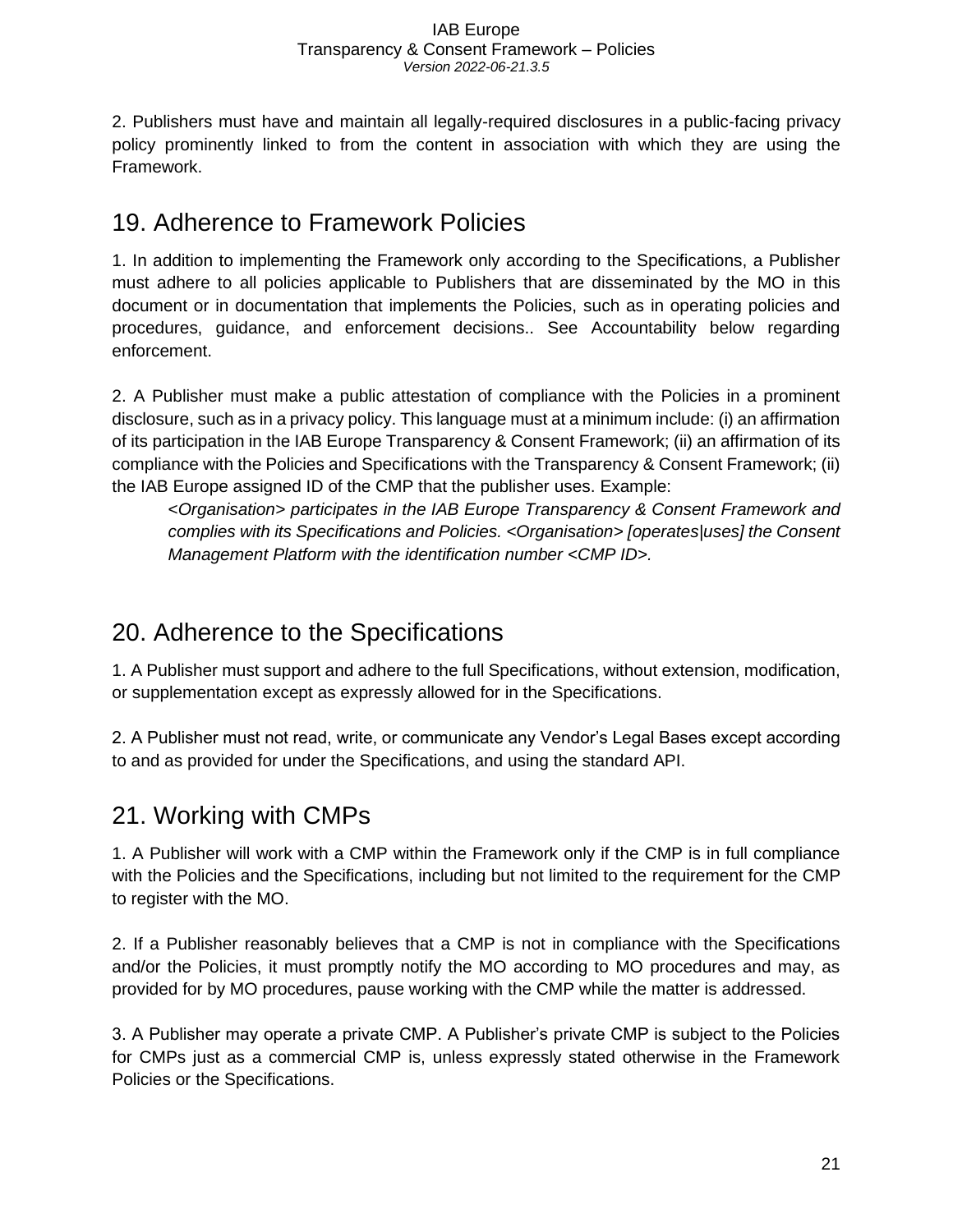### <span id="page-22-0"></span>22. Working with Vendors

1. A Publisher may choose the Vendors for which it wishes to provide transparency and help establish Legal Bases within the Framework. A Publisher may further specify the individual Purposes for which it wishes to help establish Legal Bases for each Vendor. The Publisher communicates, or instructs its CMP to communicate, its preferences to Vendors in accordance with the Specifications and Policies

2. A Publisher will, in accordance with the Specifications and Policies, and considering and respecting each Vendor's declarations on the GVL, signal, or instruct to Vendors which Legal Basis it has established on behalf of each Vendor.

3. For the avoidance of doubt, contractual obligations that a Publisher is subject to with respect to the permissions of a Vendor to use of data must be reflected by Signals to align with those contractual obligations.

4. A Publisher may work with Vendors that are not in the GVL but must be careful not to confuse or mislead users as to which Vendors are operating within the Policies

5. For the avoidance of doubt, contractual obligations that a Vendor is subject to with respect to the use of data override more permissive Signals for that Vendor about permissions to that data.

6. If a Publisher reasonably believes that a Vendor is not in compliance with the Specifications and/or the Policies, it must promptly notify the MO according to MO procedures and may, as provided for by those procedures, pause working with the Vendor while the matter is addressed.

7. A Publisher will undertake to update software present on its services of its Vendor-partners, such as scripts and tags that result in personal data processing or the storing and/or accessing of information on user devices, if the Vendor has provided updated software for the purpose of complying with the Specifications and/or the Policies.

8. Where applicable, a Publisher must forward the Signal communicated by a CMP in accordance, with the Specifications and Policies to its Vendor-partners present on its services.

## <span id="page-22-1"></span>23. Managing Purposes and Legal Bases

1. The Framework does not dictate how Publishers respond to a user's acceptance or rejection of Purposes, Special Features, and/or Vendors.

2. A Publisher using the Framework is required to help establish transparency, Legal Bases and/or opt-ins for the specific Purposes, Special Purposes, Features, and Special Features that Vendors claim, in accord with the Policies and Specifications.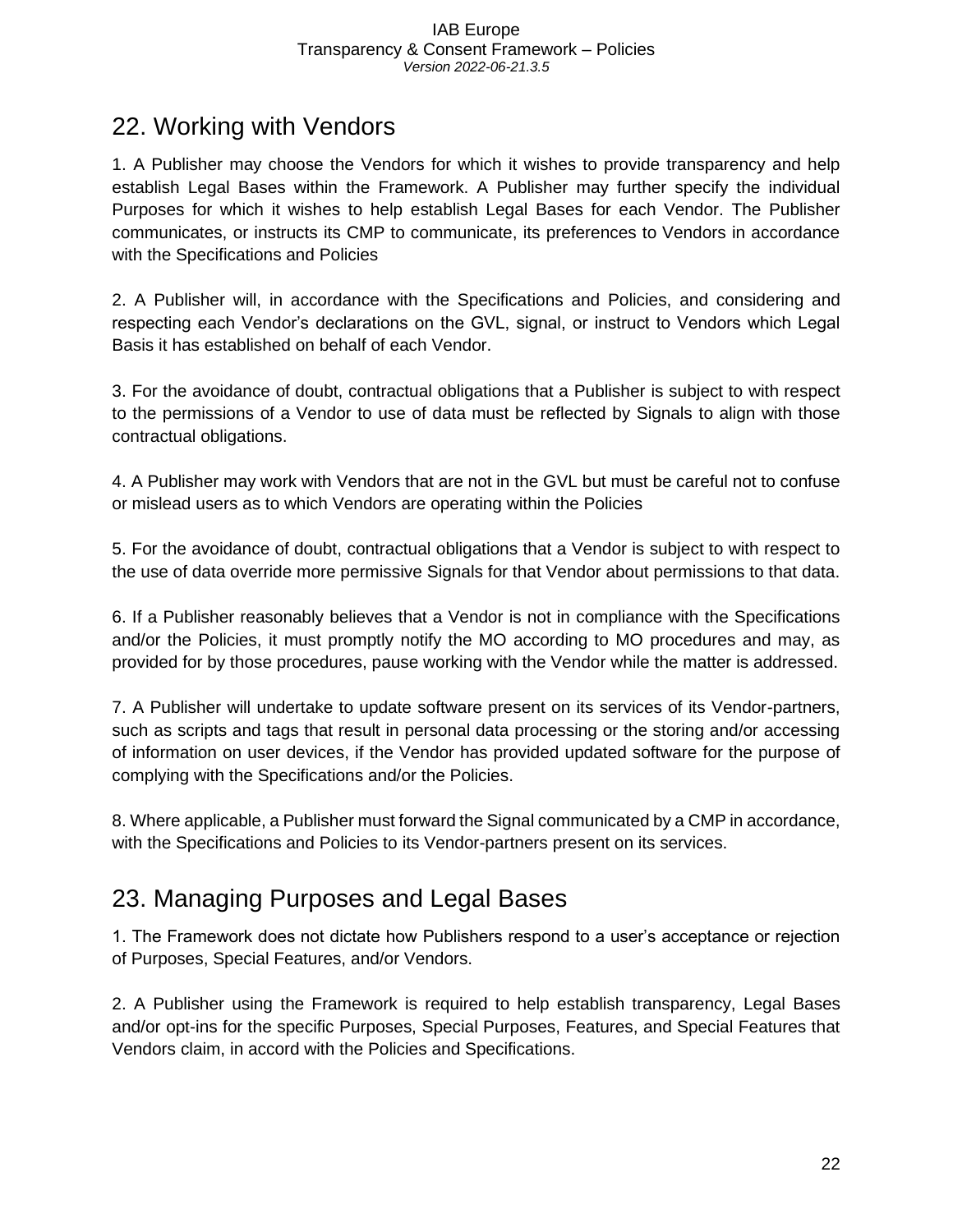3. A Publisher may choose which Purposes, Special Features, and/or Vendors to disclose. If a Publisher chooses not to disclose a Purpose, Special Feature, and/or a Vendor, the Signals must appropriately reflect in the Signal that no Legal Bases and/or opt-ins have been established for the respective Purposes, Special Features, and/or Vendors. For the avoidance of doubt: Special Purposes, and Features must always disclosed if at least one of the Vendors disclosed has declared to be using them.

4. A Publisher may restrict certain Purposes for specific Vendors, these restrictions must be implemented by the CMP, which shall reflect Publisher restrictions in both the User Interface and the Signals in accordance with the Policies and Specifications.

5. A Publisher must not modify, or instruct its CMP to modify the Purpose, Special Purpose, Feature, or Special Feature names, definitions and/or their translations, or Stack names or their translations.

6. A Publisher must not modify, or instruct its CMP to modify, Stack descriptions and/or their translations unless

- (a) the Publisher has registered a private CMP with the Framework, or its commercial CMP is using a CMP ID assigned to the Publisher for use with a private CMP;
- (b) the modified Stack descriptions cover the substance of standard Stack descriptions, such as accurately and fully covering all Purposes that form part of the Stack;
- (c) Vendors are alerted to the fact of a Publisher using custom Stack descriptions through the appropriate Signal in accordance with the Specification.

**WARNING: MODIFYING STACK DESCRIPTIONS EVEN WHEN PERMITTED IS DISCOURAGED AS IT MAY INCREASE PUBLISHER AND VENDOR LEGAL RISKS AND MAY THEREFORE RESULT IN VENDORS REFUSING TO WORK WITH PUBLISHERS USING MODIFIED STACK DESCRIPTIONS. THIS COULD NEGATIVELY IMPACT PUBLISHER AD REVENUE.** 

7 If a Vendor that was not included in a prior use of the Framework UI is added by the Publisher, the Publisher must resurface or instruct its CMP to resurface the Framework UI to establish that Vendor's Legal Bases before signalling that the Vendor's Legal Bases have been established.<sup>1</sup> It also means resurfacing the UI, for example, when a previously surfaced Vendor

 $1$  This can be done by comparing current vs prior version of the GVL.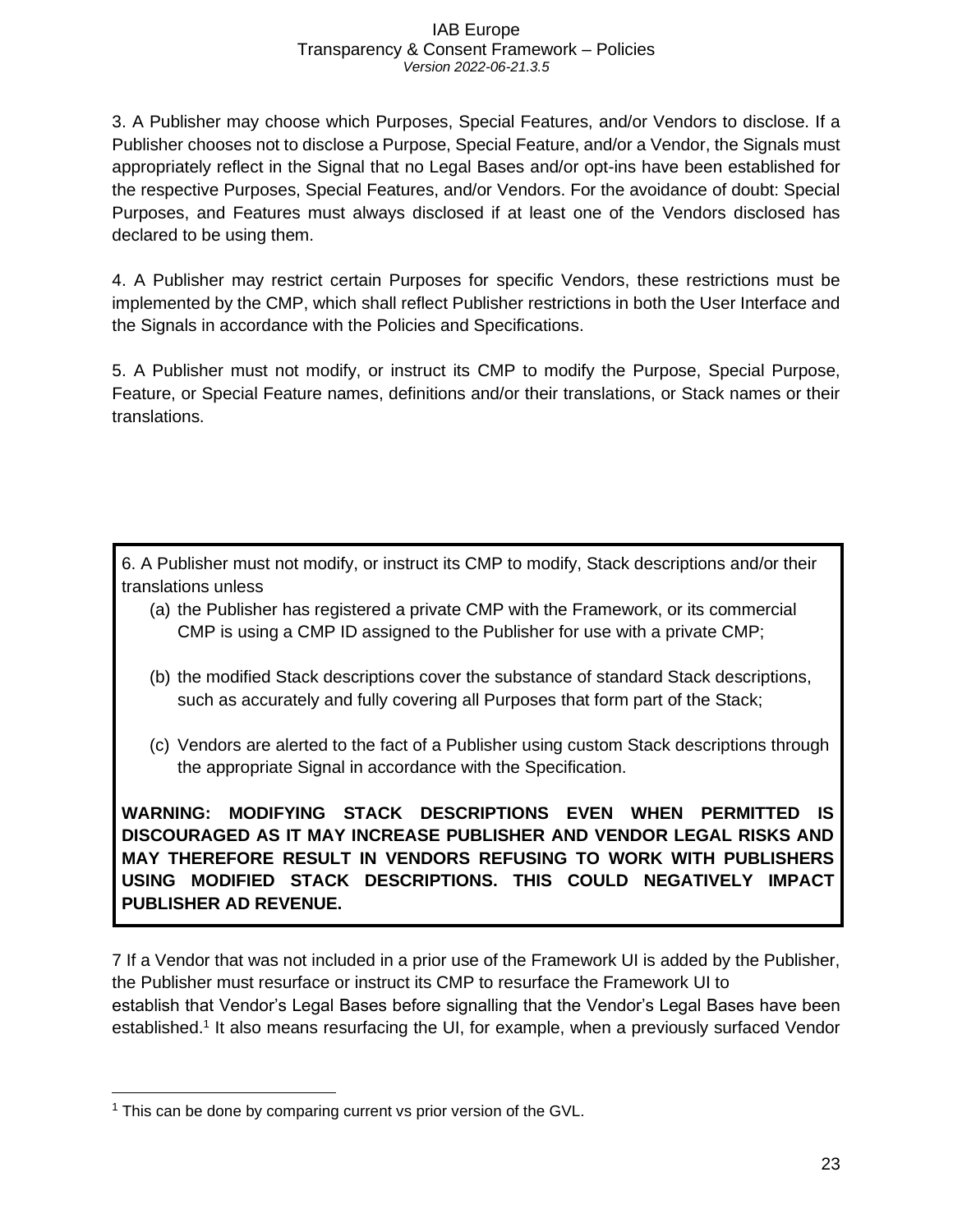claims a previously undisclosed Purpose or changes its declared Legal Basis for a previously disclosed Purpose before signalling that the Vendor's Legal Bases have been established.<sup>2</sup>

8. Publishers should remind users, or instruct their CMPs to do so, of their right to object to processing or withdraw consent, as applicable, at least every 13 months.

9. A Publisher will not be required to resurface the Framework UI, or instruct its CMP to do so, if it has established a Vendor's Purposes and Legal Bases in accordance with the Policies prior to a Vendor joining the GVL.

10. A Publisher must resurface the Framework UI, or instruct its CMP to do so, if the GVL indicates in accord with the Specifications that changes to the Framework are of such a nature as to require re-establishing Legal Bases.

11. A Publisher may use the Specification to manage and store, or instruct its CMP to do so, its own Legal Bases, including Legal Bases for purposes that are not supported by the Framework. A Publisher must not use Publisher-specific custom Legal Bases Signals to formally or informally agree signalling with any Vendor for Purposes that the Framework covers. Such management of Legal Bases shall only take place if the Vendor has registered with the MO in accordance with the Policies. A Publisher may only use Publisher-specific custom Legal Bases Signals in conjunction with its own processing or for processing conducted on its behalf by a Vendor who is acting as a processor under the law and only for purposes not standardized by the Framework.

## <span id="page-24-0"></span>24. Accountability

1. The MO may adopt procedures for periodically reviewing and verifying a Publisher's compliance with Framework Policies. A Publisher will provide, without undue delay, any information reasonably requested by the MO to verify compliance.

2. The MO may suspend a Publisher from participation in the Framework for its failure to comply with Framework Policies until the Publisher comes into full compliance and demonstrates its intention and ability to remain so. The MO may block a Publisher from participation in the Framework for violations of Framework Policies that are wilful and/or severe. The MO may enact a suspension or block of a Publisher by notifying CMPs that the Publisher is not in full compliance.

3. Additionally, the MO may, at its discretion and according to MO procedures, take additional actions in response to a Publisher's non-compliance, including publicly communicating the Publisher's non-compliance and reporting the non-compliance to data protection authorities.

 $2$  This can be done by comparing current vs prior version of the GVL and then comparing to the Publisher's list.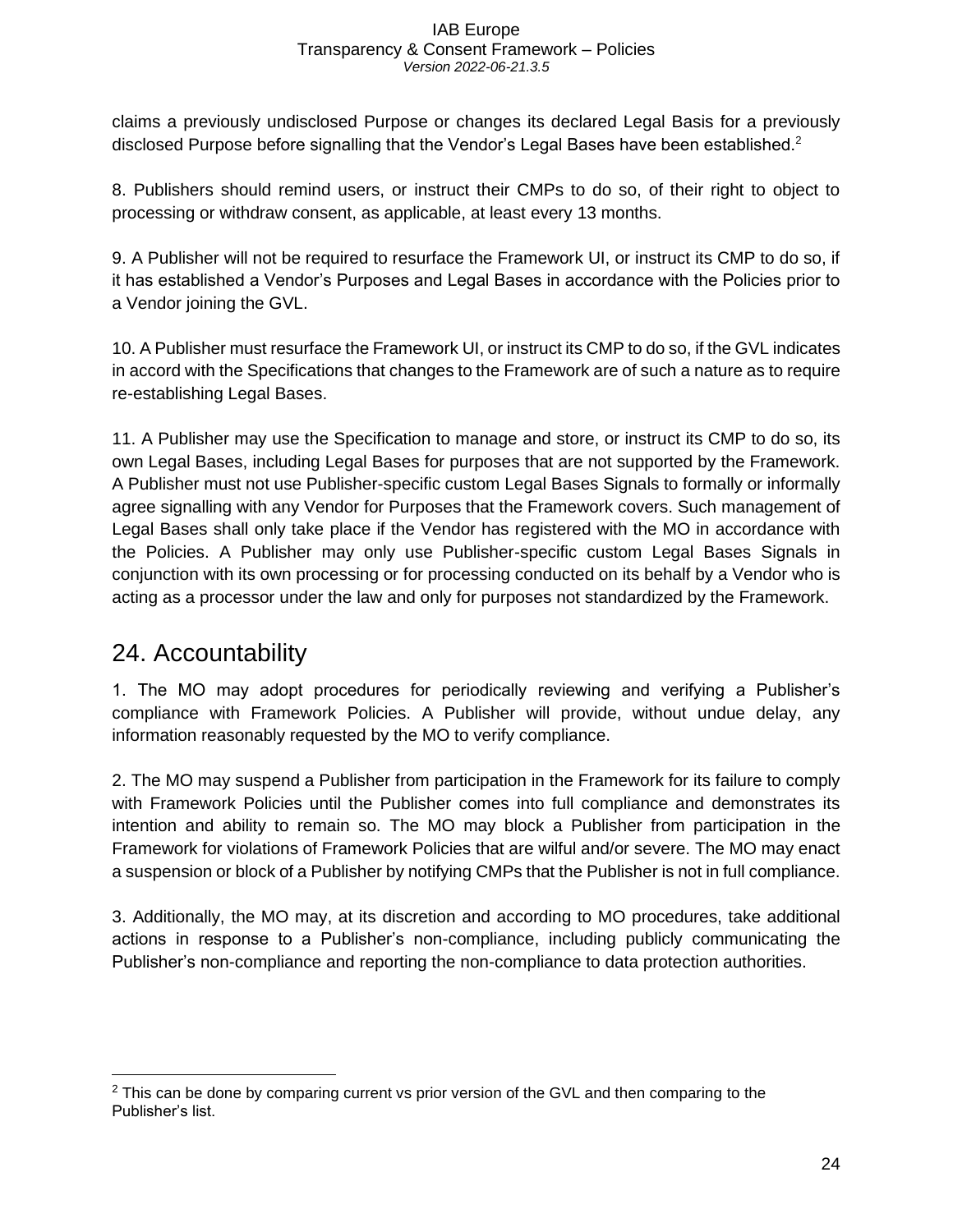## <span id="page-25-0"></span>Chapter V: Interacting with Users

1. Chapter II (Policies for CMPs), Chapter IV (Policies for Publishers), Appendix A (Purposes and Features Definitions), and Appendix B (User Interface Requirements) set out requirements for interacting with users. CMPs and/or Publishers are responsible for interacting with users in accordance with these Policies and the Specifications.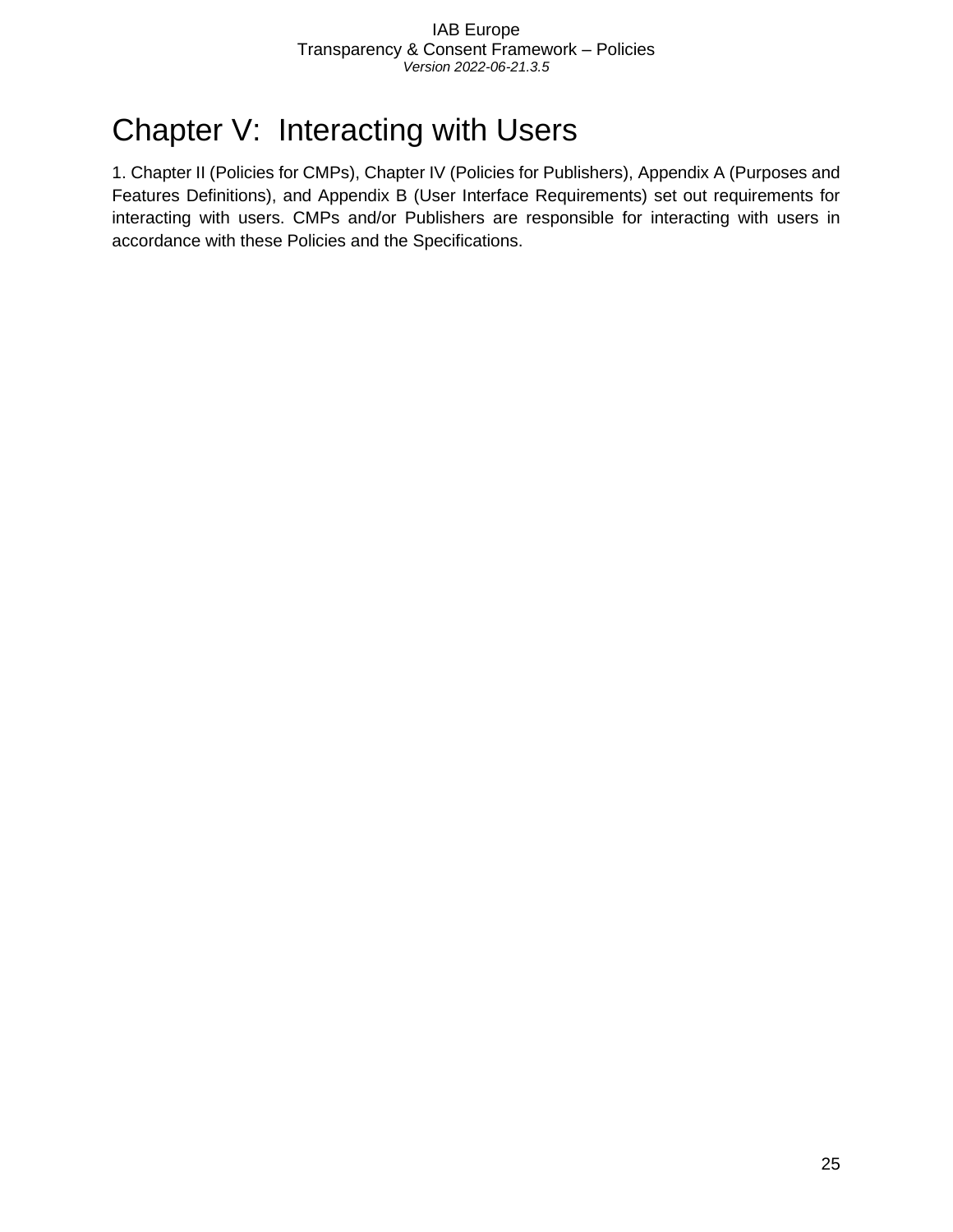## <span id="page-26-0"></span>Appendix A: Purposes and Features Definitions

## <span id="page-26-1"></span>A. Purposes

### <span id="page-26-2"></span>**Purpose 1 - Store and/or access information on a device**

| <b>Number</b>                | 1                                                                                                                                                                                                                                                                                                                                                                                                                                                                                                                                                                                                                                                                                                                                                                                                                                                                                                                                                                                                                                                                                                                                                                                                                                                                                                                                                                                                                                                                                                      |
|------------------------------|--------------------------------------------------------------------------------------------------------------------------------------------------------------------------------------------------------------------------------------------------------------------------------------------------------------------------------------------------------------------------------------------------------------------------------------------------------------------------------------------------------------------------------------------------------------------------------------------------------------------------------------------------------------------------------------------------------------------------------------------------------------------------------------------------------------------------------------------------------------------------------------------------------------------------------------------------------------------------------------------------------------------------------------------------------------------------------------------------------------------------------------------------------------------------------------------------------------------------------------------------------------------------------------------------------------------------------------------------------------------------------------------------------------------------------------------------------------------------------------------------------|
| <b>Name</b>                  | Store and/or access information on a device                                                                                                                                                                                                                                                                                                                                                                                                                                                                                                                                                                                                                                                                                                                                                                                                                                                                                                                                                                                                                                                                                                                                                                                                                                                                                                                                                                                                                                                            |
| <b>Legal text</b>            | Vendors can:<br>Store and access information on the device such as cookies and<br>device identifiers for the purposes presented to a user.                                                                                                                                                                                                                                                                                                                                                                                                                                                                                                                                                                                                                                                                                                                                                                                                                                                                                                                                                                                                                                                                                                                                                                                                                                                                                                                                                             |
| <b>User-friendly</b><br>text | Cookies, device identifiers, or other information can be stored or accessed<br>on your device for the purposes presented to you.                                                                                                                                                                                                                                                                                                                                                                                                                                                                                                                                                                                                                                                                                                                                                                                                                                                                                                                                                                                                                                                                                                                                                                                                                                                                                                                                                                       |
| Vendor<br>guidance           | Allowable Lawful Basis: Consent.<br>Purpose 1 is meant to signal whether the condition for lawful storing<br>and/or accessing information on a user's device is met where this is<br>required. It is not a purpose for personal data processing in itself,<br>unlike all other Purposes the Framework covers. Purpose 1<br>corresponds to the obligation of Article 5(3) of the ePrivacy Directive.<br>While Purpose 1 is not a data processing purpose, is technically<br>treated the same way for signalling purposes.<br>Purpose 1 does not apply to processing identifiers or client<br>information, etc. that is not accessed on a user device. For example,<br>reading a device's IDFA falls within Purpose 1, however processing<br>an IDFA outside of reading it from a device, e.g. when receiving it as<br>part of information sent through an ad request is not covered by<br>Purpose 1.<br>If information stored or accessed falls within the information covered<br>by Special Feature 2 or Feature 3, Vendors must make sure to<br>adhere to the opt in requirement of Special Feature 2 and the<br>disclosure requirement of Feature 3 respectively in addition to the<br>consent requirement of Purpose 1.<br>Controllers may register for Purpose 1 only in conjunction with<br>another Purpose, Feature, Special Purpose, and/or Special Feature.<br>Any personal data stored and/or accessed via Purpose 1 still<br>requires another Purpose to actually be processed. For example, |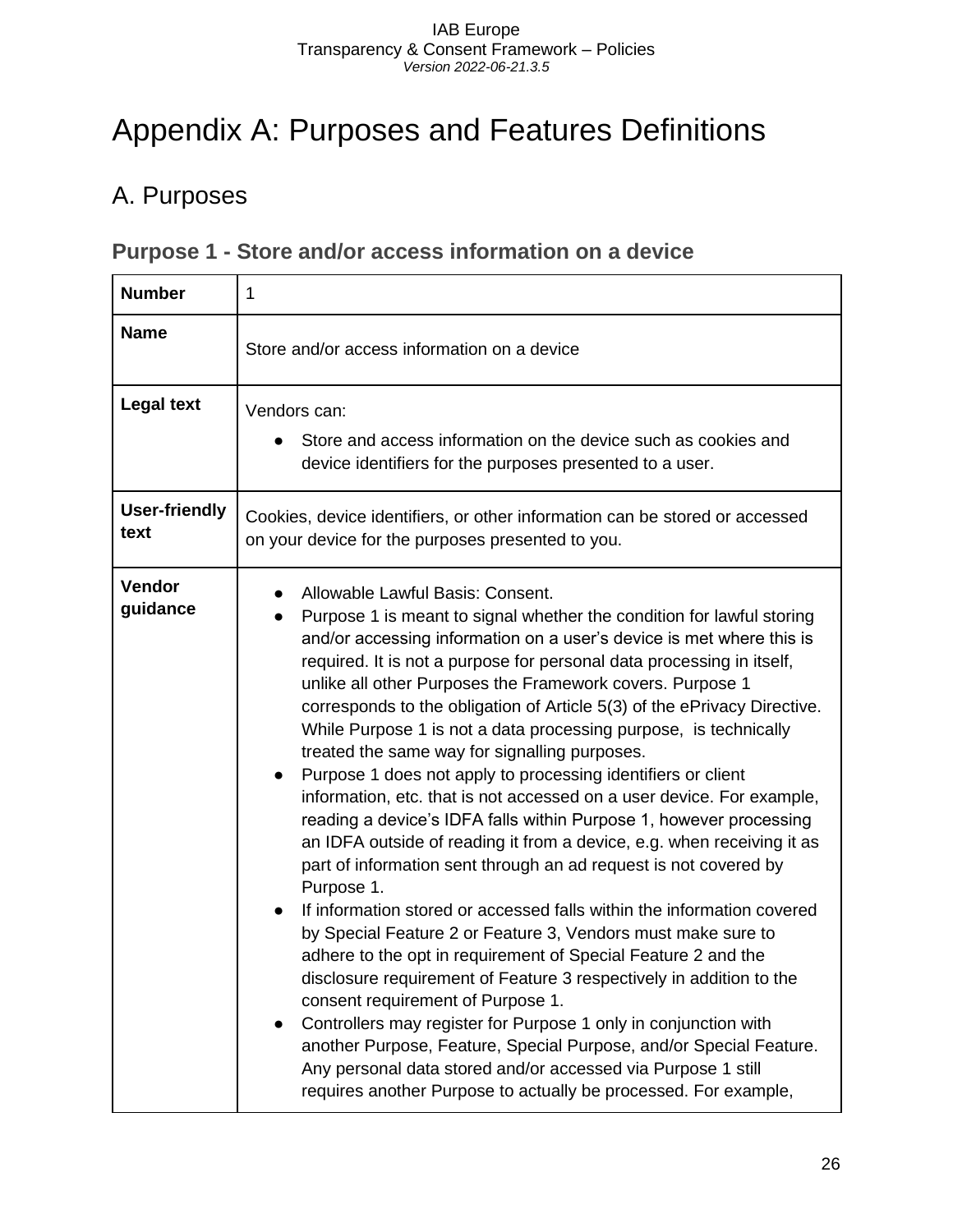| responsible for the processing has established a legal basis. In such<br>cases, processors of Vendors on the GVL or publishers using the<br>Publisher TC String should only process data in accordance with the<br>Signals of their controller. |  | reading a user identifier from a stored cookie cannot be used to<br>create a personalised ads profile without having obtained consent or<br>met requirements for processing under a legitimate interest for the<br>Purpose 3. Personal data stored and/or accessed via Purpose 1 may<br>not require another Purpose to be processed where a Vendor is<br>acting as a data processor for purposes for which the data controller |
|-------------------------------------------------------------------------------------------------------------------------------------------------------------------------------------------------------------------------------------------------|--|--------------------------------------------------------------------------------------------------------------------------------------------------------------------------------------------------------------------------------------------------------------------------------------------------------------------------------------------------------------------------------------------------------------------------------|
|-------------------------------------------------------------------------------------------------------------------------------------------------------------------------------------------------------------------------------------------------|--|--------------------------------------------------------------------------------------------------------------------------------------------------------------------------------------------------------------------------------------------------------------------------------------------------------------------------------------------------------------------------------------------------------------------------------|

## <span id="page-27-0"></span>**Purpose 2 - Select basic ads**

| <b>Number</b>                | $\overline{2}$                                                                                                                                                                                                                                                                                                                                                                                                                                                                                                                                                                                                                                                                                                                                                                                                          |
|------------------------------|-------------------------------------------------------------------------------------------------------------------------------------------------------------------------------------------------------------------------------------------------------------------------------------------------------------------------------------------------------------------------------------------------------------------------------------------------------------------------------------------------------------------------------------------------------------------------------------------------------------------------------------------------------------------------------------------------------------------------------------------------------------------------------------------------------------------------|
| <b>Name</b>                  | Select basic ads                                                                                                                                                                                                                                                                                                                                                                                                                                                                                                                                                                                                                                                                                                                                                                                                        |
| <b>Legal text</b>            | To select basic ads vendors can:<br>Use real-time information about the context in which the ad will be<br>shown, to show the ad, including information about the content and<br>the device, such as: device type and capabilities, user agent, URL,<br>IP address<br>Use a user's non-precise geolocation data<br>Control the frequency of ads shown to a user.<br>Sequence the order in which ads are shown to a user.<br>Prevent an ad from serving in an unsuitable editorial (brand-unsafe)<br>context<br>Vendors cannot:<br>Create a personalised ads profile using this information for the<br>selection of future ads without a separate legal basis to create a<br>personalised ads profile.<br>N.B. Non-precise means only an approximate location involving at least a<br>radius of 500 meters is permitted. |
| <b>User-friendly</b><br>text | Ads can be shown to you based on the content you're viewing, the app<br>you're using, your approximate location, or your device type.                                                                                                                                                                                                                                                                                                                                                                                                                                                                                                                                                                                                                                                                                   |
| Vendor<br>guidance           | Allowable Lawful Bases: Consent, Legitimate Interests<br>Vendors cannot:                                                                                                                                                                                                                                                                                                                                                                                                                                                                                                                                                                                                                                                                                                                                                |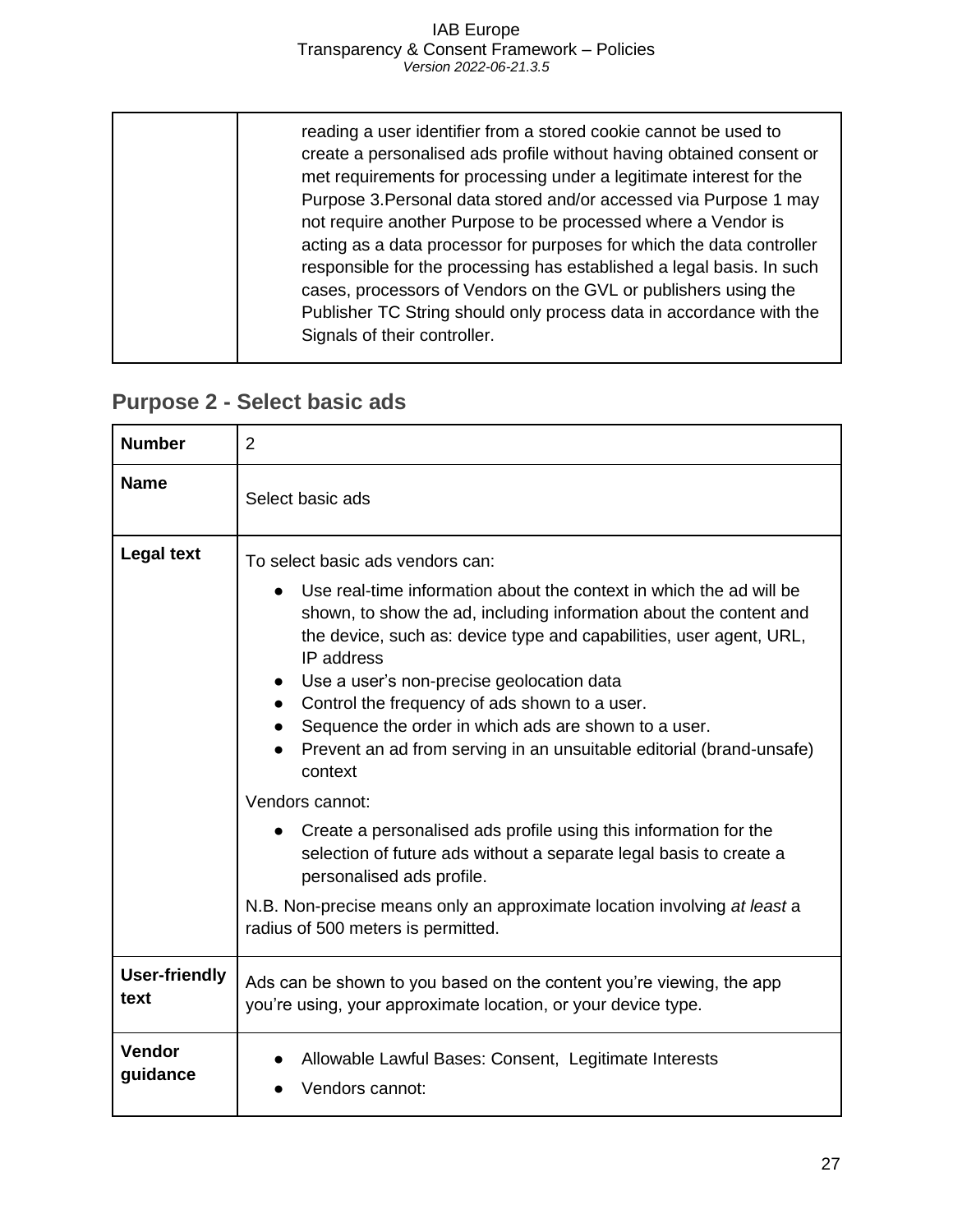## <span id="page-28-0"></span>**Purpose 3 - Create a personalised ads profile**

| <b>Number</b> | 3                                                 |
|---------------|---------------------------------------------------|
| <b>Name</b>   | Create a personalised ads profile                 |
| Legal text    | To create a personalised ads profile vendors can: |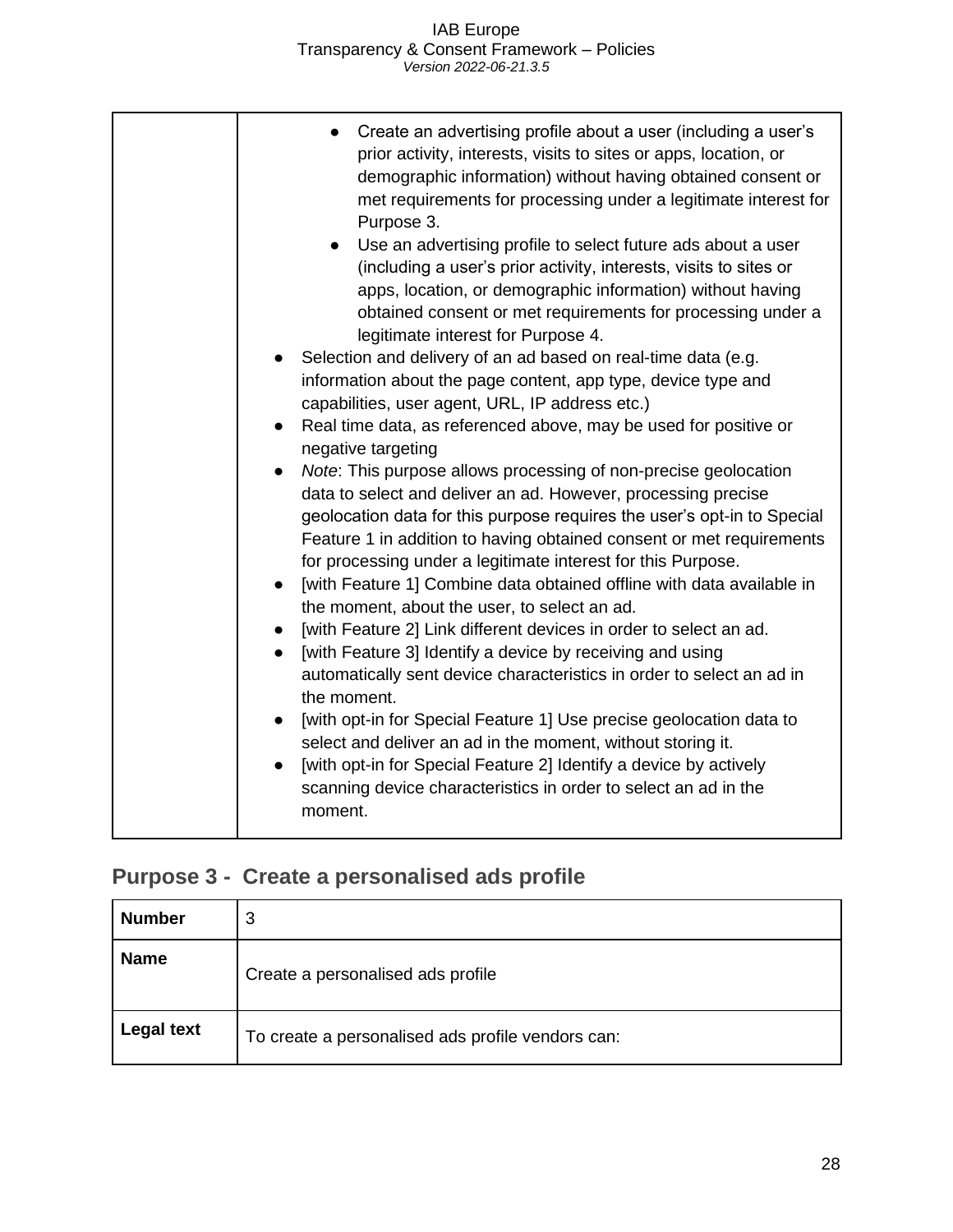|                              | Collect information about a user, including a user's activity, interests,<br>visits to sites or apps, demographic information, or location, to create<br>or edit a user profile for use in personalised advertising.<br>Combine this information with other information previously collected,<br>including from across websites and apps, to create or edit a user<br>profile for use in personalised advertising.                                                                                                                                                                                                                                                                                                                                                                                                                                                                                                                                                                                                                                                                                                                                                                                                                                                                                                                                                                                                                                                                                                                                                                                                                                                                                                                                                                                                                                                                                                                                                                             |
|------------------------------|------------------------------------------------------------------------------------------------------------------------------------------------------------------------------------------------------------------------------------------------------------------------------------------------------------------------------------------------------------------------------------------------------------------------------------------------------------------------------------------------------------------------------------------------------------------------------------------------------------------------------------------------------------------------------------------------------------------------------------------------------------------------------------------------------------------------------------------------------------------------------------------------------------------------------------------------------------------------------------------------------------------------------------------------------------------------------------------------------------------------------------------------------------------------------------------------------------------------------------------------------------------------------------------------------------------------------------------------------------------------------------------------------------------------------------------------------------------------------------------------------------------------------------------------------------------------------------------------------------------------------------------------------------------------------------------------------------------------------------------------------------------------------------------------------------------------------------------------------------------------------------------------------------------------------------------------------------------------------------------------|
| <b>User-friendly</b><br>text | A profile can be built about you and your interests to show you personalised<br>ads that are relevant to you.                                                                                                                                                                                                                                                                                                                                                                                                                                                                                                                                                                                                                                                                                                                                                                                                                                                                                                                                                                                                                                                                                                                                                                                                                                                                                                                                                                                                                                                                                                                                                                                                                                                                                                                                                                                                                                                                                  |
| Vendor<br>guidance           | Allowable Lawful Bases: Consent, Legitimate Interests<br>Associate data collected, including information about the content and<br>the device, such as: device type and capabilities, user agent, URL,<br>IP address with a new or existing ad profile based on user interests<br>or personal characteristics of the user.<br>When combining information collected under this purpose with other<br>$\bullet$<br>information previously collected, the latter must have been collected<br>with an appropriate legal basis.<br>Establish retargeting criteria<br>$\bullet$<br>Establish negative targeting criteria<br>$\bullet$<br>For offline data collection, a legal basis for Purpose 3 (Create a<br>$\bullet$<br>personalised profile) needs to be achieved out of band - the TCF<br>signal will take precedence for collection of data online (see Policies)<br>Feature 2: Collecting data for deterministic cross-device mapping<br>(e.g. if a user logs into an account on one device and then on<br>another) may be done on the basis of an out of band legal basis<br>Keeping track of ad frequency and ad sequence may be done on the<br>$\bullet$<br>basis of Purpose 2, and do not require Purpose 3.<br>Other purposes, including ad measurement, are not included in this<br>purpose<br>If a vendor uses a shared profile for personalised ads and<br>personalised content, the vendor should only create and/or update<br>that profile with the appropriate established legal bases for both<br>Purpose 3 and 5.<br>[with Feature 1] Associate data obtained offline with an online user<br>to create or edit a user profile for use in advertising.<br>[with Feature 2] Store a user identifier, obtained by actively scanning<br>device characteristics, in a profile for use in advertising.<br>[with Feature 3] Associate an identifier obtained by receiving and<br>$\bullet$<br>using automatically sent device characteristics, with a profile for use<br>in advertising |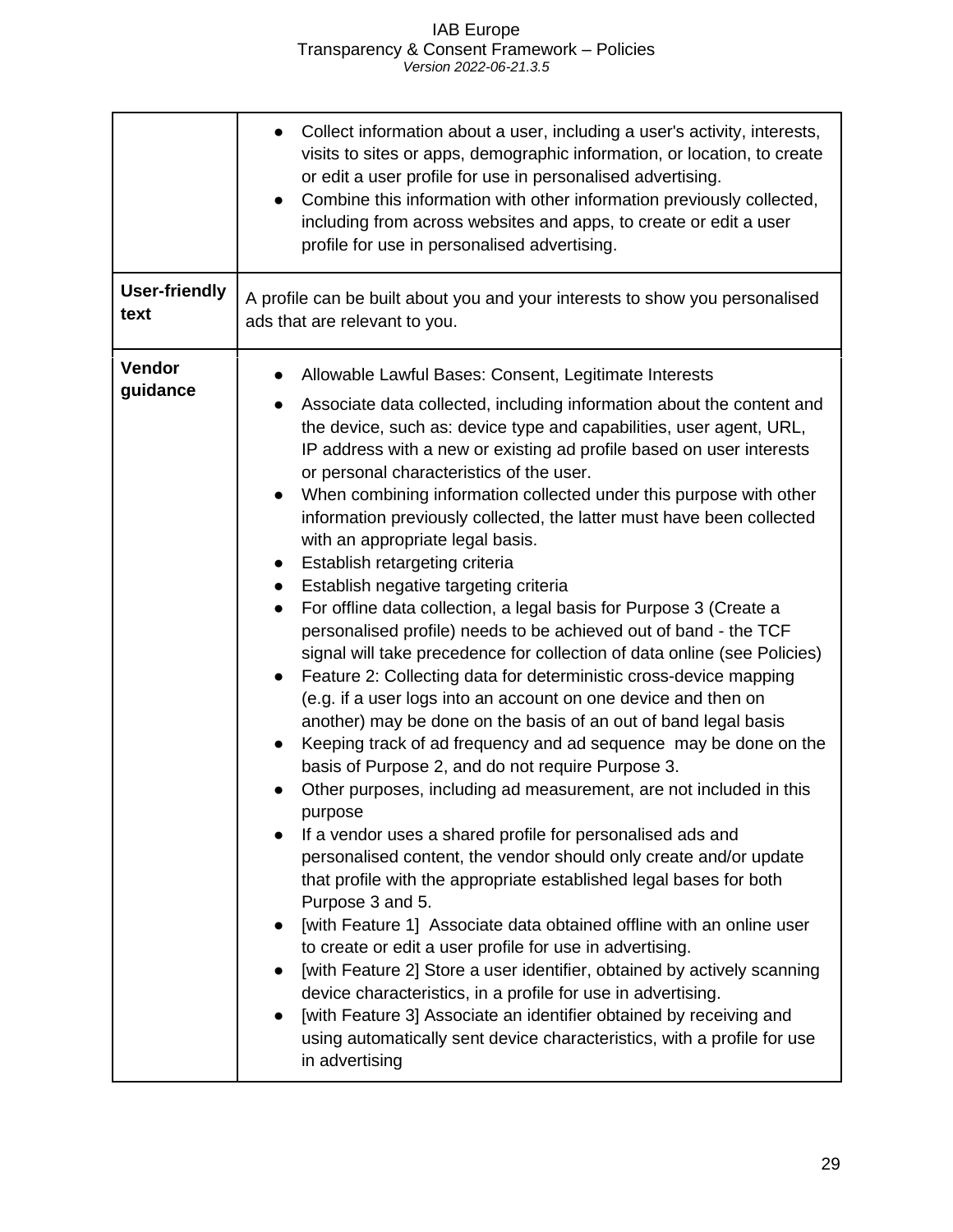| [with opt-in for Special Feature 1] Select a personalised ad, based on<br>a personalised ads profile, by processing precise geolocation<br>previously stored or made available in the moment.<br>• [with opt-in for Special Feature 2] Associate an identifier obtained by<br>actively scanning device characteristics with a profile for use in<br>advertising |
|-----------------------------------------------------------------------------------------------------------------------------------------------------------------------------------------------------------------------------------------------------------------------------------------------------------------------------------------------------------------|
|-----------------------------------------------------------------------------------------------------------------------------------------------------------------------------------------------------------------------------------------------------------------------------------------------------------------------------------------------------------------|

## <span id="page-30-0"></span>**Purpose 4 - Select personalised ads**

| <b>Number</b>                | 4                                                                                                                                                                                                                                                                                                                                                                                                                                                                                                                                                                                                                                                                                                                                                                                                                                                                                                                                                                                                                       |
|------------------------------|-------------------------------------------------------------------------------------------------------------------------------------------------------------------------------------------------------------------------------------------------------------------------------------------------------------------------------------------------------------------------------------------------------------------------------------------------------------------------------------------------------------------------------------------------------------------------------------------------------------------------------------------------------------------------------------------------------------------------------------------------------------------------------------------------------------------------------------------------------------------------------------------------------------------------------------------------------------------------------------------------------------------------|
| <b>Name</b>                  | Select personalised ads                                                                                                                                                                                                                                                                                                                                                                                                                                                                                                                                                                                                                                                                                                                                                                                                                                                                                                                                                                                                 |
| <b>Legal text</b>            | To select personalised ads vendors can:<br>Select personalised ads based on a user profile or other historical<br>user data, including a user's prior activity, interests, visits to sites or<br>apps, location, or demographic information.                                                                                                                                                                                                                                                                                                                                                                                                                                                                                                                                                                                                                                                                                                                                                                            |
| <b>User-friendly</b><br>text | Personalised ads can be shown to you based on a profile about you.                                                                                                                                                                                                                                                                                                                                                                                                                                                                                                                                                                                                                                                                                                                                                                                                                                                                                                                                                      |
| <b>Vendor</b><br>guidance    | Allowable Lawful Bases: Consent, Legitimate Interests<br>Requires having obtained consent or met requirements for<br>processing under a legitimate interest for Purpose 2 (Basic ads) to<br>be used<br>This purpose is intended to enable these processing activities:<br>Select ads based on a personalised ads profile<br>$\circ$<br>Select an ad based on retargeting criteria<br>$\circ$<br>Select an ad based on negative targeting criteria tied to a<br>$\circ$<br>profile<br>○ Select dynamic creative based on an ad profile, or other<br>historical information<br>Selecting and/or ads based on ad frequency and ad sequence may<br>be done on the basis of Purpose 2, and do not require Purpose 4.<br>[with Feature 1] Select a personalised ad, based on a personalised<br>ads profile, by matching and combining data obtained offline with the<br>data stored in an online profile.<br>[with Feature 2] Select a personalised ad, based on a personalised<br>ads profile, by linking different devices. |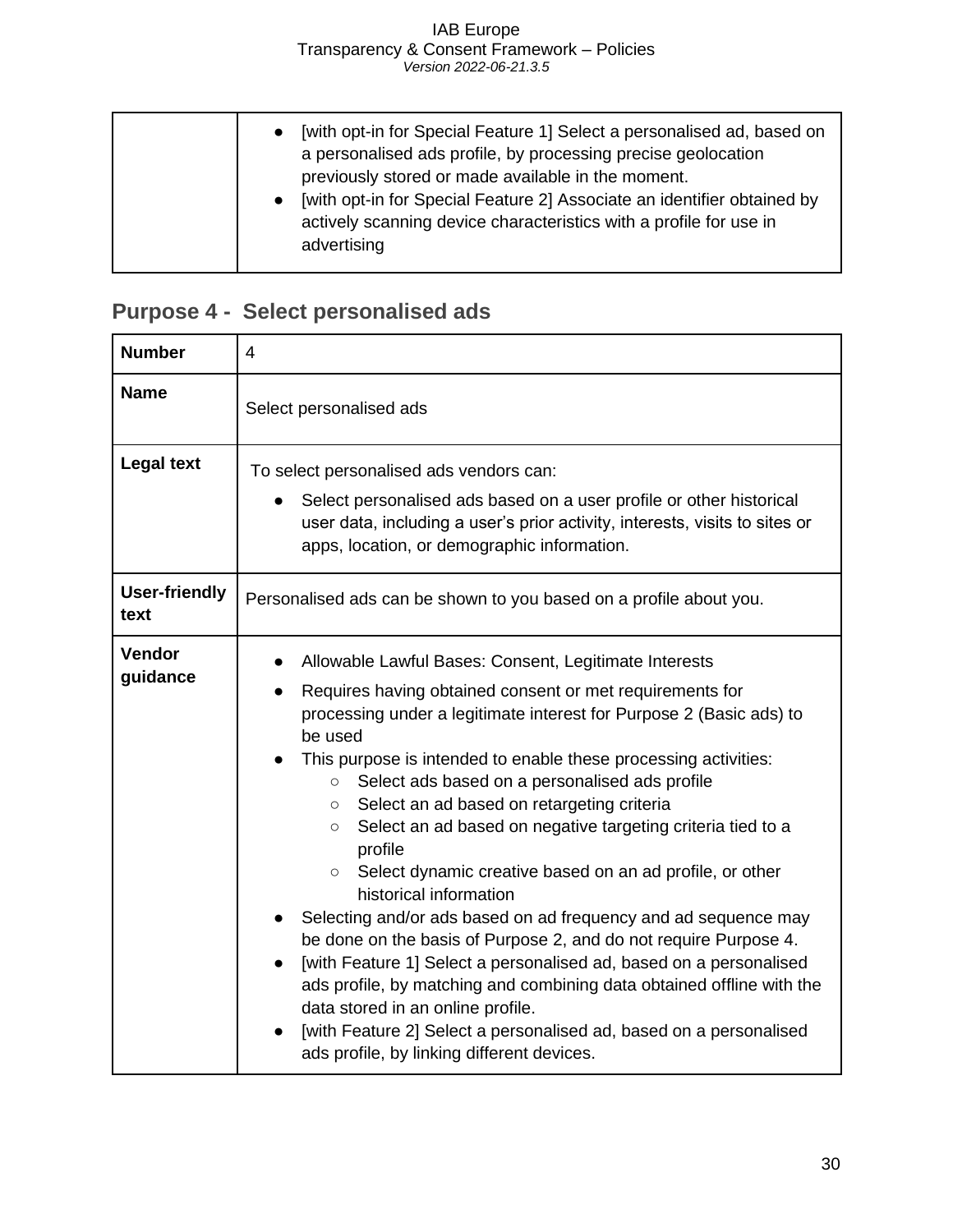|  | • [with Feature 3] Select an ad based on a personalised profile<br>associated with an identifier obtained by receiving and using<br>automatically sent device characteristics<br>• [with opt-in for Special Feature 1] Select an ad based on precise<br>geolocation previously stored<br>[with opt-in for Special Feature 2] Select an ad based on a<br>$\bullet$<br>personalised profile associated with an identifier obtained by actively<br>scanning device characteristics.<br>• If you use a single profile for <b>both</b> personalised ads and<br>personalised content, users will need to grant the appropriate legal<br>bases for <b>both</b> purpose 4 and purpose 6. |
|--|----------------------------------------------------------------------------------------------------------------------------------------------------------------------------------------------------------------------------------------------------------------------------------------------------------------------------------------------------------------------------------------------------------------------------------------------------------------------------------------------------------------------------------------------------------------------------------------------------------------------------------------------------------------------------------|
|--|----------------------------------------------------------------------------------------------------------------------------------------------------------------------------------------------------------------------------------------------------------------------------------------------------------------------------------------------------------------------------------------------------------------------------------------------------------------------------------------------------------------------------------------------------------------------------------------------------------------------------------------------------------------------------------|

## <span id="page-31-0"></span>**Purpose 5 - Create a personalised content profile**

| <b>Number</b>                | 5                                                                                                                                                                                                                                                                                                                                                                                                                                                                                                                                                                                                                                                                                                           |
|------------------------------|-------------------------------------------------------------------------------------------------------------------------------------------------------------------------------------------------------------------------------------------------------------------------------------------------------------------------------------------------------------------------------------------------------------------------------------------------------------------------------------------------------------------------------------------------------------------------------------------------------------------------------------------------------------------------------------------------------------|
| <b>Name</b>                  | Create a personalised content profile                                                                                                                                                                                                                                                                                                                                                                                                                                                                                                                                                                                                                                                                       |
| <b>Legal text</b>            | To create a personalised content profile vendors can:<br>Collect information about a user, including a user's activity, interests,<br>visits to sites or apps, demographic information, or location, to create<br>or edit a user profile for personalising content.<br>Combine this information with other information previously collected,<br>$\bullet$<br>including from across websites and apps, to create or edit a user<br>profile for use in personalising content.                                                                                                                                                                                                                                 |
| <b>User-friendly</b><br>text | A profile can be built about you and your interests to show you personalised<br>content that is relevant to you.                                                                                                                                                                                                                                                                                                                                                                                                                                                                                                                                                                                            |
| <b>Vendor</b><br>guidance    | Allowable Lawful Bases: Consent, Legitimate Interests<br>Content refers to non-advertising content. Creating a profile for<br>advertising personalisation, such as, paid cross-site content<br>promotion and native advertising is not included in Purpose 5, but the<br>corresponding ad-related Purpose 3<br>When combining information collected under this purpose with other<br>information previously collected, the latter must have been collected<br>with an appropriate legal basis.<br>This purpose is intended to enable these processing activities:<br>Associate data collected, including information about the<br>$\circ$<br>content and the device, such as: device type and capabilities, |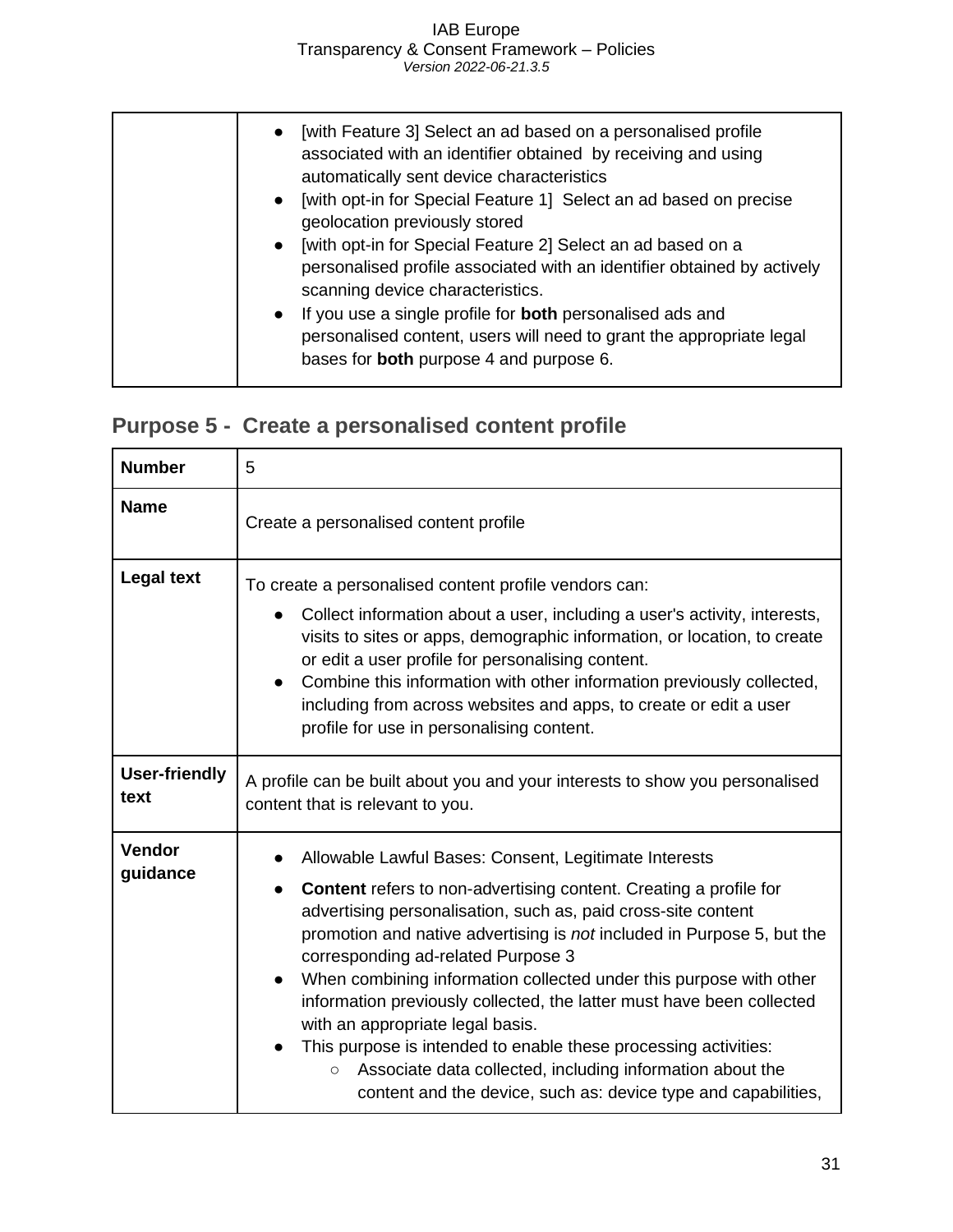| $\circ$ | user When combining information collected under this<br>purpose with other information previously collected, the latter<br>must have been collected with an appropriate legal<br>basis.agent, URL, IP address with a new or existing content<br>profile based on user interests or personal characteristics of<br>the user<br>○ Establish negative targeting criteria<br>If a vendor uses a shared profile for personalised ads and<br>personalised content, the vendor should only create and/or<br>update that profile with the appropriate established legal<br>bases for both purpose 3 and 5.<br>[with Feature 1] Associate offline data with an online user to create<br>or edit a user profile for use in content personalisation<br>[with Feature 2] Link different devices and store that data point in a<br>profile for use in content personalisation.<br>[with Feature 3] Associate an identifier obtained by receiving and<br>using automatically sent device characteristics, with a profile for use<br>in content personalisation<br>[with opt-in for Special Feature 1] Store precise geolocation data in a<br>profile for use in content personalisation.<br>[with opt-in for Special Feature 2] Associate an identifier obtained by<br>actively scanning device characteristics with a profile for use in<br>content personalisation |
|---------|--------------------------------------------------------------------------------------------------------------------------------------------------------------------------------------------------------------------------------------------------------------------------------------------------------------------------------------------------------------------------------------------------------------------------------------------------------------------------------------------------------------------------------------------------------------------------------------------------------------------------------------------------------------------------------------------------------------------------------------------------------------------------------------------------------------------------------------------------------------------------------------------------------------------------------------------------------------------------------------------------------------------------------------------------------------------------------------------------------------------------------------------------------------------------------------------------------------------------------------------------------------------------------------------------------------------------------------------------------|
|---------|--------------------------------------------------------------------------------------------------------------------------------------------------------------------------------------------------------------------------------------------------------------------------------------------------------------------------------------------------------------------------------------------------------------------------------------------------------------------------------------------------------------------------------------------------------------------------------------------------------------------------------------------------------------------------------------------------------------------------------------------------------------------------------------------------------------------------------------------------------------------------------------------------------------------------------------------------------------------------------------------------------------------------------------------------------------------------------------------------------------------------------------------------------------------------------------------------------------------------------------------------------------------------------------------------------------------------------------------------------|

## <span id="page-32-0"></span>**Purpose 6 - Select personalised content**

| <b>Number</b>             | 6                                                                                                                                                                                                                                                                 |
|---------------------------|-------------------------------------------------------------------------------------------------------------------------------------------------------------------------------------------------------------------------------------------------------------------|
| <b>Name</b>               | Select personalised content                                                                                                                                                                                                                                       |
| <b>Legal text</b>         | To select personalised content vendors can:<br>Select personalised content based on a user profile or other<br>$\bullet$<br>historical user data, including a user's prior activity, interests, visits to<br>sites or apps, location, or demographic information. |
| User-friendly<br>text     | Personalised content can be shown to you based on a profile about you.                                                                                                                                                                                            |
| <b>Vendor</b><br>guidance | Allowable Lawful Bases: Consent, Legitimate Interests                                                                                                                                                                                                             |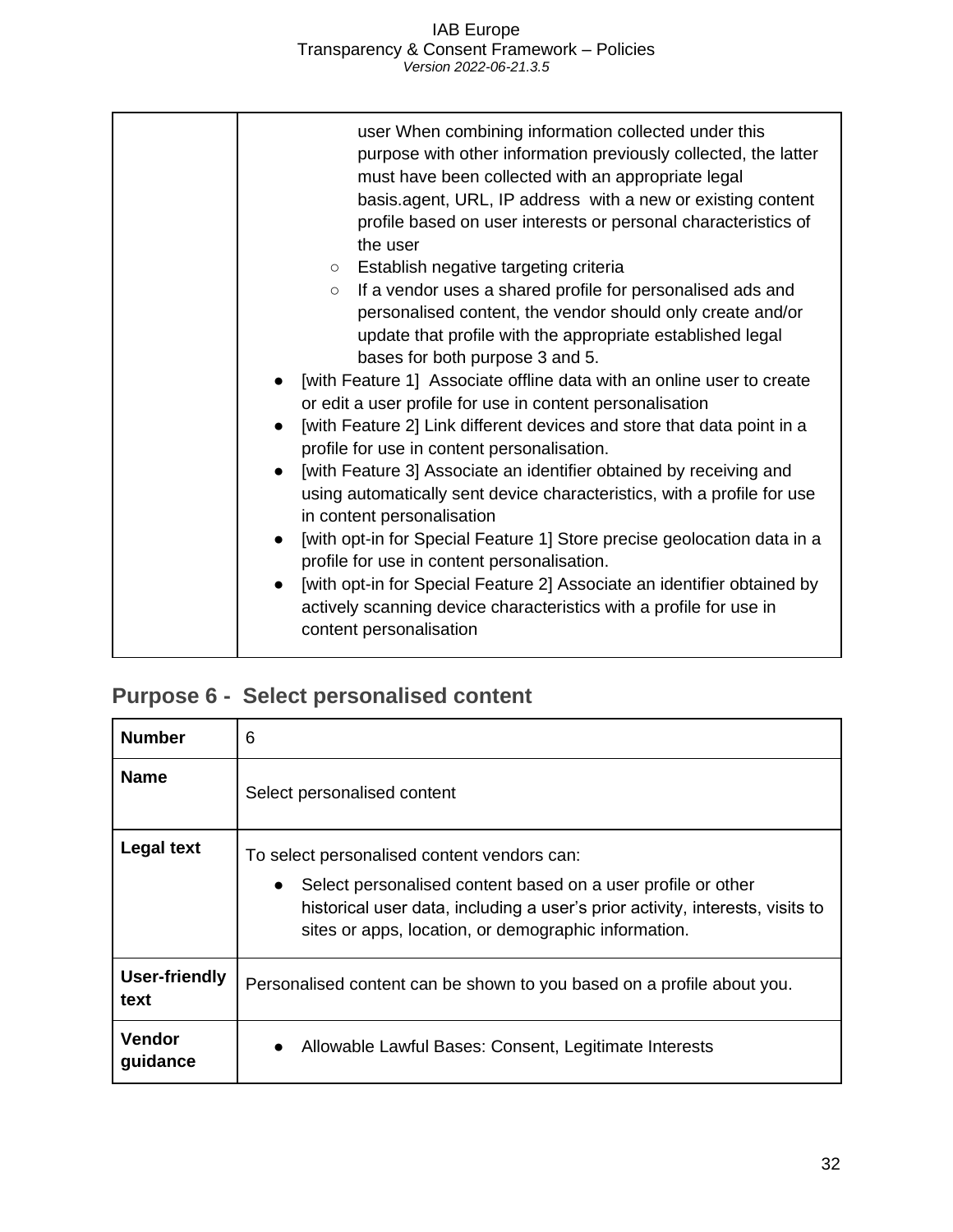| <b>Content</b> refers to non-advertising content. Personalising advertising<br>content, such as, paid cross-site content promotion and native<br>advertising is not included in Purpose 6, but the corresponding ad-<br>related Purpose 4.                                                                                                                                                                                                                                                                                                                                                                                                                                                                                                                                                                                                                                                         |
|----------------------------------------------------------------------------------------------------------------------------------------------------------------------------------------------------------------------------------------------------------------------------------------------------------------------------------------------------------------------------------------------------------------------------------------------------------------------------------------------------------------------------------------------------------------------------------------------------------------------------------------------------------------------------------------------------------------------------------------------------------------------------------------------------------------------------------------------------------------------------------------------------|
| This purpose is intended to enable these processing activities:<br>Select content based on a personalised content profile<br>$\circ$<br>[with Feature 1] Select personalised content, based on a<br>$\circ$<br>personalised content profile, by matching and combining data<br>obtained offline with the data stored in an online profile.<br>[with Feature 2] Select personalised content, based on a<br>$\circ$<br>personalised content profile, by linking different devices.<br>[with Feature 3] Select personalised content based on a<br>$\circ$<br>personalised profile associated with an identifier obtained by<br>receiving and using automatically sent device characteristics<br>[with opt-in for Special Feature 1] Select personalised<br>$\circ$<br>content, based on a content profile, by processing precise<br>geolocation previously stored or made available in the<br>moment. |
| [with opt-in for Special Feature 2] Select personalised<br>$\circ$<br>content, based on a personalised content profile by using an<br>identified obtained by actively scanning device<br>characteristics.<br>If you use a single profile for both personalised ads and<br>$\circ$<br>personalised content, users will need to grant the appropriate<br>legal bases for <b>both</b> purpose 4 and purpose 6.                                                                                                                                                                                                                                                                                                                                                                                                                                                                                        |

## <span id="page-33-0"></span>**Purpose 7 - Measure ad performance**

| <b>Number</b>     | 7                                                                                                                                                                                                                                                                                                                                                                                                                                                  |
|-------------------|----------------------------------------------------------------------------------------------------------------------------------------------------------------------------------------------------------------------------------------------------------------------------------------------------------------------------------------------------------------------------------------------------------------------------------------------------|
| <b>Name</b>       | Measure ad performance                                                                                                                                                                                                                                                                                                                                                                                                                             |
| <b>Legal text</b> | To measure ad performance vendors can:<br>Measure whether and how ads were delivered to and interacted with<br>by a user<br>• Provide reporting about ads including their effectiveness and<br>performance<br>• Provide reporting about users who interacted with ads using data<br>observed during the course of the user's interaction with that ad<br>Provide reporting to publishers about the ads displayed on their<br>$\bullet$<br>property |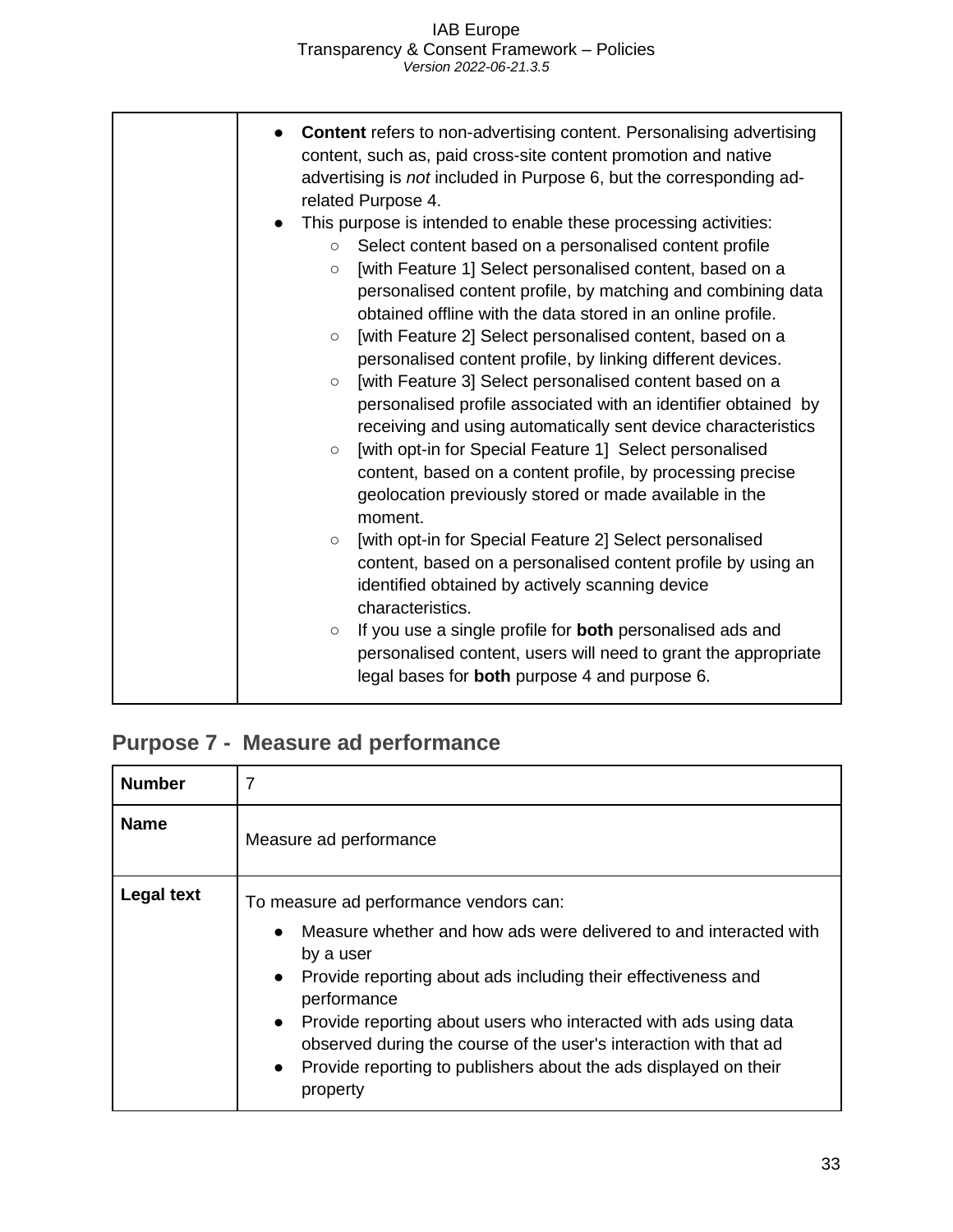|                              | Measure whether an ad is serving in a suitable editorial environment<br>(brand-safe) context<br>Determine the percentage of the ad that had the opportunity to be<br>seen and the duration of that opportunity<br>Combine this information with other information previously collected,<br>including from across websites and apps<br>Vendors cannot:<br>Apply panel- or similarly-derived audience insights data to ad<br>measurement data without a separate legal basis to apply market<br>research to generate audience insights.                                                                                                                                                                                                                                                                                                                                                                                                                                                                                                                                                                                                                                                                                                                                                                                                                                                                                                                                  |
|------------------------------|------------------------------------------------------------------------------------------------------------------------------------------------------------------------------------------------------------------------------------------------------------------------------------------------------------------------------------------------------------------------------------------------------------------------------------------------------------------------------------------------------------------------------------------------------------------------------------------------------------------------------------------------------------------------------------------------------------------------------------------------------------------------------------------------------------------------------------------------------------------------------------------------------------------------------------------------------------------------------------------------------------------------------------------------------------------------------------------------------------------------------------------------------------------------------------------------------------------------------------------------------------------------------------------------------------------------------------------------------------------------------------------------------------------------------------------------------------------------|
| <b>User-friendly</b><br>text | The performance and effectiveness of ads that you see or interact with can<br>be measured.                                                                                                                                                                                                                                                                                                                                                                                                                                                                                                                                                                                                                                                                                                                                                                                                                                                                                                                                                                                                                                                                                                                                                                                                                                                                                                                                                                             |
| Vendor<br>guidance           | Allowable Lawful Bases: Consent, Legitimate Interests<br>This purpose is intended to enable processing activities such as:<br>$\bullet$<br>Measure how brand suitable or safe the content of the digital<br>property where the ad was served was<br>Measure the percentage of the ad that had the opportunity to<br>be seen and for how long<br>Measure how many users engaged with an ad, for how long<br>and what was the nature of that engagement (click, tap,<br>hover, scroll etc.)<br>Determine how many unique users or devices an ad was<br>served to<br>Measure the time when users saw the ad<br>Measure/ analyse the characteristics of the device the ad was<br>served to (non-precise location, type of device, screen size,<br>language of the device, operating system/browser, mobile<br>carrier)<br>Measure ad attribution, conversions, sales lift<br>Data collected and/or processed for ad measurement must<br>not be used to improve individual profile or segment data for<br>other purposes<br>When combining information collected under this purpose with other<br>information previously collected, the latter must have been collected<br>with an appropriate legal basis.<br>This purpose permits reporting on an individual and aggregate level<br>This purpose does not permit applying panel-derived demographic<br>information to the measurement data unless the user has also<br>granted the appropriate legal basis for Purpose 9. |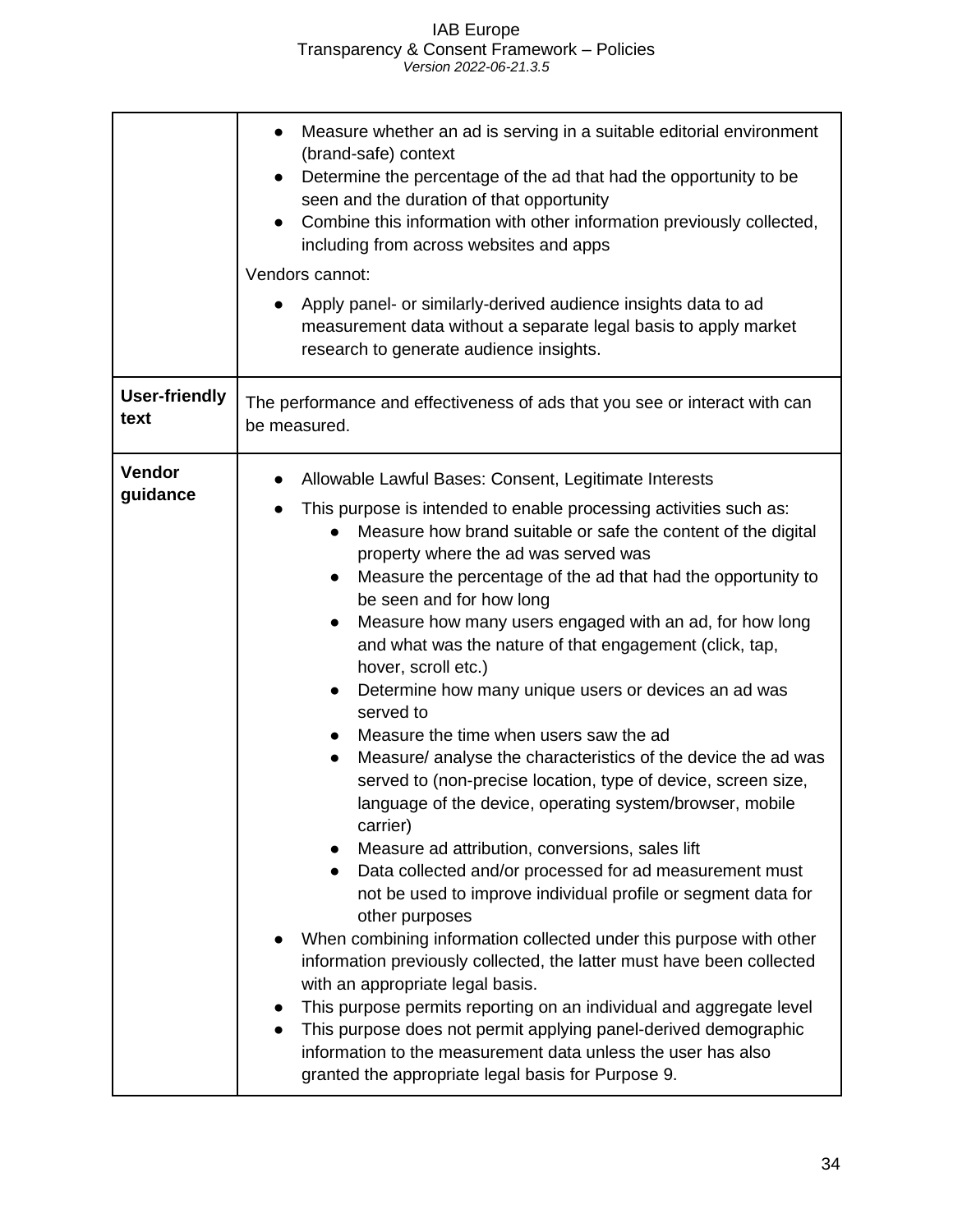| • [with Feature 1] Measure ad performance by matching and<br>combining data obtained offline with the data obtained online.<br>[with Feature 2] Measure ad performance by linking different devices.<br>[with Feature 3] Measure ad performance by using an identifier<br>obtained by receiving and using automatically sent device<br>characteristics |
|--------------------------------------------------------------------------------------------------------------------------------------------------------------------------------------------------------------------------------------------------------------------------------------------------------------------------------------------------------|
| • [with opt-in for Special Feature 1] Measure ad performance by<br>processing precise geolocation previously stored or made available<br>in the moment.<br>• [with opt-in for Special Feature 2] Measure ad performance by using<br>an identifier obtained by actively scanning device characteristics.                                                |

## <span id="page-35-0"></span>**Purpose 8 - Measure content performance**

| <b>Number</b>                | 8                                                                                                                                                                                                                                                                                                                                                                                                                                                                                                                                                                                                                                                                                                                                                   |
|------------------------------|-----------------------------------------------------------------------------------------------------------------------------------------------------------------------------------------------------------------------------------------------------------------------------------------------------------------------------------------------------------------------------------------------------------------------------------------------------------------------------------------------------------------------------------------------------------------------------------------------------------------------------------------------------------------------------------------------------------------------------------------------------|
| <b>Name</b>                  | Measure content performance                                                                                                                                                                                                                                                                                                                                                                                                                                                                                                                                                                                                                                                                                                                         |
| <b>Legal text</b>            | To measure content performance vendors can:<br>Measure and report on how content was delivered to and interacted<br>$\bullet$<br>with by users.<br>Provide reporting, using directly measurable or known<br>information, about users who interacted with the content.<br>Combine this information with other information previously collected,<br>including from across websites and apps.<br>Vendors cannot:<br>Measure whether and how ads (including native ads) were delivered<br>to and interacted with by a user without a separate legal basis.<br>Apply panel- or similarly derived audience insights data to ad<br>$\bullet$<br>measurement data without a separate legal bases to apply market<br>research to generate audience insights. |
| <b>User-friendly</b><br>text | The performance and effectiveness of content that you see or interact with<br>can be measured.                                                                                                                                                                                                                                                                                                                                                                                                                                                                                                                                                                                                                                                      |
| <b>Vendor</b><br>guidance    | Allowable Lawful Bases: Consent, Legitimate Interests<br><b>Content</b> refers to non-advertising content. Ad measurement should<br>be conducted under Purpose 7.                                                                                                                                                                                                                                                                                                                                                                                                                                                                                                                                                                                   |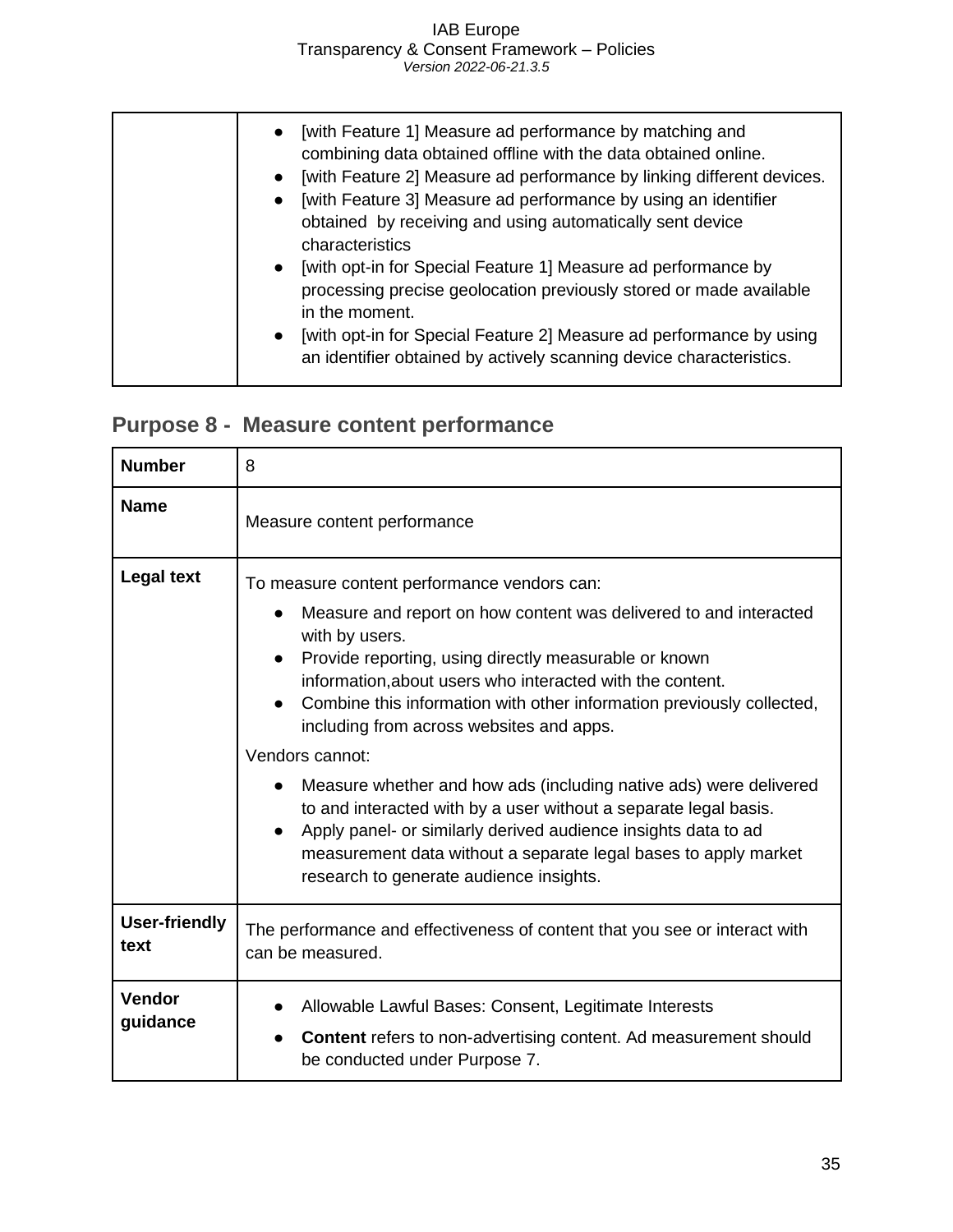| [with opt-in for Special Feature 2] Measure content performance by<br>using an identifier obtained by actively scanning device |
|--------------------------------------------------------------------------------------------------------------------------------|
|--------------------------------------------------------------------------------------------------------------------------------|

## <span id="page-36-0"></span>**Purpose 9 - Apply market research to generate audience insights**

| <b>Number</b> | 9                                                   |
|---------------|-----------------------------------------------------|
| <b>Name</b>   | Apply market research to generate audience insights |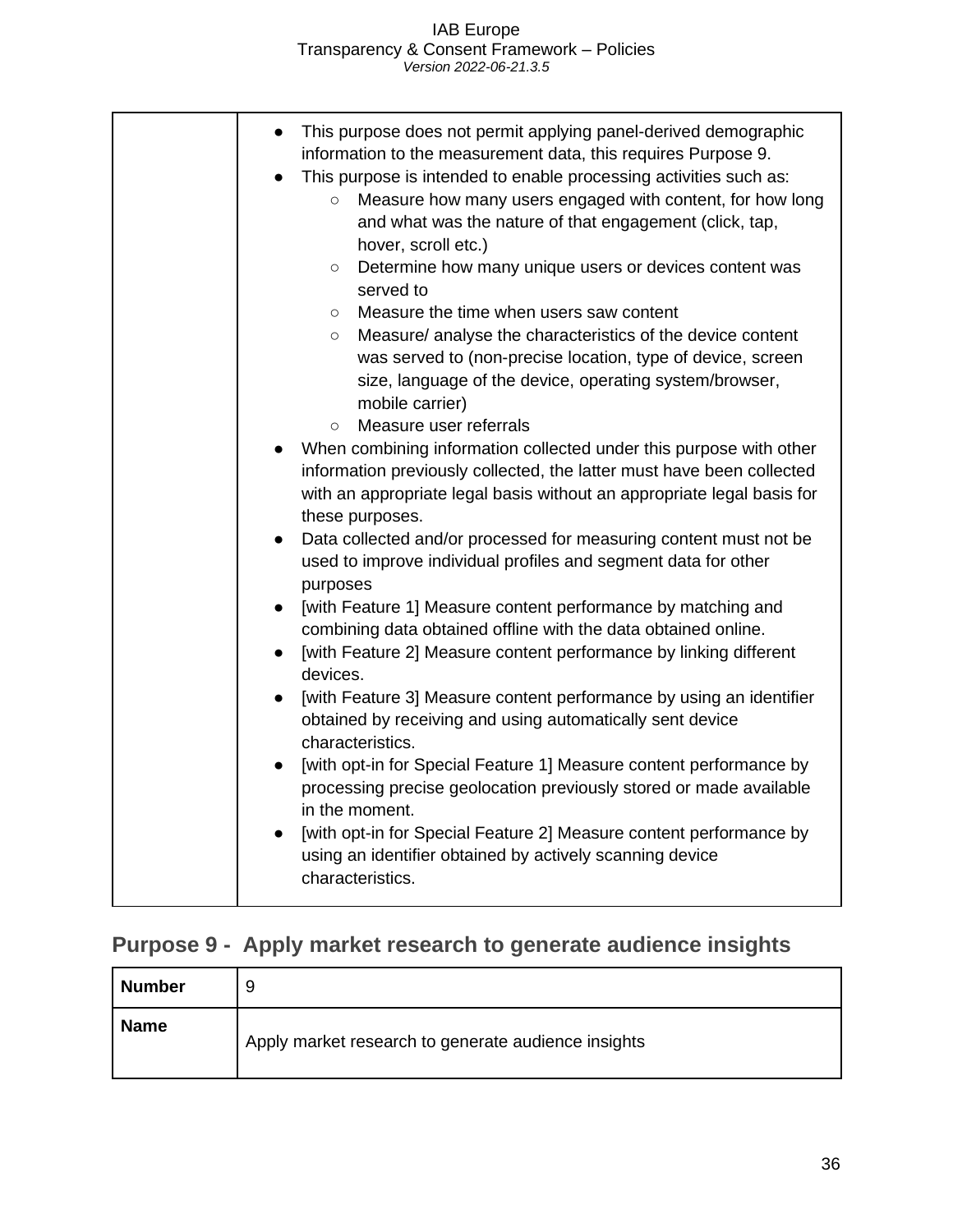| <b>Legal text</b>            | To apply market research to generate audience insights vendors can:                                                                                                                                                                                                                                                                                                                                                                                                                                                                                                                                                                                                                                                    |
|------------------------------|------------------------------------------------------------------------------------------------------------------------------------------------------------------------------------------------------------------------------------------------------------------------------------------------------------------------------------------------------------------------------------------------------------------------------------------------------------------------------------------------------------------------------------------------------------------------------------------------------------------------------------------------------------------------------------------------------------------------|
|                              | Provide aggregate reporting to advertisers or their representatives<br>about the audiences reached by their ads, through panel-based and<br>similarly derived insights.<br>Provide aggregate reporting to publishers about the audiences that<br>$\bullet$<br>were served or interacted with content and/or ads on their property<br>by applying panel-based and similarly derived insights.<br>Associate offline data with an online user for the purposes of market<br>research to generate audience insights if vendors have declared to<br>match and combine offline data sources<br>Combine this information with other information previously collected,<br>including from across websites and apps              |
|                              | Vendors cannot:                                                                                                                                                                                                                                                                                                                                                                                                                                                                                                                                                                                                                                                                                                        |
|                              | Measure the performance and effectiveness of ads that a specific<br>user was served or interacted with, without a separate legal basis to<br>measure ad performance.                                                                                                                                                                                                                                                                                                                                                                                                                                                                                                                                                   |
|                              | Measure which content a specific user was served and how they<br>interacted with it, without a separate legal basis to measure content<br>performance.                                                                                                                                                                                                                                                                                                                                                                                                                                                                                                                                                                 |
| <b>User-friendly</b><br>text | Market research can be used to learn more about the audiences who visit<br>sites/apps and view ads.                                                                                                                                                                                                                                                                                                                                                                                                                                                                                                                                                                                                                    |
| <b>Vendor</b><br>guidance    | Allowable Lawful Bases: Consent, Legitimate Interests<br>Unique Reach<br>Audience segmentation (Demographic attributes of the users)<br>Website/Apps KPIs across ads and contents<br>$\bigcirc$<br>usually panel-derived:<br>$\circlearrowright$<br>Age<br>$\circ$<br>Gender<br>$\circ$<br>interests / affinity / in-market categories: what else are users<br>$\circ$<br>interested in<br>When combining information collected under this purpose with other<br>information previously collected, the latter must have been collected<br>with an appropriate legal basis.<br>Data collected and/or processed for audience measurement must not<br>be used to improve individual profiles for Purposes 3 and 5 without |
|                              | an appropriate legal bases for these purposes                                                                                                                                                                                                                                                                                                                                                                                                                                                                                                                                                                                                                                                                          |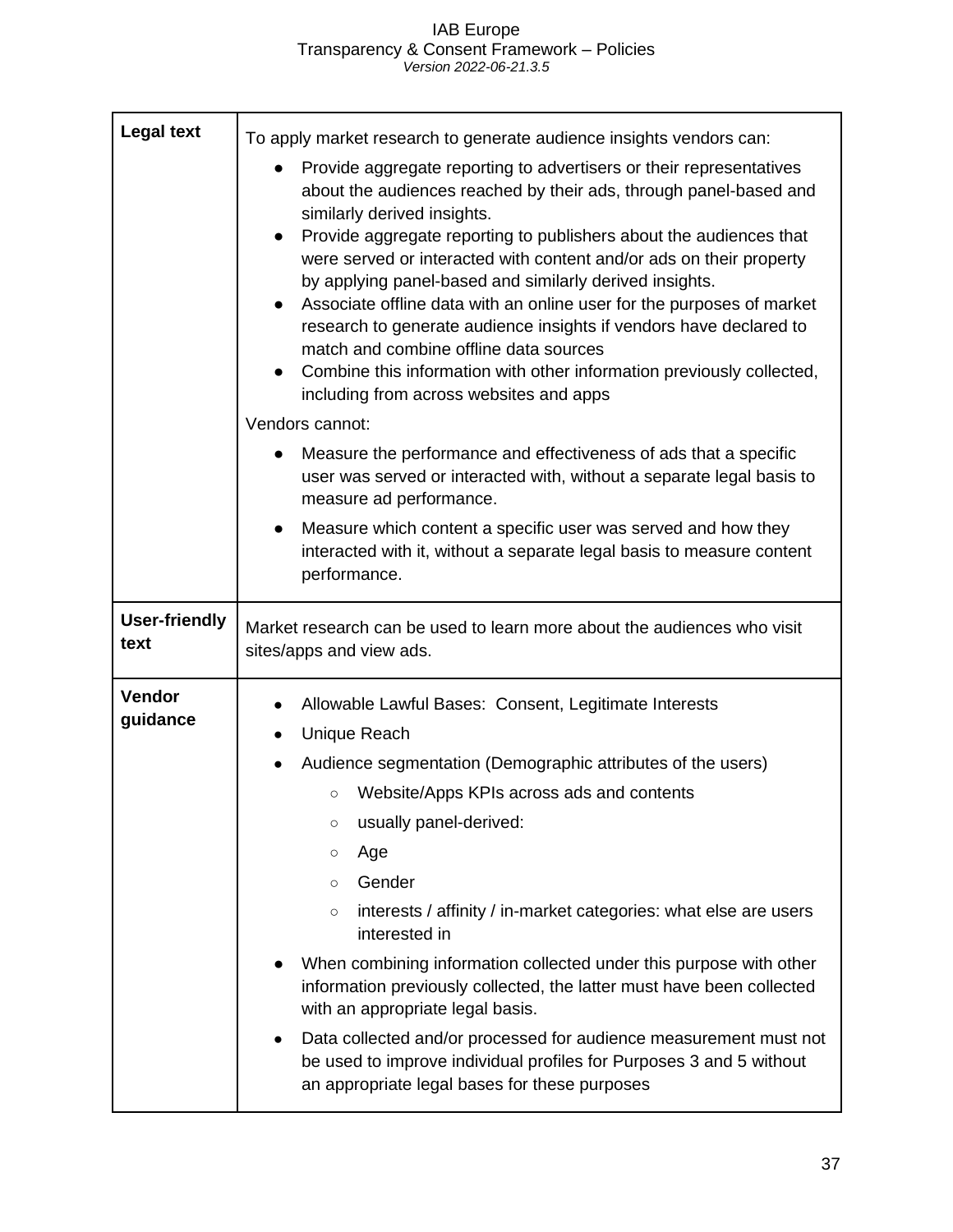|  | Audience Measurement reports include only aggregate data<br>Those are data related to market research and "currency" data eg.:<br>Syndicated data from JICs, Ad Audience certifications, etc. |
|--|-----------------------------------------------------------------------------------------------------------------------------------------------------------------------------------------------|
|  | • Vendors cannot provide reporting about the audiences using<br>methods covered in Purposes 7 and 8.                                                                                          |
|  | [with Feature 1] This purpose serves to match offline obtained data<br>(panel data) to online obtained data (through Purpose 7 or 8).                                                         |
|  | [with Feature 2] Apply market research to generate audience insights<br>by linking different devices.                                                                                         |
|  | [with Feature 3] Use identifiers generated by receiving and using<br>automatically sent device characteristics.                                                                               |
|  | [with opt-in for Special Feature 1] Use precise geolocation data to<br>apply market research data in order to generate audience insights.                                                     |
|  | [with opt-in for Special Feature 2] Use identifiers generated by<br>actively scanning device characteristics to apply market research<br>data in order to generate audience data              |
|  | This purpose does not permit applying measurement data to the<br>panel-derived demographic information unless the user has also<br>granted the appropriate legal basis for Purpose 7.         |
|  |                                                                                                                                                                                               |

## <span id="page-38-0"></span>**Purpose 10 - Develop and improve products**

| <b>Number</b>                | 10                                                                                                                                                                                                                                                                                                                                                                   |
|------------------------------|----------------------------------------------------------------------------------------------------------------------------------------------------------------------------------------------------------------------------------------------------------------------------------------------------------------------------------------------------------------------|
| <b>Name</b>                  | Develop and improve products                                                                                                                                                                                                                                                                                                                                         |
| <b>Legal text</b>            | To develop new products and improve products vendors can:<br>Use information to improve their existing products with new features<br>$\bullet$<br>and to develop new products<br>Create new models and algorithms through machine learning<br>Vendors cannot:<br>Conduct any other data processing operation allowed under a<br>different purpose under this purpose |
| <b>User-friendly</b><br>text | Your data can be used to improve existing systems and software, and to<br>develop new products.                                                                                                                                                                                                                                                                      |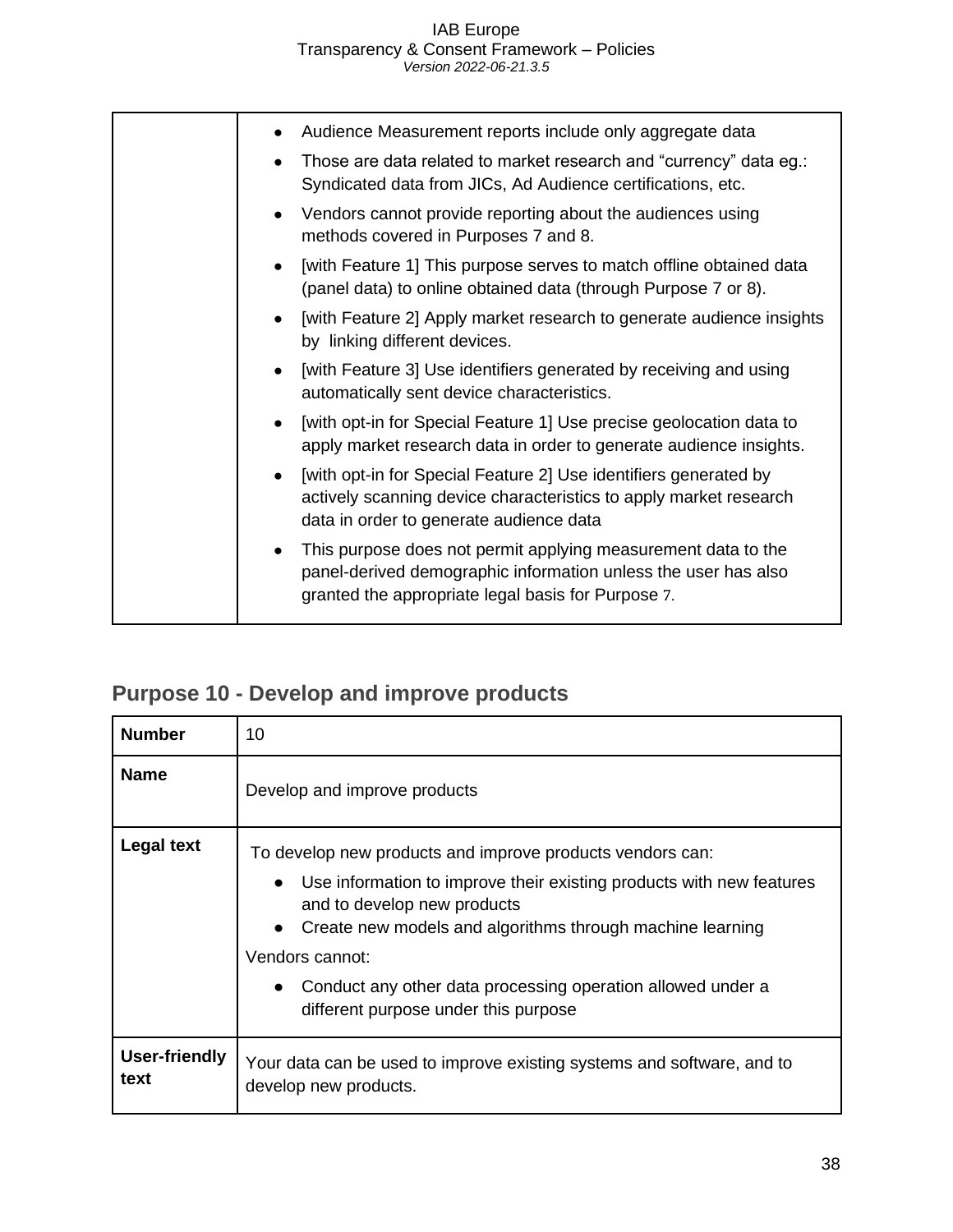| <b>Vendor</b><br>Allowable Lawful Bases: Consent, Legitimate Interests<br>guidance<br>You may only process information here for the explicit purpose of<br>product improvement or new product development.<br>Do not conduct any other data processing operation, such as<br>improving individual user profiles, allowed under a different purpose<br>under this purpose - you must obtain a lawful basis for that purpose.<br>[with Feature 1] Develop and improve products by matching and<br>combining data obtained offline with the data obtained online.<br>[with Feature 2] Develop and improve products by linking different<br>devices.<br>[with Feature 3] Develop and improve products by using an identifier<br>obtained by receiving and using automatically sent device<br>characteristics.<br>[with opt-in for Special Feature 1] Develop and improve products by<br>processing precise geolocation previously stored or made available<br>in the moment.<br>[with opt-in for Special Feature 2] Develop and improve products by<br>using an identifier obtained by actively scanning device<br>characteristics. |  |
|---------------------------------------------------------------------------------------------------------------------------------------------------------------------------------------------------------------------------------------------------------------------------------------------------------------------------------------------------------------------------------------------------------------------------------------------------------------------------------------------------------------------------------------------------------------------------------------------------------------------------------------------------------------------------------------------------------------------------------------------------------------------------------------------------------------------------------------------------------------------------------------------------------------------------------------------------------------------------------------------------------------------------------------------------------------------------------------------------------------------------------|--|

## <span id="page-39-0"></span>B. Special Purposes

## <span id="page-39-1"></span>**Special Purpose 1 - Ensure security, prevent fraud, and debug**

| <b>Number</b>     |                                                                                                                                                                                                                                                                                                                                                                                                                                                                                                         |
|-------------------|---------------------------------------------------------------------------------------------------------------------------------------------------------------------------------------------------------------------------------------------------------------------------------------------------------------------------------------------------------------------------------------------------------------------------------------------------------------------------------------------------------|
| <b>Name</b>       | Ensure security, prevent fraud, and debug                                                                                                                                                                                                                                                                                                                                                                                                                                                               |
| <b>Legal text</b> | To ensure security, prevent fraud and debug vendors can:<br>Ensure data are securely transmitted<br>Detect and prevent malicious, fraudulent, invalid, or illegal activity.<br>$\bullet$<br>• Ensure correct and efficient operation of systems and processes,<br>including to monitor and enhance the performance of systems and<br>processes engaged in permitted purposes<br>Vendors cannot:<br>Conduct any other data processing operation allowed under a<br>different purpose under this purpose. |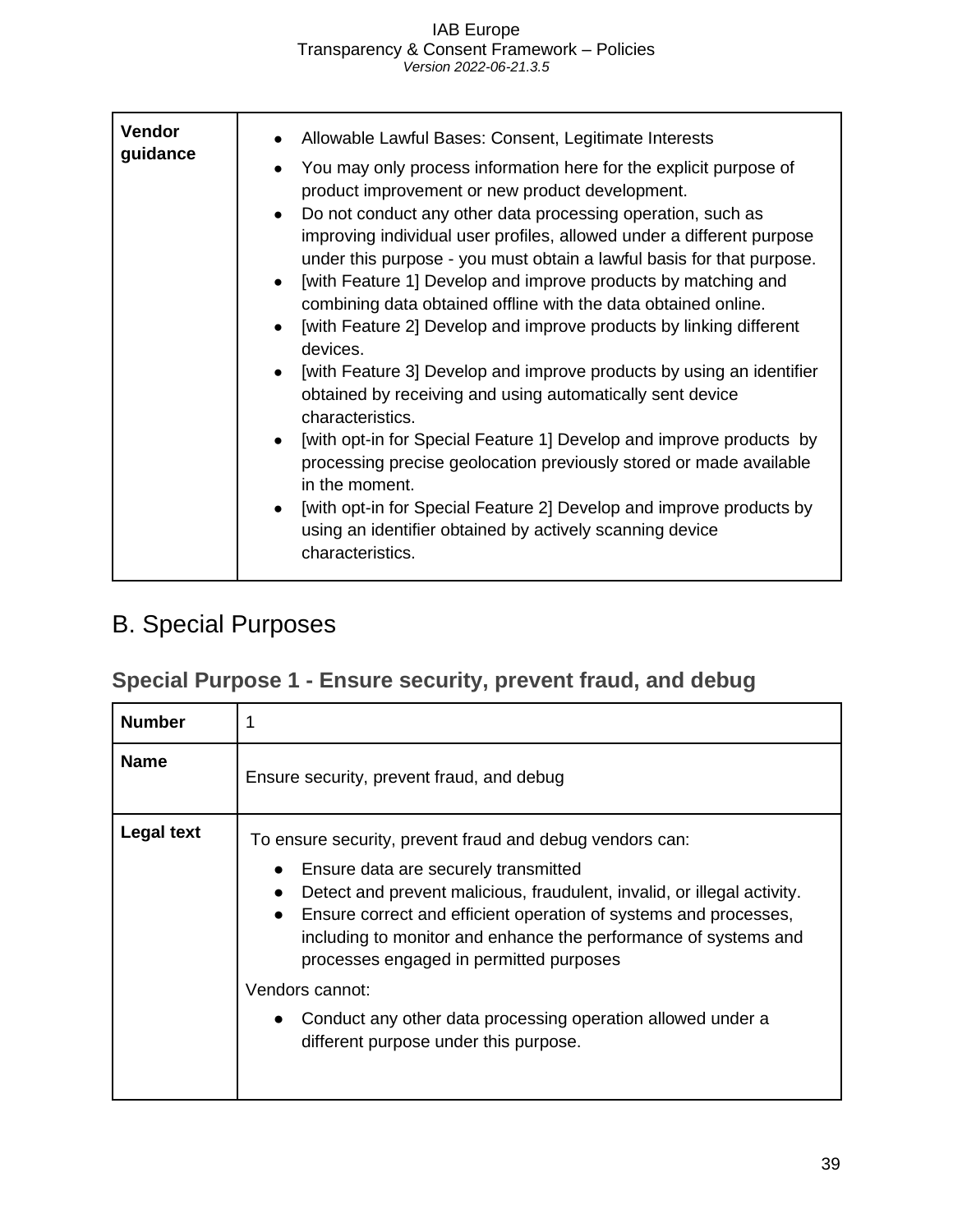|                              | Note: Data collected and used to ensure security, prevent fraud, and debug<br>may include automatically-sent device characteristics for identification,<br>precise geolocation data, and data obtained by actively scanning device<br>characteristics for identification without separate disclosure and/or opt-in.                                                                                                                                                                                                                                                                                                                                                                                                                                                                                                                                                                               |
|------------------------------|---------------------------------------------------------------------------------------------------------------------------------------------------------------------------------------------------------------------------------------------------------------------------------------------------------------------------------------------------------------------------------------------------------------------------------------------------------------------------------------------------------------------------------------------------------------------------------------------------------------------------------------------------------------------------------------------------------------------------------------------------------------------------------------------------------------------------------------------------------------------------------------------------|
| <b>User-friendly</b><br>text | Your data can be used to monitor for and prevent fraudulent activity, and<br>ensure systems and processes work properly and securely.                                                                                                                                                                                                                                                                                                                                                                                                                                                                                                                                                                                                                                                                                                                                                             |
| <b>Vendor</b><br>guidance    | Special Purpose: No right-to-object to processing under legitimate<br>interests via the Framework.<br>Allowable Lawful Bases: Legitimate Interests<br>$\bullet$                                                                                                                                                                                                                                                                                                                                                                                                                                                                                                                                                                                                                                                                                                                                   |
|                              | This purpose is to be used by 3rd parties operating on digital<br>property, and it does not affect publishers' ability to run fraud checks<br>outside of the TCF and independently.<br>This purpose is intended to enable processing activities such as:<br>Monitoring, preventing ex and post ante:<br>$\circ$<br><b>General Invalid Traffic Detection and Blocking</b><br>Sophisticated Invalid Traffic Detection and Blocking<br>Automated Browsing, Dedicated Device<br>$\bullet$<br>Automated Browsing, Non-Dedicated Device<br><b>Incentivized Human Activity</b><br>$\bullet$<br>Manipulated Human activity<br>$\bullet$<br><b>Falsified Measurement Events</b><br>$\bullet$<br>Domain Misrepresentation<br><b>Hidden Ads</b><br>Process of identifying product errors - making products work<br>$\circ$<br>(not improving them)<br>Ensuring operability of the system/platform<br>$\circ$ |

## <span id="page-40-0"></span>**Special Purpose 2 - Technically deliver ads or content**

| <b>Number</b>     | 2                                                                                                                                                                                                                                                                                          |
|-------------------|--------------------------------------------------------------------------------------------------------------------------------------------------------------------------------------------------------------------------------------------------------------------------------------------|
| <b>Name</b>       | Technically deliver ads or content                                                                                                                                                                                                                                                         |
| <b>Legal text</b> | To deliver information and respond to technical requests vendors can:<br>Use a user's IP address to deliver an ad over the internet<br>Respond to a user's interaction with an ad by sending the user to a<br>landing page<br>Use a user's IP address to deliver content over the internet |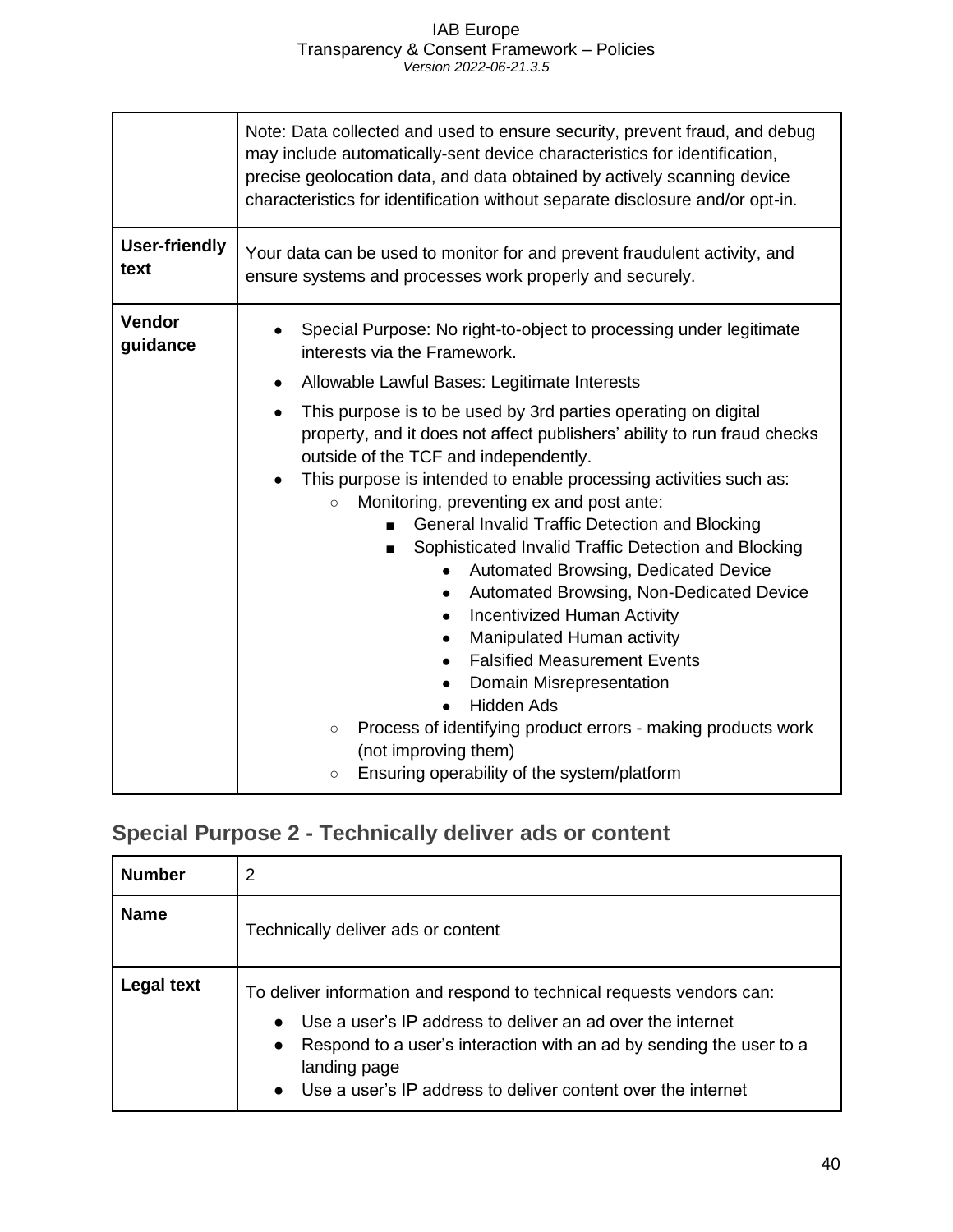| Respond to a user's interaction with content by sending the user to a<br>landing page<br>Use information about the device type and capabilities for delivering<br>ads or content, for example, to deliver the right size ad creative or<br>video file in a format supported by the device                                                                                                                                                                                                                     |
|---------------------------------------------------------------------------------------------------------------------------------------------------------------------------------------------------------------------------------------------------------------------------------------------------------------------------------------------------------------------------------------------------------------------------------------------------------------------------------------------------------------|
| Vendors cannot:                                                                                                                                                                                                                                                                                                                                                                                                                                                                                               |
| Conduct any other data processing operation allowed under a<br>different purpose under this purpose                                                                                                                                                                                                                                                                                                                                                                                                           |
| Your device can receive and send information that allows you to see and<br>interact with ads and content.                                                                                                                                                                                                                                                                                                                                                                                                     |
| Special Purpose: No right-to-object to processing under legitimate<br>interests via the Framework.                                                                                                                                                                                                                                                                                                                                                                                                            |
| Allowable Lawful Bases: Legitimate Interests                                                                                                                                                                                                                                                                                                                                                                                                                                                                  |
| This purpose covers both ads and content                                                                                                                                                                                                                                                                                                                                                                                                                                                                      |
| This purpose is intended to enable processing activities such as:<br>Receiving and responding to ad requests<br>$\circ$<br>Delivery of ad-files to an IP address<br>$\circ$<br>Receiving and responding to content requests<br>$\circ$<br>Delivery of content files to an IP address<br>$\circ$<br>Logging that an ad was delivered, without recording any<br>$\circ$<br>personal data about the user<br>Logging that content was delivered, without recording any<br>$\circ$<br>personal data about the user |
|                                                                                                                                                                                                                                                                                                                                                                                                                                                                                                               |

## <span id="page-41-0"></span>C. Features

### <span id="page-41-1"></span>**Feature 1 - Match and combine offline data sources**

| <b>Number</b>     |                                        |
|-------------------|----------------------------------------|
| Name              | Match and combine offline data sources |
| <b>Legal text</b> | Vendors can:                           |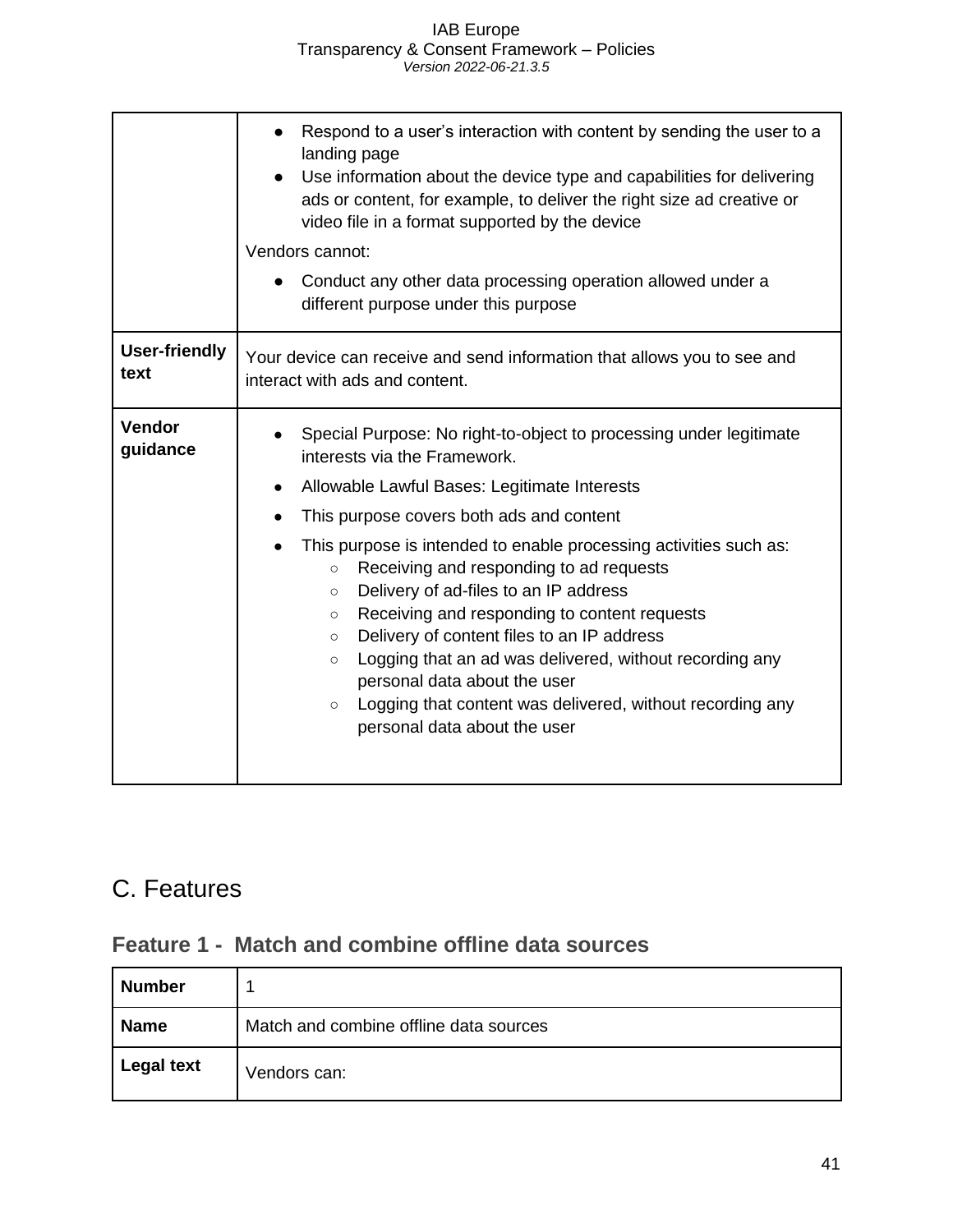|                              | Combine data obtained offline with data collected online in support of<br>one or more Purposes or Special Purposes.                                                                                                                                                                                         |
|------------------------------|-------------------------------------------------------------------------------------------------------------------------------------------------------------------------------------------------------------------------------------------------------------------------------------------------------------|
| <b>User-friendly</b><br>text | Data from offline data sources can be combined with your online activity in<br>support of one or more purposes.                                                                                                                                                                                             |
| <b>Vendor</b><br>guidance    | • Use offline data matching for one or more Purposes or Special<br>Purposes, for which you have established appropriate legal bases.<br>• As the TCF only works online,, "appropriate legal bases" in the<br>preceding bullet refers to legal bases established offline at the point<br>of data collection. |

### <span id="page-42-0"></span>**Feature 2 - Link different devices**

| <b>Number</b>                | 2                                                                                                                                                                                                                                                                                                                                                                                                                                        |
|------------------------------|------------------------------------------------------------------------------------------------------------------------------------------------------------------------------------------------------------------------------------------------------------------------------------------------------------------------------------------------------------------------------------------------------------------------------------------|
| <b>Name</b>                  | Link different devices                                                                                                                                                                                                                                                                                                                                                                                                                   |
| <b>Legal text</b>            | Vendors can:<br>Deterministically determine that two or more devices belong to the<br>same user or household<br>Probabilistically determine that two or more devices belong to the<br>$\bullet$<br>same user or household<br>Actively scan device characteristics for identification for probabilistic<br>identification if users have allowed vendors to actively scan device<br>characteristics for identification (Special Feature 2) |
| <b>User-friendly</b><br>text | Different devices can be determined as belonging to you or your household<br>in support of one or more of purposes.                                                                                                                                                                                                                                                                                                                      |
| <b>Vendor</b><br>guidance    | Use cross-device matching for one or more Purposes or Special<br>Purposes, for which you have established appropriate legal bases.                                                                                                                                                                                                                                                                                                       |

### <span id="page-42-1"></span>**Feature 3 - Receive and use automatically-sent device characteristics for identification**

| -Nr<br>umber |
|--------------|
|--------------|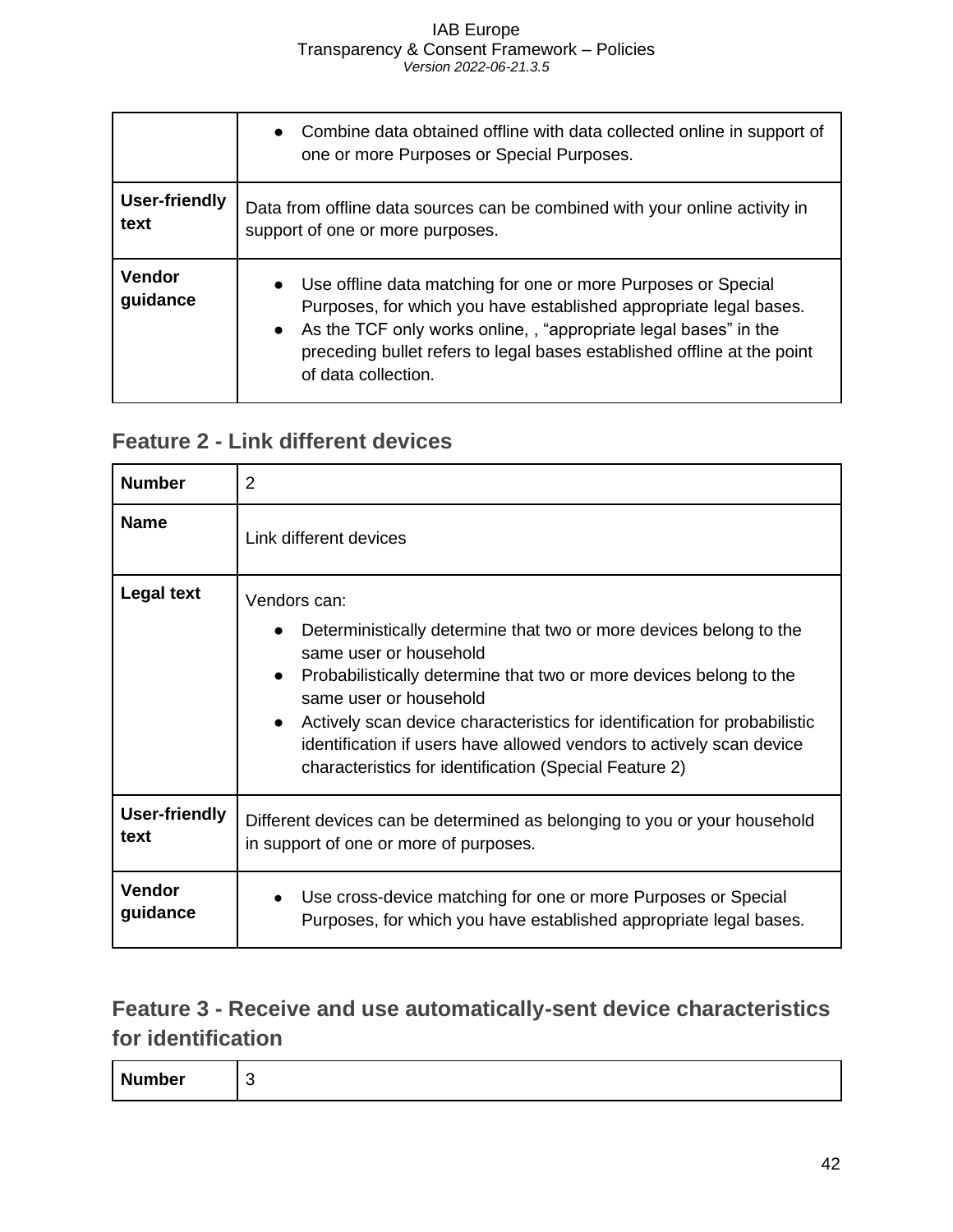| <b>Name</b>          | Receive and use automatically-sent device characteristics for identification                                                                                                                                                                                                                                                                                                                                                                                                                                                                              |
|----------------------|-----------------------------------------------------------------------------------------------------------------------------------------------------------------------------------------------------------------------------------------------------------------------------------------------------------------------------------------------------------------------------------------------------------------------------------------------------------------------------------------------------------------------------------------------------------|
| <b>Legal text</b>    | Vendors can:<br>Create an identifier using data collected automatically from a device<br>for specific characteristics, e.g. IP address, user-agent string.<br>Use such an identifier to attempt to re-identify a device.<br>Vendors cannot:<br>Create an identifier using data collected via actively scanning a<br>device for specific characteristics, e.g. installed font or screen<br>resolution without users' separate opt-in to actively scanning device<br>characteristics for identification.<br>Use such an identifier to re-identify a device. |
| <b>User-friendly</b> | Your device might be distinguished from other devices based on information                                                                                                                                                                                                                                                                                                                                                                                                                                                                                |
| text                 | it automatically sends, such as IP address or browser type.                                                                                                                                                                                                                                                                                                                                                                                                                                                                                               |
| <b>Vendor</b>        | Use of this data for security or fraud prevention is separately covered by                                                                                                                                                                                                                                                                                                                                                                                                                                                                                |
| guidance             | Special Purpose 1 and does not require separate declaration of this feature.                                                                                                                                                                                                                                                                                                                                                                                                                                                                              |

## <span id="page-43-0"></span>D. Special Features

## <span id="page-43-1"></span>**Special Feature 1 - Use precise geolocation data**

| <b>Number</b>     |                                                                                                                                                         |
|-------------------|---------------------------------------------------------------------------------------------------------------------------------------------------------|
| <b>Name</b>       | Use precise geolocation data                                                                                                                            |
| <b>Legal text</b> | Vendors can:<br>Collect and process precise geolocation data in support of one or<br>$\bullet$<br>more purposes.                                        |
|                   | Note: Precise geolocation means that there are no restrictions on the<br>precision of a user's location; this can be accurate to within several meters. |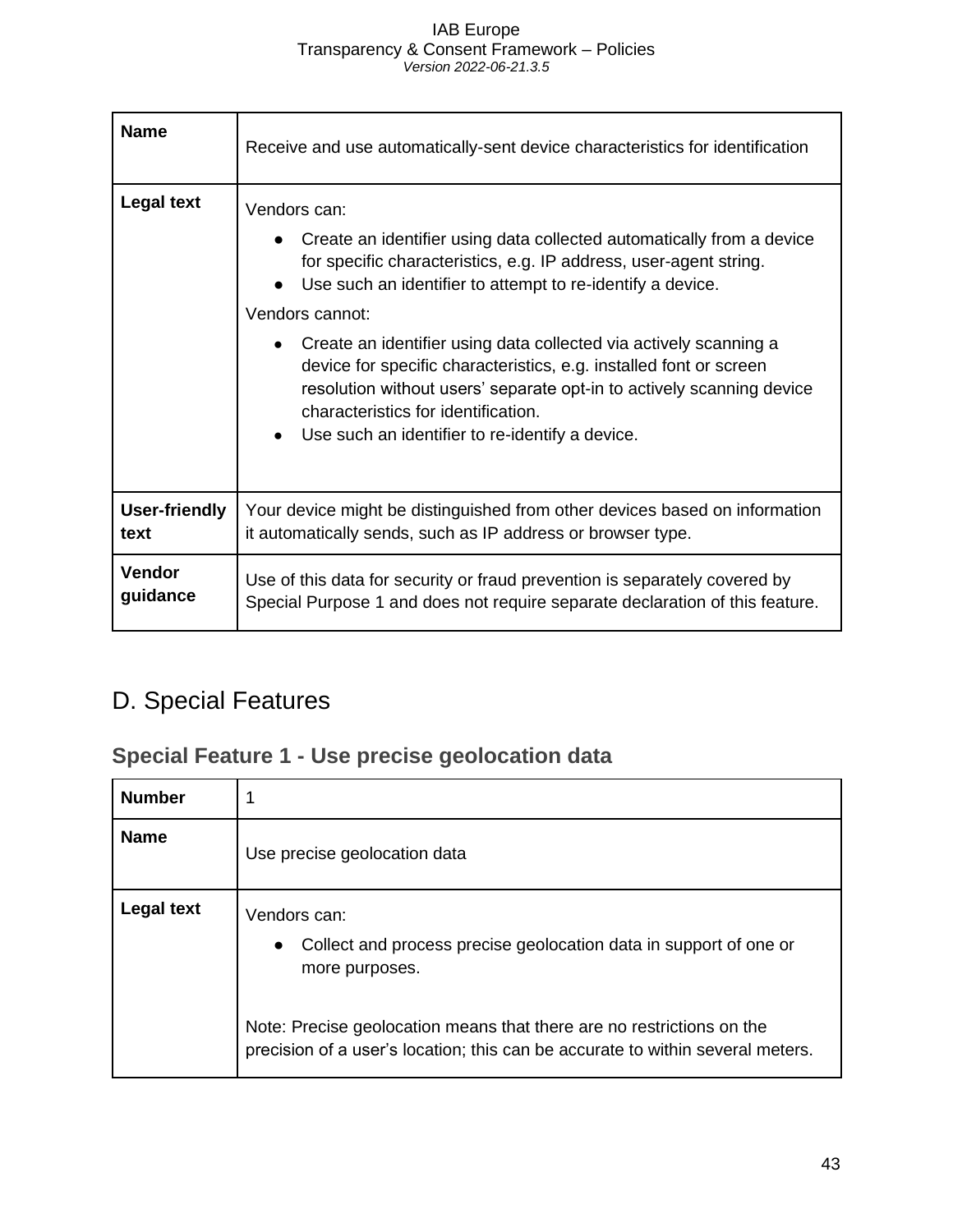| <b>User-friendly</b><br>text | Your precise geolocation data can be used in support of one or more<br>purposes. This means your location can be accurate to within several<br>meters.                                                                                                                                                                                                                                                                                                                                                                                                                                                                                                                                                                                                                                          |
|------------------------------|-------------------------------------------------------------------------------------------------------------------------------------------------------------------------------------------------------------------------------------------------------------------------------------------------------------------------------------------------------------------------------------------------------------------------------------------------------------------------------------------------------------------------------------------------------------------------------------------------------------------------------------------------------------------------------------------------------------------------------------------------------------------------------------------------|
| <b>Vendor</b><br>guidance    | Users must opt IN to this feature before vendors may use it.<br>Use geolocation data with an accuracy of up to 500 meters and/or<br>latitude and longitude data with more than two decimals for one or<br>more Purposes or Special Purposes, for which you have established<br>appropriate legal bases.<br>Any uses of precise geolocation for security & fraud fall under that<br>purpose and do NOT require this feature.<br>The use of the special feature will depend on the context and the<br>$\bullet$<br>language of the purpose for which the legal bases has been<br>established, and precise geolocation data is used in support of (e.g.<br>precise geolocation data can be used only in the moment to select<br>an ad in the context of Purpose 4 - Selection of personalised ads) |

## <span id="page-44-0"></span>**Special Feature 2 - Actively scan device characteristics for identification**

| <b>Number</b>                | $\overline{2}$                                                                                                                                                                                                                  |
|------------------------------|---------------------------------------------------------------------------------------------------------------------------------------------------------------------------------------------------------------------------------|
| <b>Name</b>                  | Actively scan device characteristics for identification                                                                                                                                                                         |
| Legal text                   | Vendors can:<br>Create an identifier using data collected via actively scanning a<br>device for specific characteristics, e.g. installed fonts or screen<br>resolution.<br>• Use such an identifier to re-identify a device.    |
| <b>User-friendly</b><br>text | Your device can be identified based on a scan of your device's unique<br>combination of characteristics.                                                                                                                        |
| Vendor<br>guidance           | Special feature: Users must opt IN to this feature before vendors<br>may use it.<br>Collect data about a user's browser or device to distinguish the user<br>from other users across visits, using a combination of information |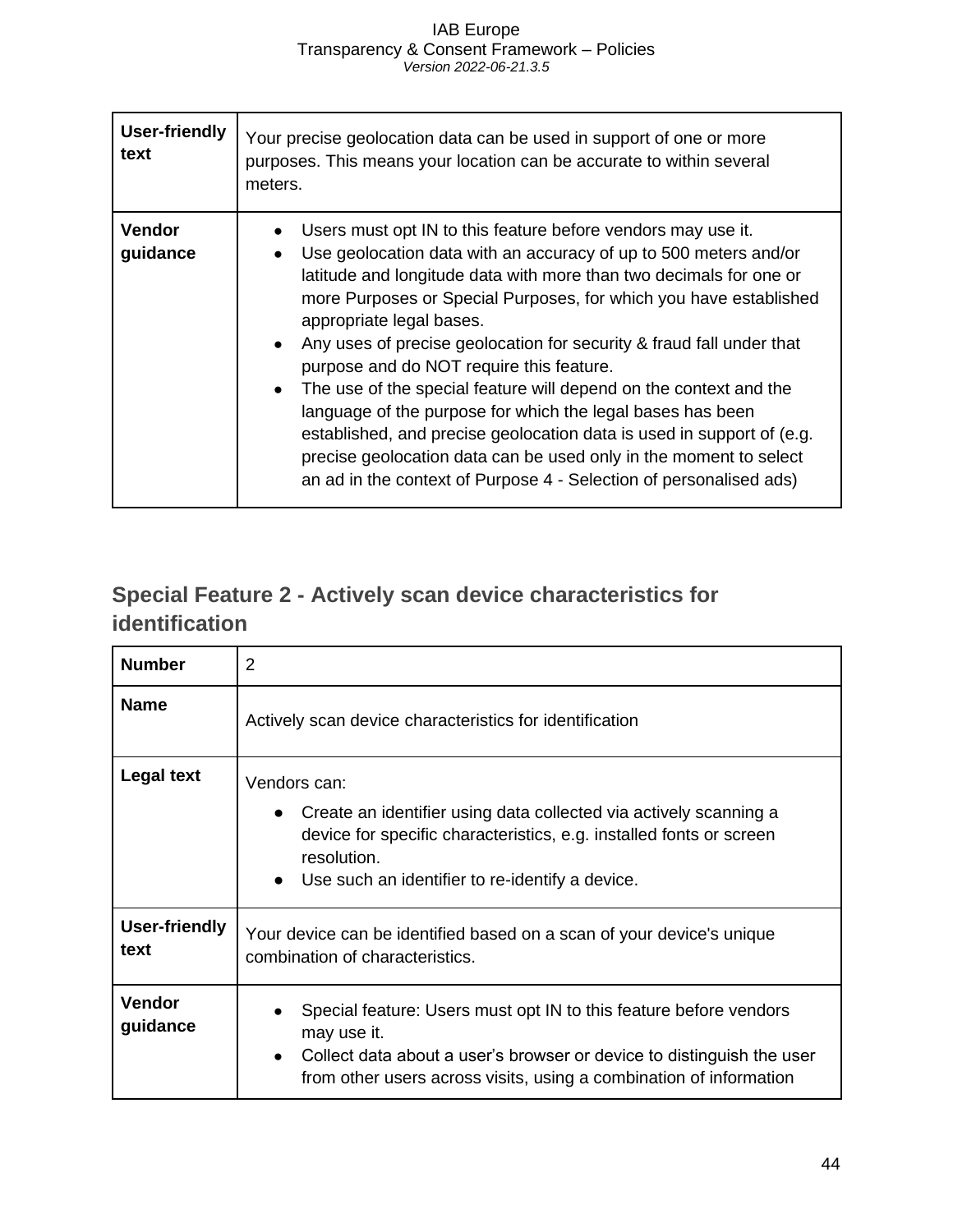| accessed via JavaScript or APIs such as time zone, system fonts,<br>screen resolution, and installed plugins.<br>• Not in scope: IP address, user agent; information that does not<br>require access via JavaScript or API<br>• Any uses of active device characteristic scanning for security & fraud<br>fall under that purpose and do NOT require this feature. |
|--------------------------------------------------------------------------------------------------------------------------------------------------------------------------------------------------------------------------------------------------------------------------------------------------------------------------------------------------------------------|
|                                                                                                                                                                                                                                                                                                                                                                    |

### <span id="page-45-0"></span>E. Stacks

Stacks may be used to substitute Initial Layer information about two or more Purposes and/or Special Features (also see Appendix B). Purposes must not be included in more than one Stack, and must not be presented as part of a Stack and outside of Stacks at the same time. Conversely, any Stacks used must not include the same Purpose more than once, nor include Purposes presented separately from Stacks.

| <b>Number</b>                                 |                                                                                                                                                         |
|-----------------------------------------------|---------------------------------------------------------------------------------------------------------------------------------------------------------|
| <b>Name</b>                                   | Precise geolocation data, and identification through device scanning                                                                                    |
| <b>Description</b>                            | Precise geolocation and information about device characteristics can be used.                                                                           |
| <b>Special</b><br><b>Features</b><br>included | Special Feature 1: Use precise geolocation data<br>$\bullet$<br>Special Feature 2: Actively scan device characteristics for identification<br>$\bullet$ |

<span id="page-45-1"></span>**Stack 1 - Precise geolocation data, and identification through device scanning**

### <span id="page-45-2"></span>**Stack 2 - Basic ads and ad measurement**

| <b>Number</b>               | 2                                                                               |
|-----------------------------|---------------------------------------------------------------------------------|
| <b>Name</b>                 | Basic ads and ad measurement                                                    |
| <b>Description</b>          | Basic ads can be served. Ad performance can be measured.                        |
| <b>Purposes</b><br>included | Purpose 2: Select basic ads<br>$\bullet$<br>• Purpose 7: Measure ad performance |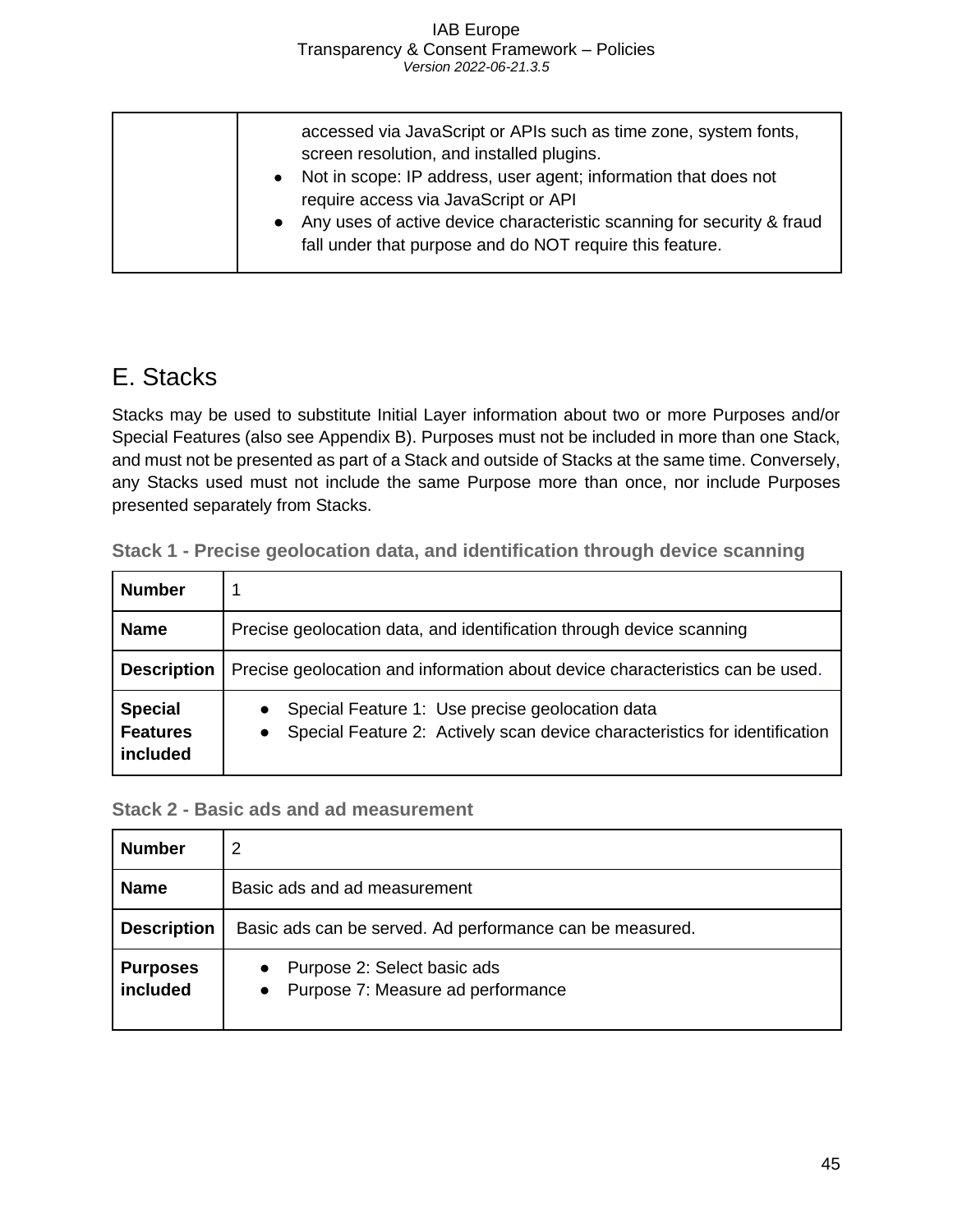<span id="page-46-0"></span>**Stack 3 - Personalised ads**

| <b>Number</b>               | 3                                                                                                                                                        |
|-----------------------------|----------------------------------------------------------------------------------------------------------------------------------------------------------|
| <b>Name</b>                 | Personalised ads                                                                                                                                         |
| <b>Description</b>          | Ads can be personalised based on a profile. More data can be added to better<br>personalise ads.                                                         |
| <b>Purposes</b><br>included | Purpose 2: Select basic ads<br>$\bullet$<br>Purpose 3: Create a personalised ads profile<br>$\bullet$<br>Purpose 4: Select personalised ads<br>$\bullet$ |

<span id="page-46-1"></span>**Stack 4 - Basic ads, ad measurement, and audience insights**

| <b>Number</b>               | $\overline{4}$                                                                                                                                                            |
|-----------------------------|---------------------------------------------------------------------------------------------------------------------------------------------------------------------------|
| <b>Name</b>                 | Basic ads, ad measurement, and audience insights                                                                                                                          |
| <b>Description</b>          | Basic ads can be served. Ad performance can be measured. Insights about the<br>audiences who saw the ads and content can be derived.                                      |
| <b>Purposes</b><br>included | Purpose 2: Select basic ads<br>$\bullet$<br>Purpose 7: Measure ad performance<br>$\bullet$<br>Purpose 9: Apply market research to generate audience insights<br>$\bullet$ |

### <span id="page-46-2"></span>**Stack 5 - Basic ads, personalised ads profile, and ad measurement**

| <b>Number</b>               | 5                                                                                                                                 |
|-----------------------------|-----------------------------------------------------------------------------------------------------------------------------------|
| <b>Name</b>                 | Basic ads, personalised ads profile, and ad measurement                                                                           |
| <b>Description</b>          | Basic ads can be served. More data can be added to better personalise ads.<br>Ad performance can be measured.                     |
| <b>Purposes</b><br>included | • Purpose 2: Select basic ads<br>Purpose 3: Create a personalised ads profile<br>$\bullet$<br>• Purpose 7: Measure ad performance |

### <span id="page-46-3"></span>**Stack 6 - Personalised ads display and ad measurement**

| <b>Number</b> | £ |
|---------------|---|
|---------------|---|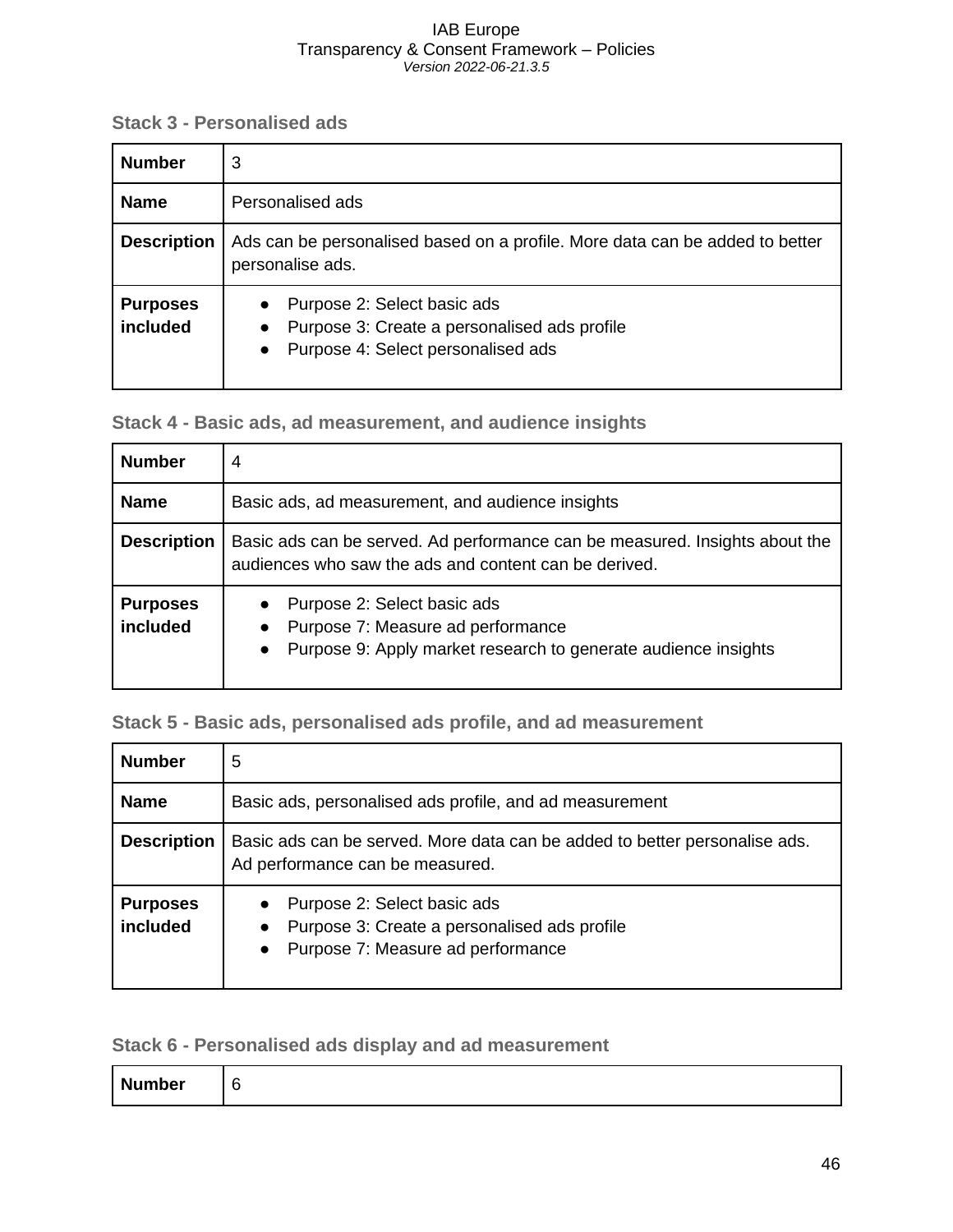| <b>Name</b>                 | Personalised ads display and measurement                                                                     |
|-----------------------------|--------------------------------------------------------------------------------------------------------------|
| <b>Description</b>          | Ads can be personalised based on a profile. Ad performance can be measured.                                  |
| <b>Purposes</b><br>included | • Purpose 2: Select basic ads<br>• Purpose 4: Select personalised ads<br>• Purpose 7: Measure ad performance |

### <span id="page-47-0"></span>**Stack 7 - Personalised ads display, ad measurement, and audience insights**

| <b>Number</b>               | 7                                                                                                                                                                                     |
|-----------------------------|---------------------------------------------------------------------------------------------------------------------------------------------------------------------------------------|
| <b>Name</b>                 | Personalised ads display, ad measurement, and audience insights                                                                                                                       |
| <b>Description</b>          | Ads can be personalised based on a profile. Ad performance can be measured.<br>Insights about the audiences who saw the ads and content can be derived.                               |
| <b>Purposes</b><br>included | Purpose 2: Select basic ads<br>Purpose 4: Select personalised ads<br>Purpose 7: Measure ad performance<br>Purpose 9: Apply market research to generate audience insights<br>$\bullet$ |

### <span id="page-47-1"></span>**Stack 8 - Personalised ads and ad measurement**

| <b>Number</b>               | 8                                                                                                                                                                                                          |
|-----------------------------|------------------------------------------------------------------------------------------------------------------------------------------------------------------------------------------------------------|
| <b>Name</b>                 | Personalised ads and ad measurement                                                                                                                                                                        |
| <b>Description</b>          | Ads can be personalised based on a profile. More data can be added to better<br>personalise ads. Ad performance can be measured.                                                                           |
| <b>Purposes</b><br>included | Purpose 2: Select basic ads<br>$\bullet$<br>Purpose 3: Create a personalised ads profile<br>$\bullet$<br>Purpose 4: Select personalised ads<br>$\bullet$<br>Purpose 7: Measure ad performance<br>$\bullet$ |

<span id="page-47-2"></span>**Stack 9 - Personalised ads, ad measurement, and audience insights**

| <b>Number</b> |
|---------------|
|---------------|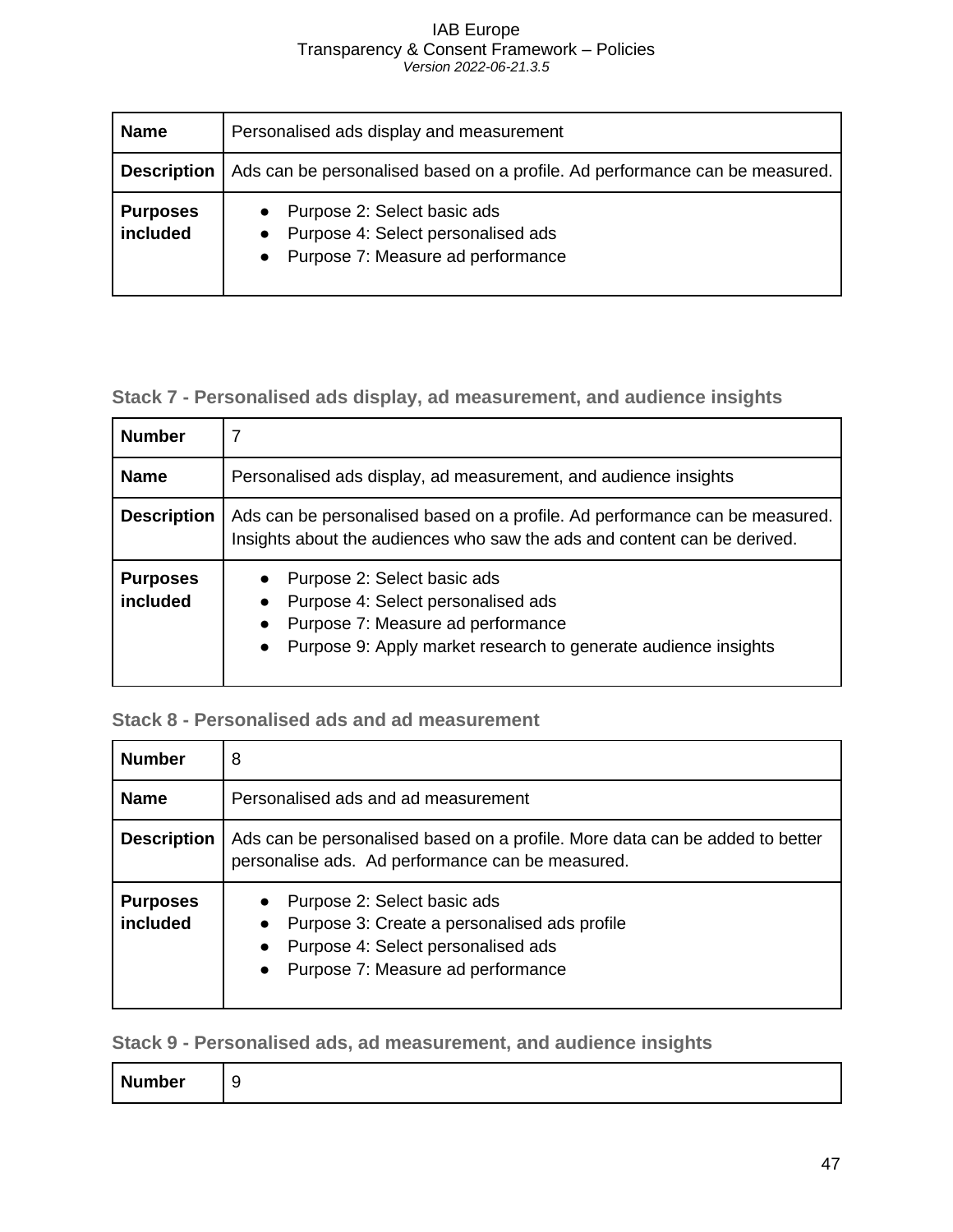| <b>Name</b>                 | Personalised ads, ad measurement, and audience insights                                                                                                                                                                               |
|-----------------------------|---------------------------------------------------------------------------------------------------------------------------------------------------------------------------------------------------------------------------------------|
| <b>Description</b>          | Ads can be personalised based on a profile. More data can be added to better<br>personalise ads. Ad performance can be measured. Insights about the<br>audiences who saw the ads and content can be derived.                          |
| <b>Purposes</b><br>included | Purpose 2: Select basic ads<br>Purpose 3: Create a personalised ads profile<br>Purpose 4: Select personalised ads<br>Purpose 7: Measure ad performance<br>Purpose 9: Apply market research to generate audience insights<br>$\bullet$ |

### <span id="page-48-0"></span>**Stack 10 - Personalised ads profile and display**

| <b>Number</b>               | 10                                                                                                           |
|-----------------------------|--------------------------------------------------------------------------------------------------------------|
| <b>Name</b>                 | Personalised ads profile and display                                                                         |
| <b>Description</b>          | Ads can be personalised based on a profile. More data can be added to better<br>personalise ads.             |
| <b>Purposes</b><br>included | Purpose 3: Create a personalised ads profile<br>$\bullet$<br>Purpose 4: Select personalised ads<br>$\bullet$ |

### <span id="page-48-1"></span>**Stack 11 - Personalised content**

| <b>Number</b>               | 11                                                                                                                   |
|-----------------------------|----------------------------------------------------------------------------------------------------------------------|
| <b>Name</b>                 | Personalised content                                                                                                 |
| <b>Description</b>          | Content can be personalised based on a profile. More data can be added to<br>better personalise content.             |
| <b>Purposes</b><br>included | Purpose 5: Create a personalised content profile<br>$\bullet$<br>Purpose 6: Select personalised content<br>$\bullet$ |

### <span id="page-48-2"></span>**Stack 12 - Personalised content display and content measurement**

| <b>Number</b> |                                                      |
|---------------|------------------------------------------------------|
| <b>Name</b>   | Personalised content display and content measurement |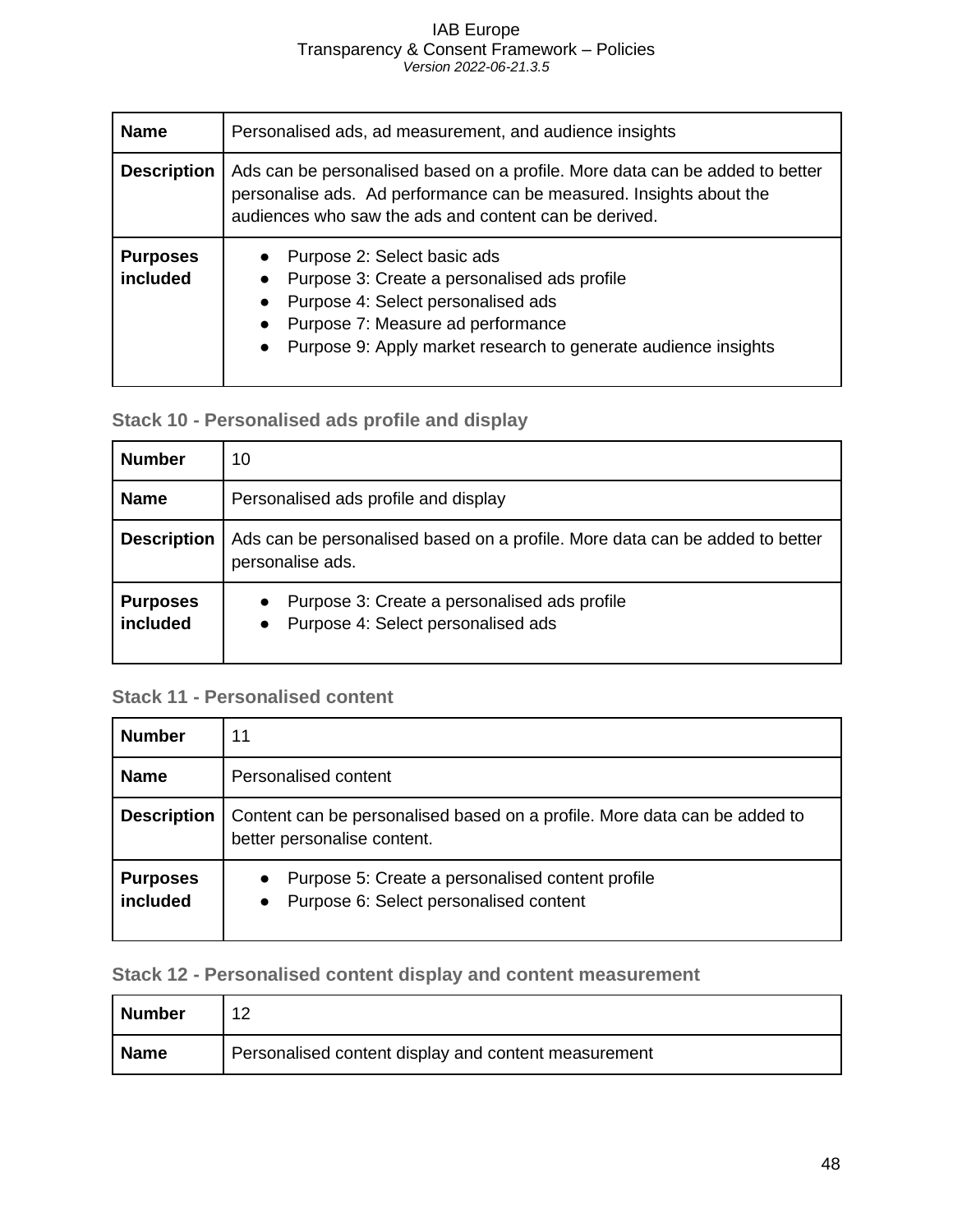| <b>Description</b> | Content can be personalised based on a profile. Content performance can be<br>measured. |
|--------------------|-----------------------------------------------------------------------------------------|
| <b>Purposes</b>    | • Purpose 6: Select personalised content                                                |
| included           | • Purpose 8: Measure content performance                                                |

<span id="page-49-0"></span>**Stack 13 - Personalised content display, content measurement and audience insights**

| <b>Number</b>               | 13                                                                                                                                                                                        |
|-----------------------------|-------------------------------------------------------------------------------------------------------------------------------------------------------------------------------------------|
| <b>Name</b>                 | Personalised content display, content measurement and audience insights                                                                                                                   |
| <b>Description</b>          | Content can be personalised based on a profile. Content performance can be<br>measured. Insights about the audiences who saw the ads and content can be<br>derived.                       |
| <b>Purposes</b><br>included | Purpose 6: Select personalised content<br>$\bullet$<br>Purpose 8: Measure content performance<br>$\bullet$<br>Purpose 9: Apply market research to generate audience insights<br>$\bullet$ |

### <span id="page-49-1"></span>**Stack 14 - Personalised content and content measurement**

| <b>Number</b>               | 14                                                                                                                                                                          |
|-----------------------------|-----------------------------------------------------------------------------------------------------------------------------------------------------------------------------|
| <b>Name</b>                 | Personalised content and content measurement                                                                                                                                |
| <b>Description</b>          | Content can be personalised based on a profile. More data can be added to<br>better personalise content. Content performance can be measured.                               |
| <b>Purposes</b><br>included | Purpose 5: Create a personalised content profile<br>$\bullet$<br>Purpose 6: Select personalised content<br>$\bullet$<br>Purpose 8: Measure content performance<br>$\bullet$ |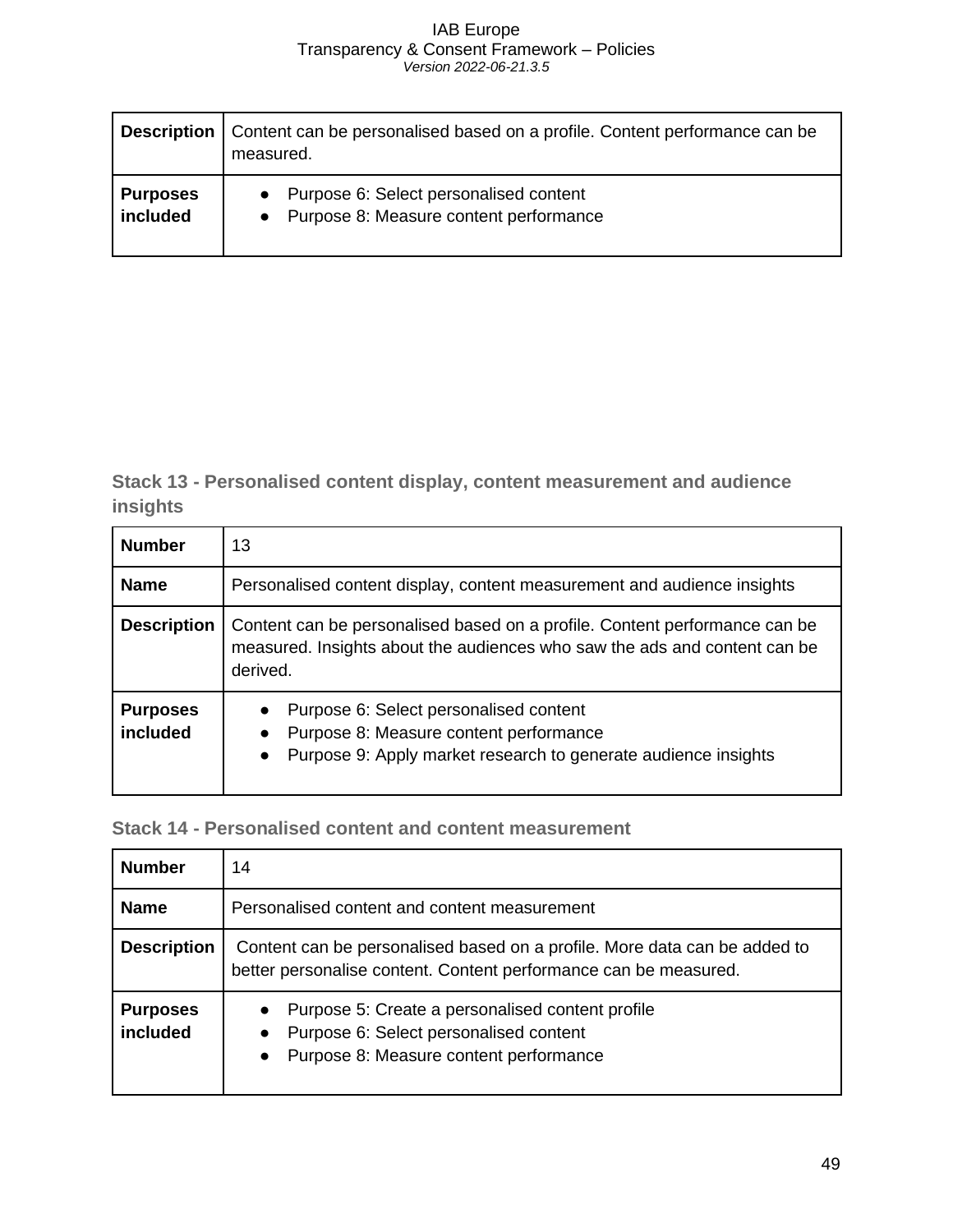<span id="page-50-0"></span>**Stack 15 - Personalised content, content measurement and audience insights**

| <b>Number</b>               | 15                                                                                                                                                                                                                        |
|-----------------------------|---------------------------------------------------------------------------------------------------------------------------------------------------------------------------------------------------------------------------|
| <b>Name</b>                 | Personalised content, content measurement and audience insights                                                                                                                                                           |
| <b>Description</b>          | Content can be personalised based on a profile. More data can be added to<br>better personalise content. Content performance can be measured. Insights<br>about the audiences who saw the ads and content can be derived. |
| <b>Purposes</b><br>included | Purpose 5: Create a personalised content profile<br>Purpose 6: Select personalised content<br>Purpose 8: Measure content performance<br>Purpose 9: Apply market research to generate audience insights                    |

<span id="page-50-1"></span>**Stack 16 - Personalised content, content measurement, audience insights, and product development.**

| <b>Number</b>               | 16                                                                                                                                                                                                                                                                                                       |
|-----------------------------|----------------------------------------------------------------------------------------------------------------------------------------------------------------------------------------------------------------------------------------------------------------------------------------------------------|
| <b>Name</b>                 | Personalised content, content measurement, audience insights, and product<br>development                                                                                                                                                                                                                 |
| <b>Description</b>          | Content can be personalised based on a profile. More data can be added to<br>better personalise content. Content performance can be measured. Insights<br>about the audiences who saw the ads and content can be derived. Data can be<br>used to build or improve user experience, systems, and software |
| <b>Purposes</b><br>included | Purpose 5: Create a personalised content profile<br>Purpose 6: Select personalised content<br>Purpose 8: Measure content performance<br>Purpose 9: Apply market research to generate audience insights<br>Purpose 10: Develop and improve products                                                       |

### <span id="page-50-2"></span>**Stack 17 - Ad and content measurement, and audience insights**

| <b>Number</b>      | 17                                                                                                                      |
|--------------------|-------------------------------------------------------------------------------------------------------------------------|
| <b>Name</b>        | Ad and content measurement, and audience insights                                                                       |
| <b>Description</b> | Ad and content performance can be measured. Insights about the audiences<br>who saw the ads and content can be derived. |
| <b>Purposes</b>    | • Purpose 7: Measure ad performance                                                                                     |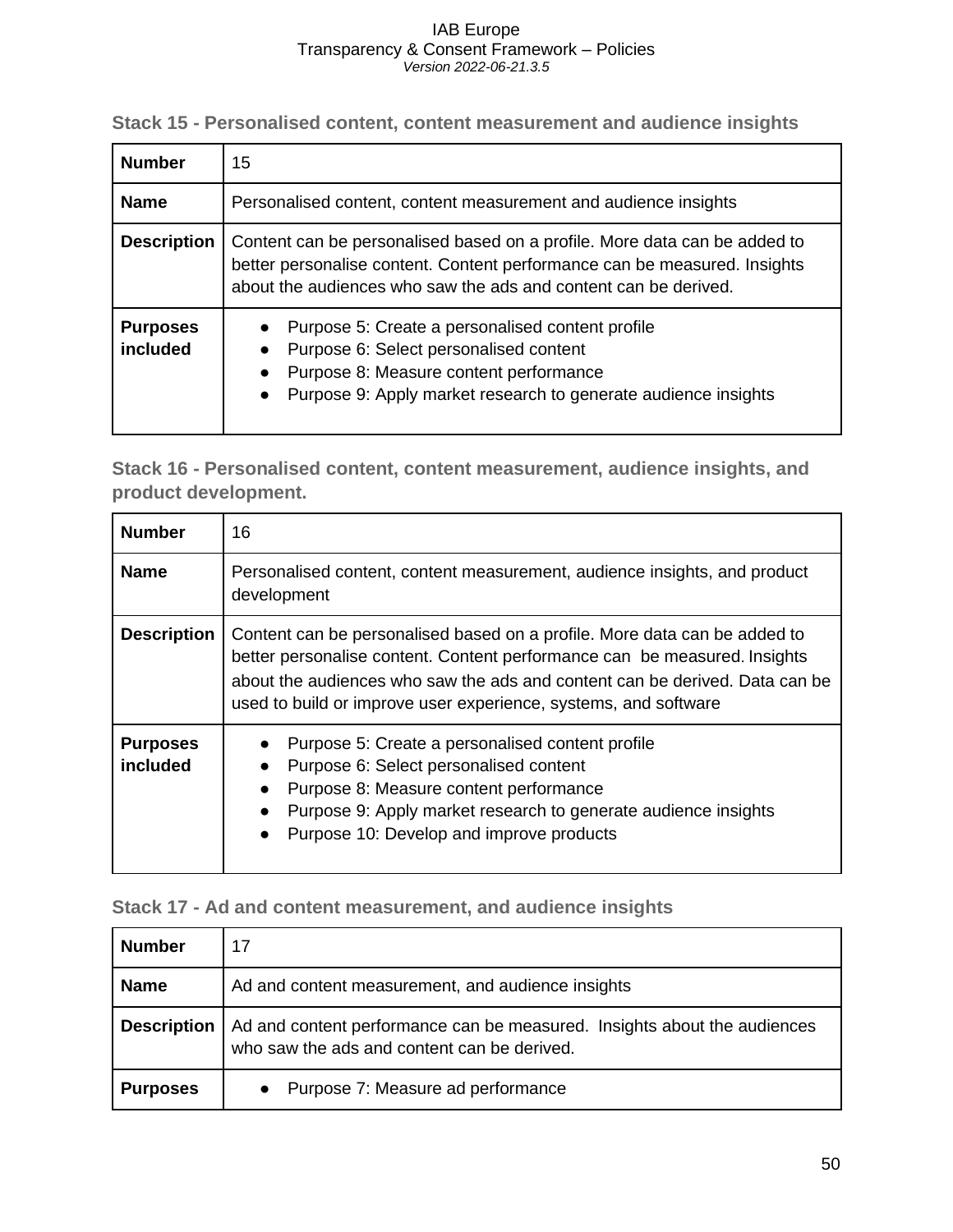| included | • Purpose 8: Measure content performance<br>• Purpose 9: Apply market research to generate audience insights |
|----------|--------------------------------------------------------------------------------------------------------------|
|          |                                                                                                              |

### <span id="page-51-0"></span>**Stack 18 - Ad and content measurement**

| <b>Number</b>               | 18                                                                              |
|-----------------------------|---------------------------------------------------------------------------------|
| <b>Name</b>                 | A and content measurement                                                       |
| <b>Description</b>          | Ad and content performance can be measured.                                     |
| <b>Purposes</b><br>included | • Purpose 7: Measure ad performance<br>• Purpose 8: Measure content performance |

### <span id="page-51-1"></span>**Stack 19 - Ad measurement and audience insights**

| <b>Number</b>               | 19                                                                                                                            |
|-----------------------------|-------------------------------------------------------------------------------------------------------------------------------|
| <b>Name</b>                 | Ad measurement and audience insights                                                                                          |
| <b>Description</b>          | Ad can be measured. Insights about the audiences who saw the ads and<br>content can be derived.                               |
| <b>Purposes</b><br>included | Purpose 7: Measure ad performance<br>$\bullet$<br>Purpose 9: Apply market research to generate audience insights<br>$\bullet$ |

<span id="page-51-2"></span>**Stack 20 - Ad and content measurement, audience insights, and product development**

| <b>Number</b>               | 20                                                                                                                                                                                                                                                                                  |
|-----------------------------|-------------------------------------------------------------------------------------------------------------------------------------------------------------------------------------------------------------------------------------------------------------------------------------|
| <b>Name</b>                 | Ad and content measurement, audience insights, and product development                                                                                                                                                                                                              |
| <b>Description</b>          | Ad and content performance can be measured. Insights about the audiences<br>who saw the ads and content can be derived. Data can be used to build or<br>improve user experience, systems, and software. Insights about the audiences<br>who saw the ads and content can be derived. |
| <b>Purposes</b><br>included | Purpose 7: Measure ad performance<br>Purpose 8: Measure content performance<br>$\bullet$<br>Purpose 9: Apply market research to generate audience insights<br>$\bullet$                                                                                                             |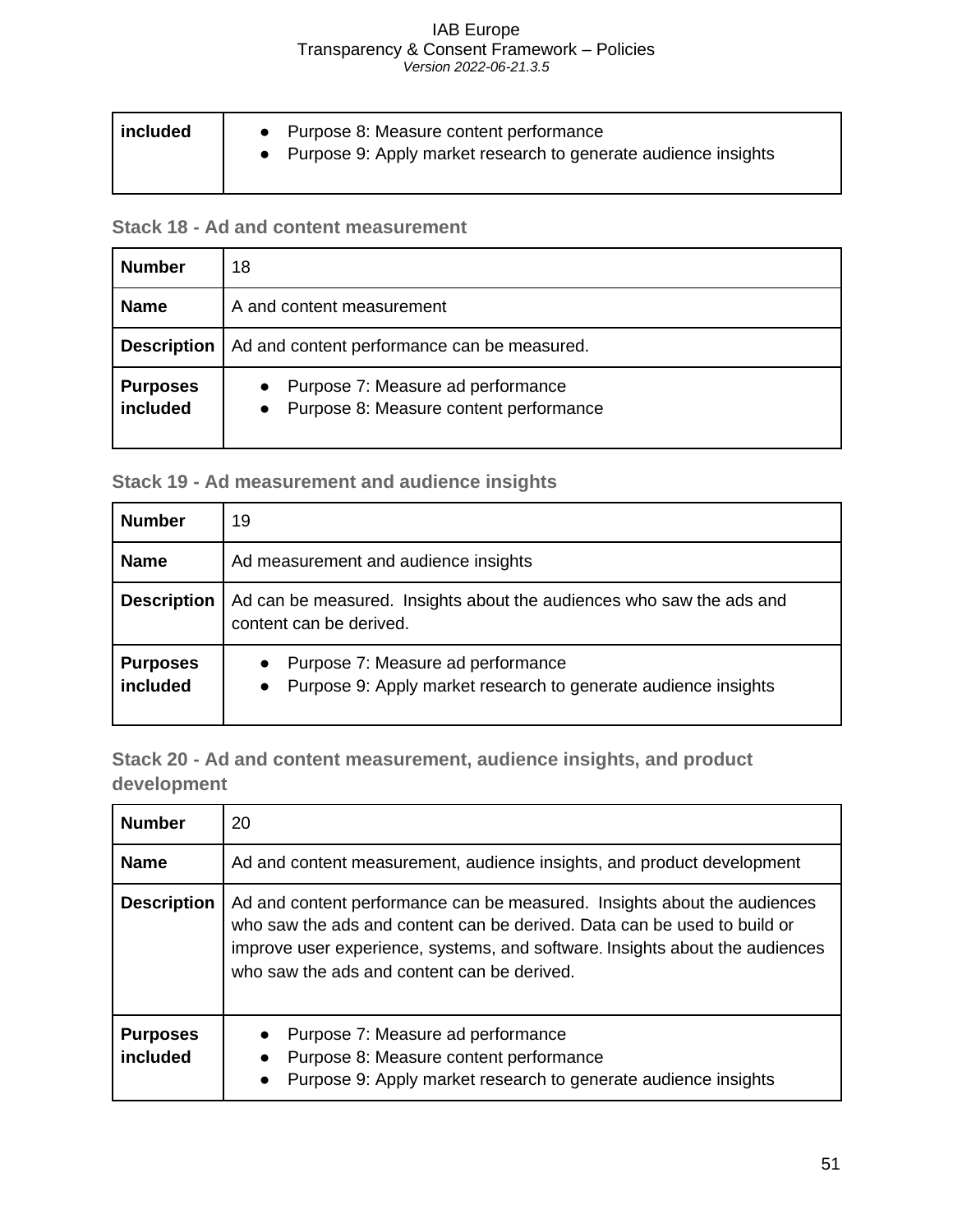|  |  | Purpose 10: Develop and improve products |
|--|--|------------------------------------------|
|--|--|------------------------------------------|

<span id="page-52-0"></span>**Stack 21 - Content measurement, audience insights, and product development**

| <b>Number</b>               | 21                                                                                                                                                                                               |  |  |
|-----------------------------|--------------------------------------------------------------------------------------------------------------------------------------------------------------------------------------------------|--|--|
| <b>Name</b>                 | Content measurement, audience insights, and product development.                                                                                                                                 |  |  |
| <b>Description</b>          | Content performance can be measured. Insights about the audiences who saw<br>the ads and content can be derived. Data can be used to build or improve user<br>experience, systems, and software. |  |  |
| <b>Purposes</b><br>included | Purpose 8: Measure content performance<br>Purpose 9: Audience measurement<br>$\bullet$<br>Purpose 10: Develop and improve products<br>$\bullet$                                                  |  |  |

<span id="page-52-1"></span>

|  |  | <b>Stack 22 - Content measurement and product development</b> |  |  |  |
|--|--|---------------------------------------------------------------|--|--|--|
|--|--|---------------------------------------------------------------|--|--|--|

| <b>Number</b>               | 22                                                                                                                   |  |  |
|-----------------------------|----------------------------------------------------------------------------------------------------------------------|--|--|
| <b>Name</b>                 | Content measurement and product development                                                                          |  |  |
| <b>Description</b>          | Content performance can be measured. Data can be used to build or improve<br>user experience, systems, and software. |  |  |
| <b>Purposes</b><br>included | Purpose 8: Measure content performance<br>$\bullet$<br>Purpose 10: Develop and improve products<br>$\bullet$         |  |  |

<span id="page-52-2"></span>**Stack 23 - Personalised ads and content display, ad and content measurement**

| <b>Number</b>               | 23                                                                                                                                                                                                                                |  |  |
|-----------------------------|-----------------------------------------------------------------------------------------------------------------------------------------------------------------------------------------------------------------------------------|--|--|
| <b>Name</b>                 | Personalised ads and content display, ad and content measurement                                                                                                                                                                  |  |  |
| <b>Description</b>          | Ads and content can be personalised based on a profile. Ad and content<br>performance can be measured.                                                                                                                            |  |  |
| <b>Purposes</b><br>included | Purpose 2: Select basic ads<br>Purpose 4: Select personalised ads<br>$\bullet$<br>Purpose 6: Select personalised content<br>$\bullet$<br>Purpose 7: Measure ad performance<br>Purpose 8: Measure content performance<br>$\bullet$ |  |  |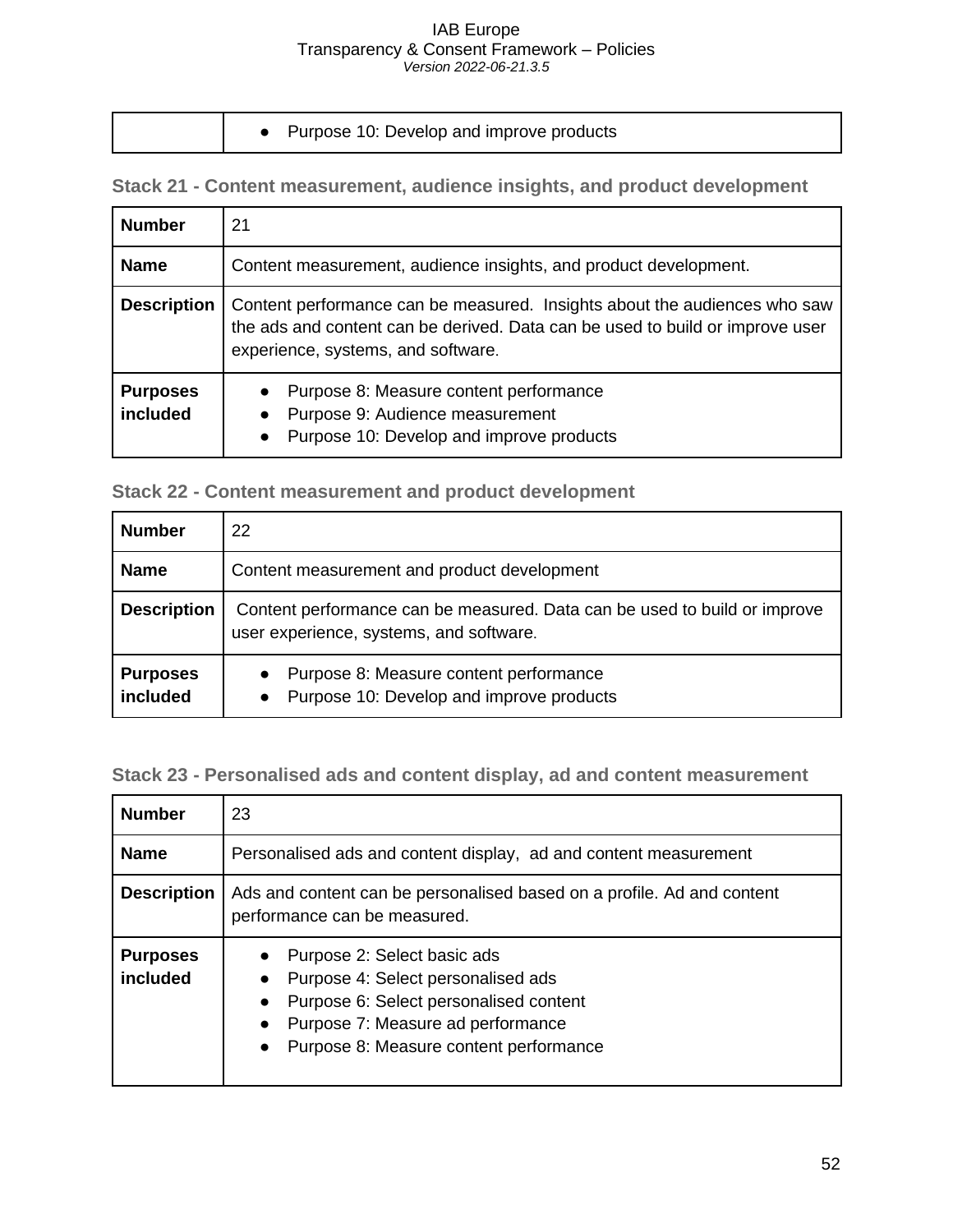<span id="page-53-0"></span>**Stack 24 - Personalised ads and content display, ad and content measurement, and audience insights**

| <b>Number</b>               | 24                                                                                                                                                                                                                                                                 |  |  |
|-----------------------------|--------------------------------------------------------------------------------------------------------------------------------------------------------------------------------------------------------------------------------------------------------------------|--|--|
| Name                        | Personalised ads and content display, ad and content measurement, and audien<br>insights                                                                                                                                                                           |  |  |
| <b>Description</b>          | Ads and content can be personalised based on a profile. Ad and content<br>performance can be measured. Insights about the audiences who saw the ads<br>and content can be derived. Data can be used to build or improve user<br>experience, systems, and software. |  |  |
| <b>Purposes</b><br>included | Purpose 2: Select basic ads<br>Purpose 4: Select personalised ads<br>Purpose 6: Select personalised content<br>Purpose 7: Measure ad performance<br>Purpose 8: Measure content performance<br>Purpose 9: Apply market research to generate audience insights       |  |  |

### <span id="page-53-1"></span>**Stack 25 - Personalised ads and content, ad and content measurement**

| <b>Number</b>               | 25                                                                                                                                                                                                                                                                                                                       |  |  |
|-----------------------------|--------------------------------------------------------------------------------------------------------------------------------------------------------------------------------------------------------------------------------------------------------------------------------------------------------------------------|--|--|
| Name                        | Personalised ads and content, ad and content measurement                                                                                                                                                                                                                                                                 |  |  |
| <b>Description</b>          | Ads and content can be personalised based on a profile. More data can be<br>added to better personalise ads and content. Ad and content performance can<br>be measured.                                                                                                                                                  |  |  |
| <b>Purposes</b><br>included | Purpose 2: Select basic ads<br>Purpose 3: Create a personalised ads profile<br>Purpose 4: Select personalised ads<br>Purpose 5: Create a personalised content profile<br>Purpose 6: Select personalised content<br>$\bullet$<br>Purpose 7: Measure ad performance<br>Purpose 8: Measure content performance<br>$\bullet$ |  |  |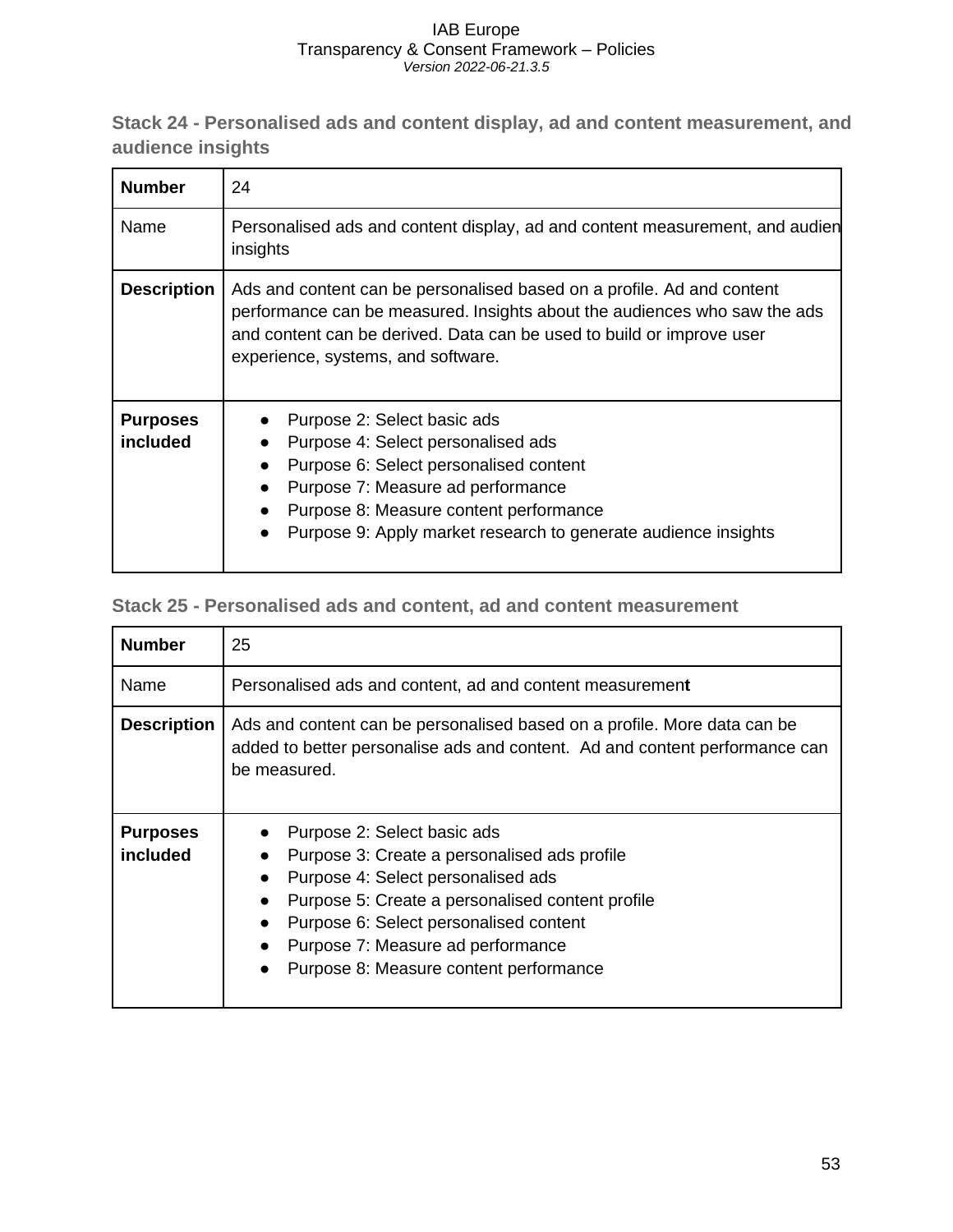<span id="page-54-0"></span>**Stack 26 - Personalised ads and content, ad and content measurement, and audience insights**

| <b>Number</b>               | 26                                                                                                                                                                                                                                                                                                                                                               |  |  |
|-----------------------------|------------------------------------------------------------------------------------------------------------------------------------------------------------------------------------------------------------------------------------------------------------------------------------------------------------------------------------------------------------------|--|--|
| Name                        | Personalised ads and content, ad and content measurement, and audience<br>insights                                                                                                                                                                                                                                                                               |  |  |
| <b>Description</b>          | Ads and content can be personalised based on a profile. More data can be<br>added to better personalise ads and content. Ad and content performance can<br>be measured. Insights about the audiences who saw the ads and content can<br>be derived.                                                                                                              |  |  |
| <b>Purposes</b><br>included | Purpose 2: Select basic ads<br>Purpose 3: Create a personalised ads profile<br>Purpose 4: Select personalised ads<br>Purpose 5: Create a personalised content profile<br>Purpose 6: Select personalised content<br>Purpose 7: Measure ad performance<br>Purpose 8: Measure content performance<br>Purpose 9: Apply market research to generate audience insights |  |  |

### <span id="page-54-1"></span>**Stack 27 - Personalised ads and content profile**

| <b>Number</b>               | 27                                                                                                              |  |  |
|-----------------------------|-----------------------------------------------------------------------------------------------------------------|--|--|
| <b>Name</b>                 | Personalised ads and content profile                                                                            |  |  |
| <b>Description</b>          | More data can be added to personalise ads and content.                                                          |  |  |
| <b>Purposes</b><br>included | Purpose 3: Create a personalised ads profile<br>$\bullet$<br>• Purpose 5: Create a personalised content profile |  |  |

### <span id="page-54-2"></span>**Stack 28 - Personalised ads and content display**

| <b>Number</b>               | 28                                                                                          |  |  |
|-----------------------------|---------------------------------------------------------------------------------------------|--|--|
| <b>Name</b>                 | Personalised ads and content display                                                        |  |  |
| <b>Description</b>          | Ads and content can be personalised based on a profile.                                     |  |  |
| <b>Purposes</b><br>included | Purpose 2: Select basic ads<br>$\bullet$<br>Purpose 4: Select personalised ads<br>$\bullet$ |  |  |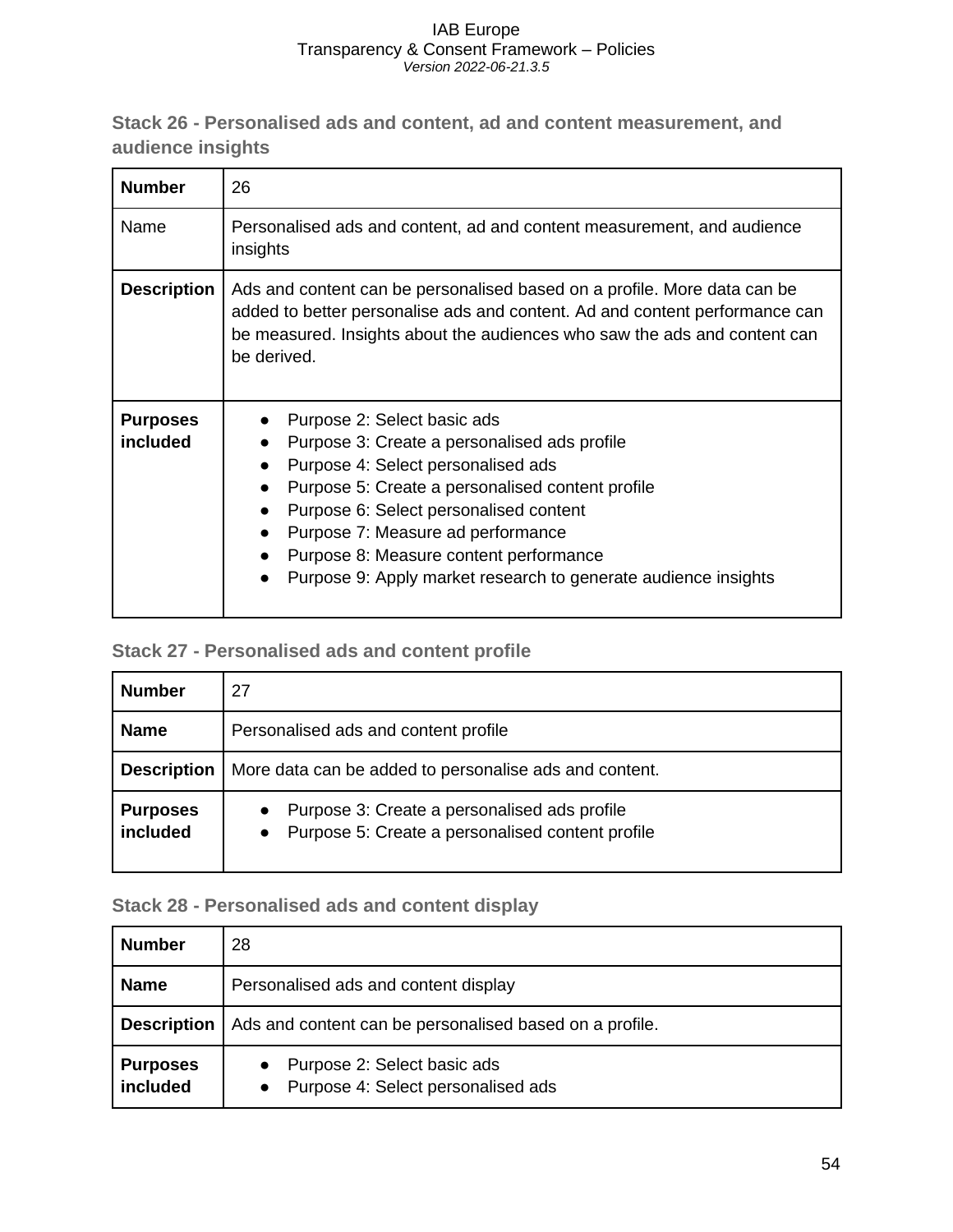| • Purpose 6: Select personalised content |
|------------------------------------------|
|                                          |

<span id="page-55-0"></span>**Stack 29 - Basic ads, ad and content measurement, and audience insights**

| <b>Number</b>               | 29                                                                                                                                                                                                     |  |  |
|-----------------------------|--------------------------------------------------------------------------------------------------------------------------------------------------------------------------------------------------------|--|--|
| <b>Name</b>                 | Basic ads, ad and content measurement, and audience insights                                                                                                                                           |  |  |
| <b>Description</b>          | Basic ads can be served. Ad and content performance can be measured.<br>Insights about the audiences who saw the ads and content can be derived.                                                       |  |  |
| <b>Purposes</b><br>included | Purpose 2: Select basic ads<br>Purpose 7: Measure ad performance<br>Purpose 8: Measure content performance<br>$\bullet$<br>Purpose 9: Apply market research to generate audience insights<br>$\bullet$ |  |  |

<span id="page-55-1"></span>**Stack 30 - Personalised ads display, personalised content, ad and content measurement, and audience insights**

| <b>Number</b>               | 30                                                                                                                                                                                                                                                                                                                            |  |
|-----------------------------|-------------------------------------------------------------------------------------------------------------------------------------------------------------------------------------------------------------------------------------------------------------------------------------------------------------------------------|--|
| <b>Name</b>                 | Personalised ads display, personalised content, ad and content measurement, a<br>audience insights                                                                                                                                                                                                                            |  |
| <b>Description</b>          | Ads and content can be personalised based on a profile. More data can be<br>added to better personalise content. Ad and content performance can be<br>measured. Insights about the audiences who saw the ads and content can be<br>derived.                                                                                   |  |
| <b>Purposes</b><br>included | Purpose 2: Select basic ads<br>Purpose 4: Select personalised ads<br>Purpose 5: Create a personalised content profile<br>$\bullet$<br>Purpose 6: Select personalised content<br>Purpose 7: Measure ad performance<br>Purpose 8: Measure content performance<br>Purpose 9: Apply market research to generate audience insights |  |

<span id="page-55-2"></span>**Stack 31 - Personalised ads display, personalised content, ad and content measurement, audience insights, and product development**

| <b>Number</b> | ີ<br>. . |
|---------------|----------|
|---------------|----------|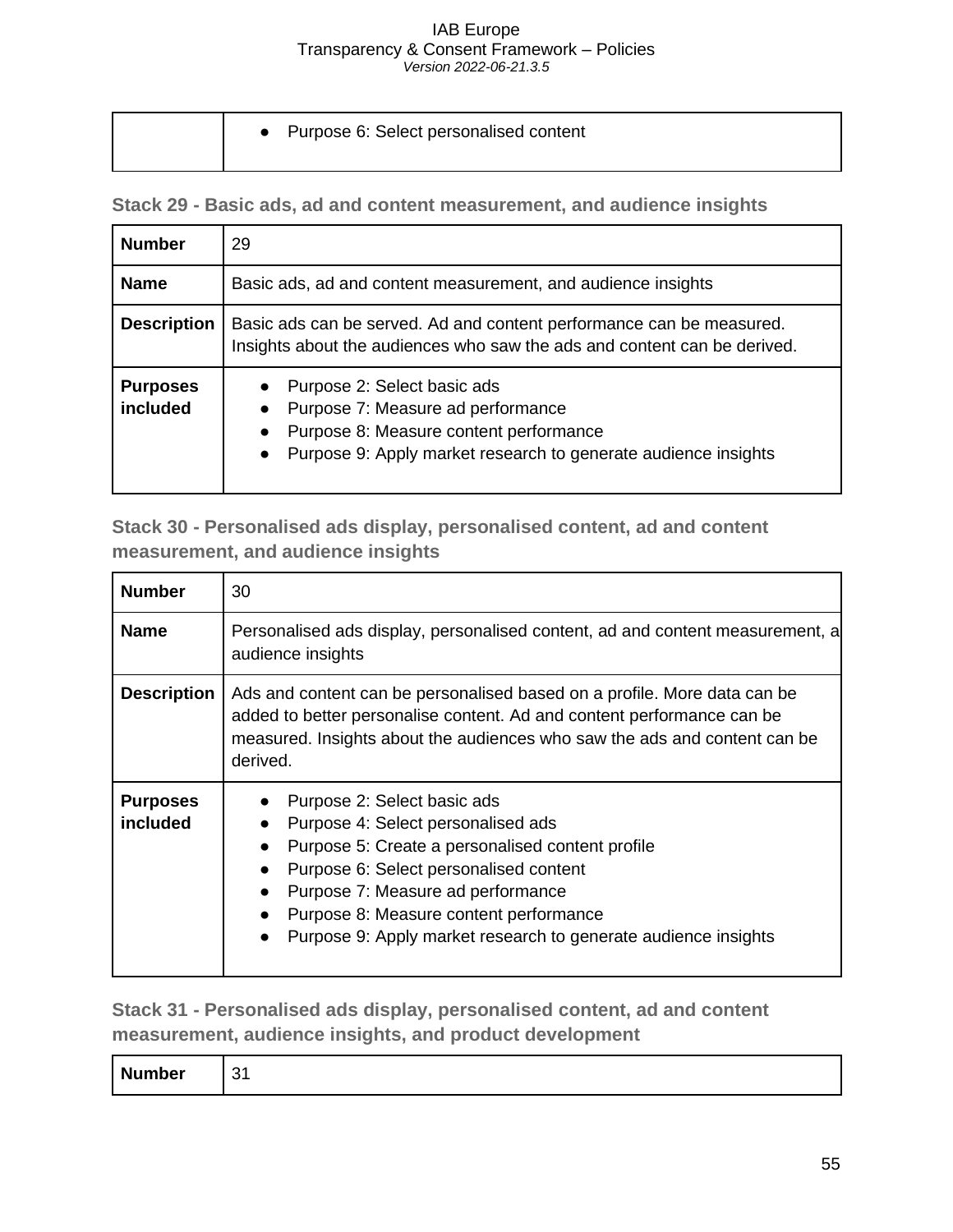| <b>Name</b>                 | Personalised ads display, personalised content, ad and content measurement,<br>audience insights, and product development                                                                                                                                                                                                                                                                           |  |
|-----------------------------|-----------------------------------------------------------------------------------------------------------------------------------------------------------------------------------------------------------------------------------------------------------------------------------------------------------------------------------------------------------------------------------------------------|--|
| <b>Description</b>          | Ads and content can be personalised based on a profile. More data can be<br>added to better personalise content. Ad and content performance can be<br>measured. Insights about the audiences who saw the ads and content can be<br>derived. Data can be used to build or improve user experience, systems, and<br>software.                                                                         |  |
| <b>Purposes</b><br>included | Purpose 2: Select basic ads<br>Purpose 4: Select personalised ads<br>$\bullet$<br>Purpose 5: Create a personalised content profile<br>$\bullet$<br>Purpose 6: Select personalised content<br>$\bullet$<br>Purpose 7: Measure ad performance<br>Purpose 8: Measure content performance<br>Purpose 9: Apply market research to generate audience insights<br>Purpose 10: Develop and improve products |  |

<span id="page-56-0"></span>**Stack 32 - Basic ads, personalised content, ad and content measurement, and audience insights**

| <b>Number</b>               | 32                                                                                                                                                                                                                                                                         |  |
|-----------------------------|----------------------------------------------------------------------------------------------------------------------------------------------------------------------------------------------------------------------------------------------------------------------------|--|
| <b>Name</b>                 | Basic ads, personalised content, ad and content measurement, and audien<br>insights                                                                                                                                                                                        |  |
| <b>Description</b>          | Basic ads can be served. Content can be personalised based on a profile.<br>More data can be added to better personalise content. Ad and content<br>performance can be measured. Insights about the audiences who saw the ads<br>and content can be derived.               |  |
| <b>Purposes</b><br>included | Purpose 2: Select basic ads<br>Purpose 5: Create a personalised content profile<br>Purpose 6: Select personalised content<br>Purpose 7: Measure ad performance<br>Purpose 8: Measure content performance<br>Purpose 9: Apply market research to generate audience insights |  |

<span id="page-56-1"></span>**Stack 33 - Basic ads, personalised content, ad and content measurement, audience insights, and product development**

| <b>Number</b><br>$\sim$<br>კკ |  |
|-------------------------------|--|
|-------------------------------|--|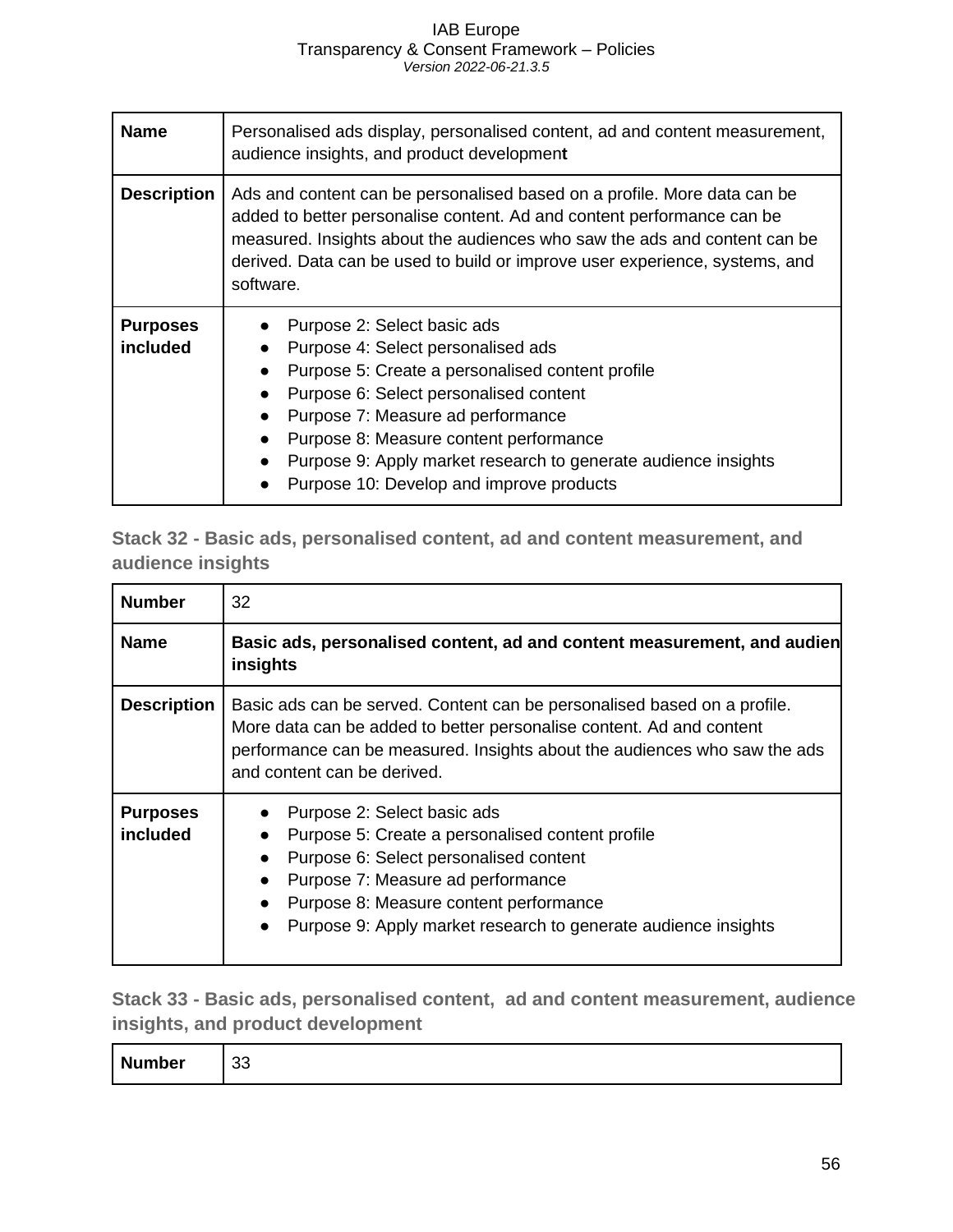| <b>Name</b>                 | Basic ads, personalised content, ad and content measurement, audience insight<br>and product development                                                                                                                                                                                                                                     |  |
|-----------------------------|----------------------------------------------------------------------------------------------------------------------------------------------------------------------------------------------------------------------------------------------------------------------------------------------------------------------------------------------|--|
| <b>Description</b>          | Basic ads can be served. Content can be personalised based on a profile.<br>More data can be added to better personalise content. Ad and content<br>performance can be measured. Insights about the audiences who saw the ads<br>and content can be derived. Data can be used to build or improve user<br>experience, systems, and software. |  |
| <b>Purposes</b><br>included | Purpose 2: Select basic ads<br>Purpose 5: Create a personalised content profile<br>Purpose 6: Select personalised content<br>Purpose 7: Measure ad performance<br>Purpose 8: Measure content performance<br>Purpose 9: Apply market research to generate audience insights<br>Purpose 10: Develop and improve products                       |  |

<span id="page-57-0"></span>**Stack 34 - Basic ads, personalised content, content measurement, and audience insights**

| <b>Number</b>               | 34                                                                                                                                                                                                                                                              |
|-----------------------------|-----------------------------------------------------------------------------------------------------------------------------------------------------------------------------------------------------------------------------------------------------------------|
| <b>Name</b>                 | Basic ads, personalised content, content measurement, and audience insights                                                                                                                                                                                     |
| <b>Description</b>          | Basic ads can be served. Content can be personalised based on a profile.<br>More data can be added to better personalise content. Ad and content<br>performance can be measured. Insights about the audiences who saw the ads<br>and content can be derived.    |
| <b>Purposes</b><br>included | Purpose 2: Select basic ads<br>Purpose 5: Create a personalised content profile<br>$\bullet$<br>Purpose 6: Select personalised content<br>Purpose 8: Measure content performance<br>$\bullet$<br>Purpose 9: Apply market research to generate audience insights |

<span id="page-57-1"></span>**Stack 35 - Basic ads, personalised content, content measurement, audience insights, and product development** 

| <b>Number</b> | 35                                                                                                  |
|---------------|-----------------------------------------------------------------------------------------------------|
| Name          | Basic ads, personalised content, content measurement, audience insights,<br>and product development |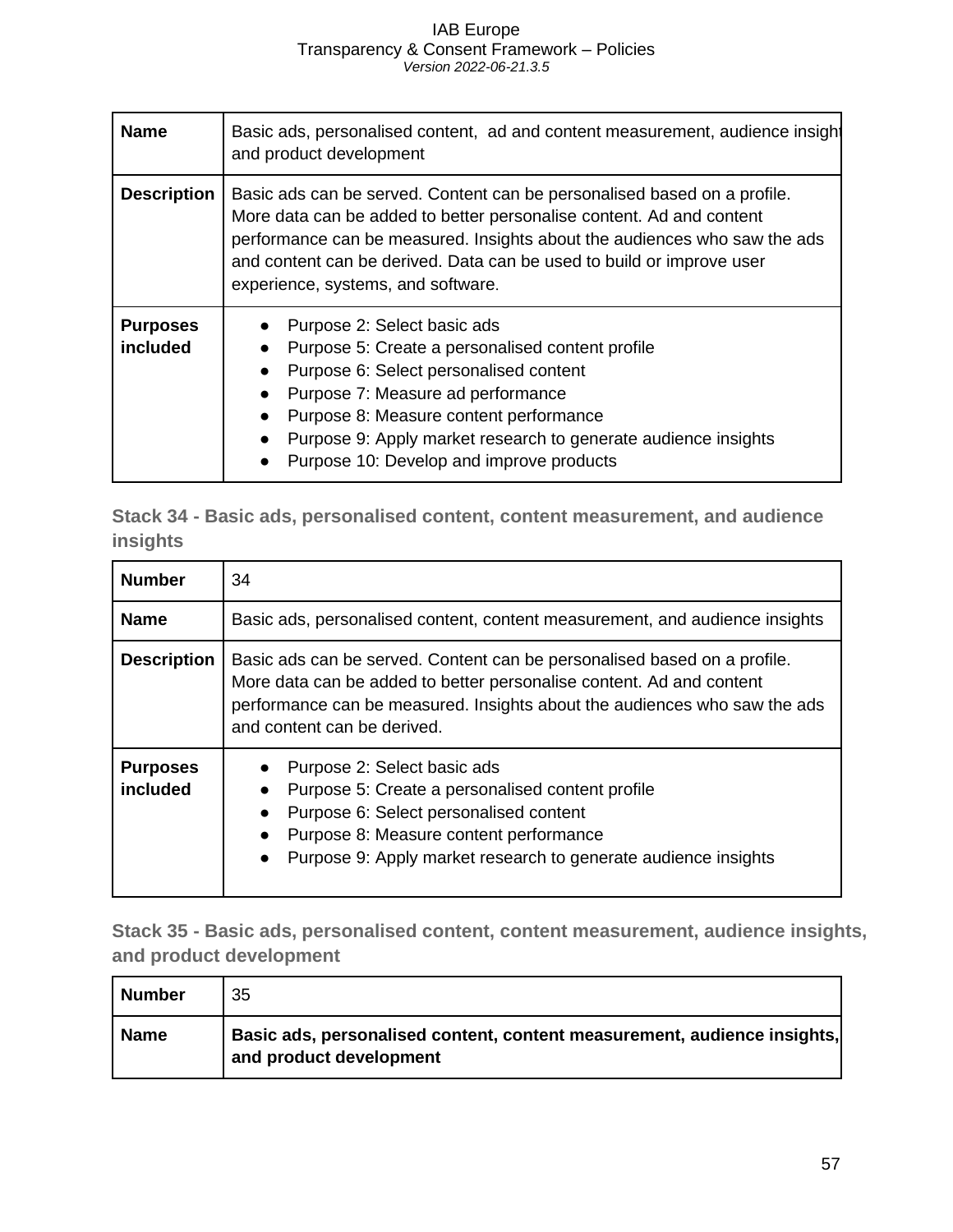| <b>Description</b>          | Basic ads can be served. Content can be personalised based on a profile.<br>More data can be added to better personalise content. Content performance<br>can be measured. Insights about the audiences who saw the ads and content<br>can be derived. Data can be used to build or improve user experience,<br>systems, and software. |
|-----------------------------|---------------------------------------------------------------------------------------------------------------------------------------------------------------------------------------------------------------------------------------------------------------------------------------------------------------------------------------|
| <b>Purposes</b><br>included | Purpose 2: Select basic ads<br>Purpose 5: Create a personalised content profile<br>Purpose 6: Select personalised content<br>Purpose 8: Measure content performance<br>Purpose 9: Apply market research to generate audience insights<br>Purpose 10: Develop and improve products                                                     |

<span id="page-58-0"></span>

|  | Stack 36 - Basic ads, personalised content, and ad measurement |  |  |
|--|----------------------------------------------------------------|--|--|
|--|----------------------------------------------------------------|--|--|

| <b>Number</b>               | 36                                                                                                                                                                                       |  |
|-----------------------------|------------------------------------------------------------------------------------------------------------------------------------------------------------------------------------------|--|
| <b>Name</b>                 | Basic ads, personalised content, and ad measurement                                                                                                                                      |  |
| <b>Description</b>          | Basic ads can be served. Content can be personalised based on a profile.<br>More data can be added to better personalise content. Ad performance can be<br>measured.                     |  |
| <b>Purposes</b><br>included | Purpose 2: Select basic ads<br>Purpose 5: Create a personalised content profile<br>$\bullet$<br>Purpose 6: Select personalised content<br>Purpose 7: Measure ad performance<br>$\bullet$ |  |

<span id="page-58-1"></span>**Stack 37 - Basic ads, personalised content, ad measurement, and product development**

| <b>Number</b>      | 37                                                                                                                                                                                                                                                   |
|--------------------|------------------------------------------------------------------------------------------------------------------------------------------------------------------------------------------------------------------------------------------------------|
| <b>Name</b>        | Basic ads, personalised content, ad measurement, and product development                                                                                                                                                                             |
| <b>Description</b> | Basic ads can be served. Content can be personalised based on a profile.<br>More data can be added to better personalise content. Ad performance can be<br>measured. Data can be used to build or improve user experience, systems,<br>and software. |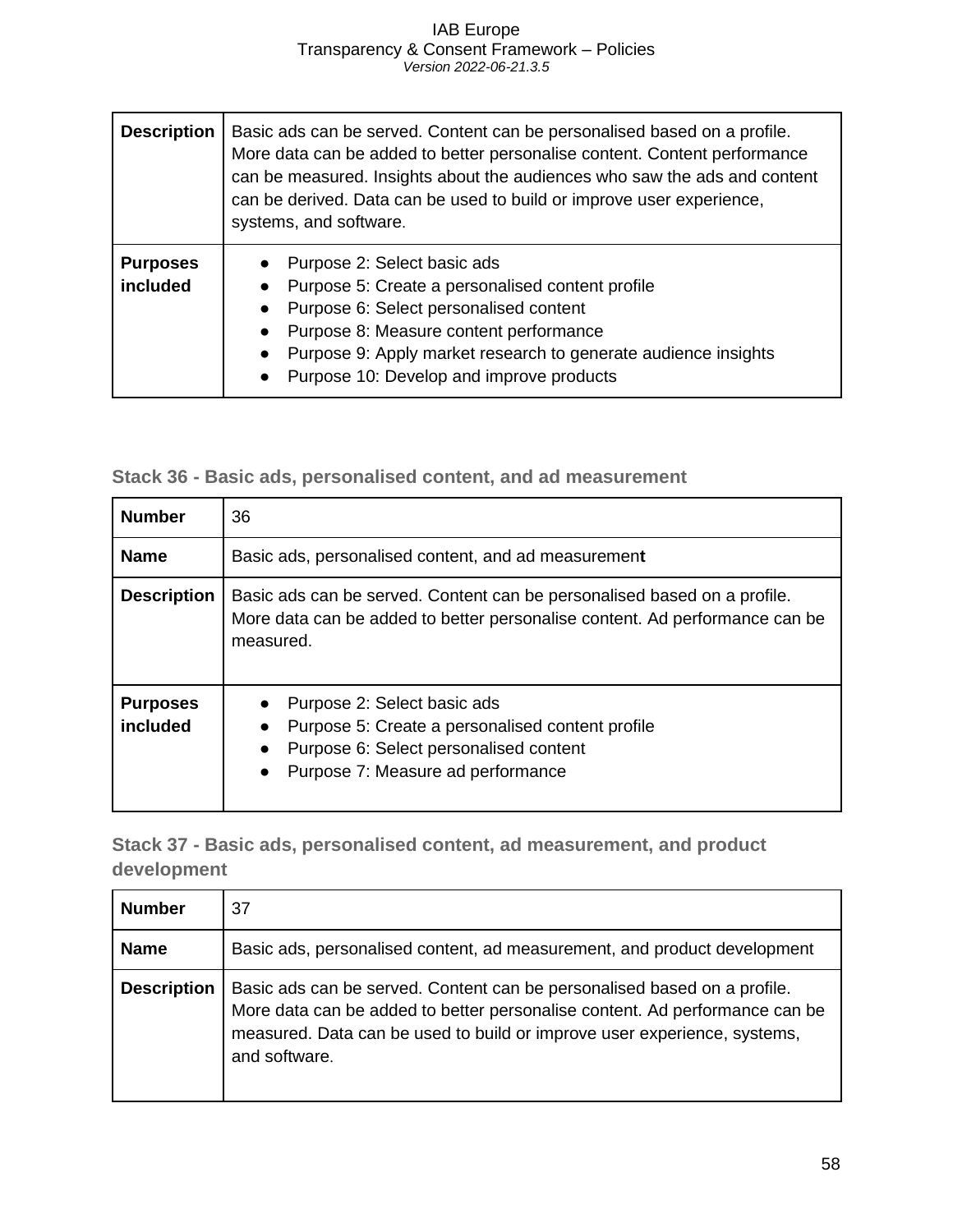| Purposes<br>included | • Purpose 2: Select basic ads<br>• Purpose 5: Create a personalised content profile<br>• Purpose 6: Select personalised content<br>• Purpose 7: Measure ad performance<br>• Purpose 10: Develop and improve products |
|----------------------|----------------------------------------------------------------------------------------------------------------------------------------------------------------------------------------------------------------------|
|----------------------|----------------------------------------------------------------------------------------------------------------------------------------------------------------------------------------------------------------------|

<span id="page-59-0"></span>**Stack 38 - Personalised ads, ad measurement, and product development**

| <b>Number</b>               | 38                                                                                                                                                                                                                           |
|-----------------------------|------------------------------------------------------------------------------------------------------------------------------------------------------------------------------------------------------------------------------|
| <b>Name</b>                 | Personalised ads, ad measurement, and product development                                                                                                                                                                    |
| <b>Description</b>          | Ads can be personalised based on a profile. More data can be added to better<br>personalise ads. Ad performance can be measured. Data can be used to build<br>or improve user experience, systems, and software.             |
| <b>Purposes</b><br>included | Purpose 2: Select basic ads<br>Purpose 3: Create a personalised ads profile<br>$\bullet$<br>Purpose 4: Select personalised ads<br>Purpose 7: Measure ad performance<br>Purpose 10: Develop and improve products<br>$\bullet$ |

<span id="page-59-1"></span>**Stack 39 - Personalised ads, ad measurement, audience insights and product development**

| <b>Number</b>               | 39                                                                                                                                                                                                                                                                                                          |
|-----------------------------|-------------------------------------------------------------------------------------------------------------------------------------------------------------------------------------------------------------------------------------------------------------------------------------------------------------|
| <b>Name</b>                 | Personalised ads, ad measurement, audience insights and product development                                                                                                                                                                                                                                 |
| <b>Description</b>          | Ads can be personalised based on a profile. More data can be added to better<br>personalise ads. Ad performance can be measured. Insights about the<br>audiences who saw the ads and content can be derived. Data can be used to<br>build or improve user experience, systems and software.                 |
| <b>Purposes</b><br>included | Purpose 2: Select basic ads<br>Purpose 3: Create a personalised ads profile<br>$\bullet$<br>Purpose 4: Select personalised ads<br>Purpose 7: Measure ad performance<br>$\bullet$<br>Purpose 9: Apply market research to generate audience insights<br>Purpose 10: Develop and improve products<br>$\bullet$ |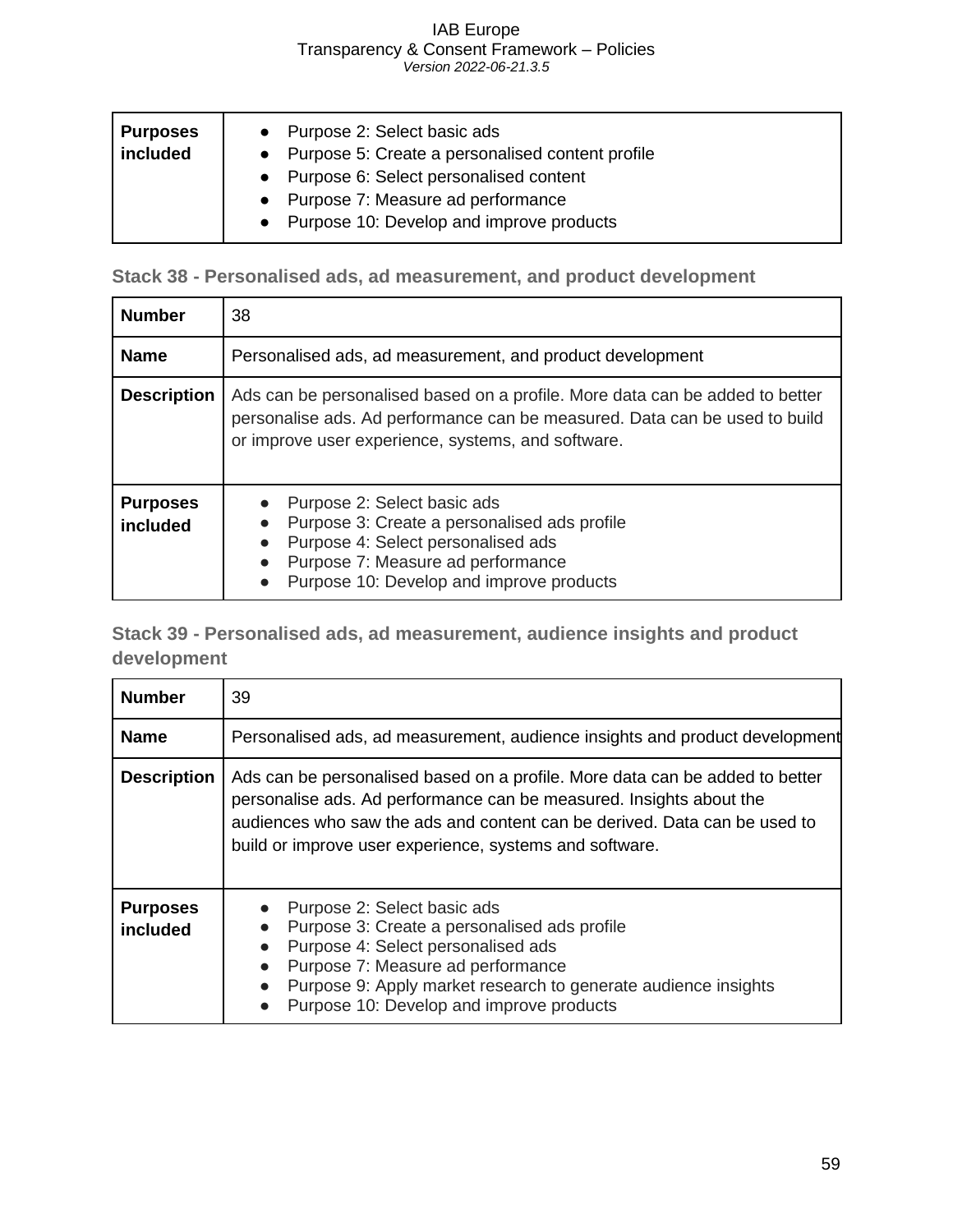<span id="page-60-0"></span>**Stack 40 - Personalised ads, ad and content measurement, audience insights and product development**

| <b>Number</b>               | 40                                                                                                                                                                                                                                                                                                             |
|-----------------------------|----------------------------------------------------------------------------------------------------------------------------------------------------------------------------------------------------------------------------------------------------------------------------------------------------------------|
| <b>Name</b>                 | Personalised ads, ad and content measurement, audience insights and product<br>development                                                                                                                                                                                                                     |
| <b>Description</b>          | Ads can be personalised based on a profile. More data can be added to better<br>personalise ads. Ad and content performance can be measured. Insights about<br>audiences who saw the ads and content can be derived. Data can be used to<br>build or improve user experience, systems and software.            |
| <b>Purposes</b><br>included | Purpose 2: Select basic ads<br>Purpose 3: Create a personalised ads profile<br>Purpose 4: Select personalised ads<br>Purpose 7: Measure ad performance<br>Purpose 8: Measure content performance<br>Purpose 9: Apply market research to generate audience insights<br>Purpose 10: Develop and improve products |

<span id="page-60-1"></span>**Stack 41 - Personalised ads, personalised content display, ad and content measurement, audience insights and product development**

| <b>Number</b>               | 41                                                                                                                                                                                                                                                                                                                                                       |
|-----------------------------|----------------------------------------------------------------------------------------------------------------------------------------------------------------------------------------------------------------------------------------------------------------------------------------------------------------------------------------------------------|
| <b>Name</b>                 | Personalised ads, personalised content display, ad and content measurement,<br>audience insights and product development                                                                                                                                                                                                                                 |
| <b>Description</b>          | Ads and content can be personalised based on a profile. More data can be<br>added to better personalise ads. Ad and content performance can be<br>measured. Insights about audiences who saw the ads and content can be<br>derived. Data can be used to build or improve user experience, systems and<br>software.                                       |
| <b>Purposes</b><br>included | Purpose 2: Select basic ads<br>Purpose 3: Create a personalised ads profile<br>Purpose 4: Select personalised ads<br>Purpose 6: Select personalised content<br>Purpose 7: Measure ad performance<br>Purpose 8: Measure content performance<br>Purpose 9: Apply market research to generate audience insights<br>Purpose 10: Develop and improve products |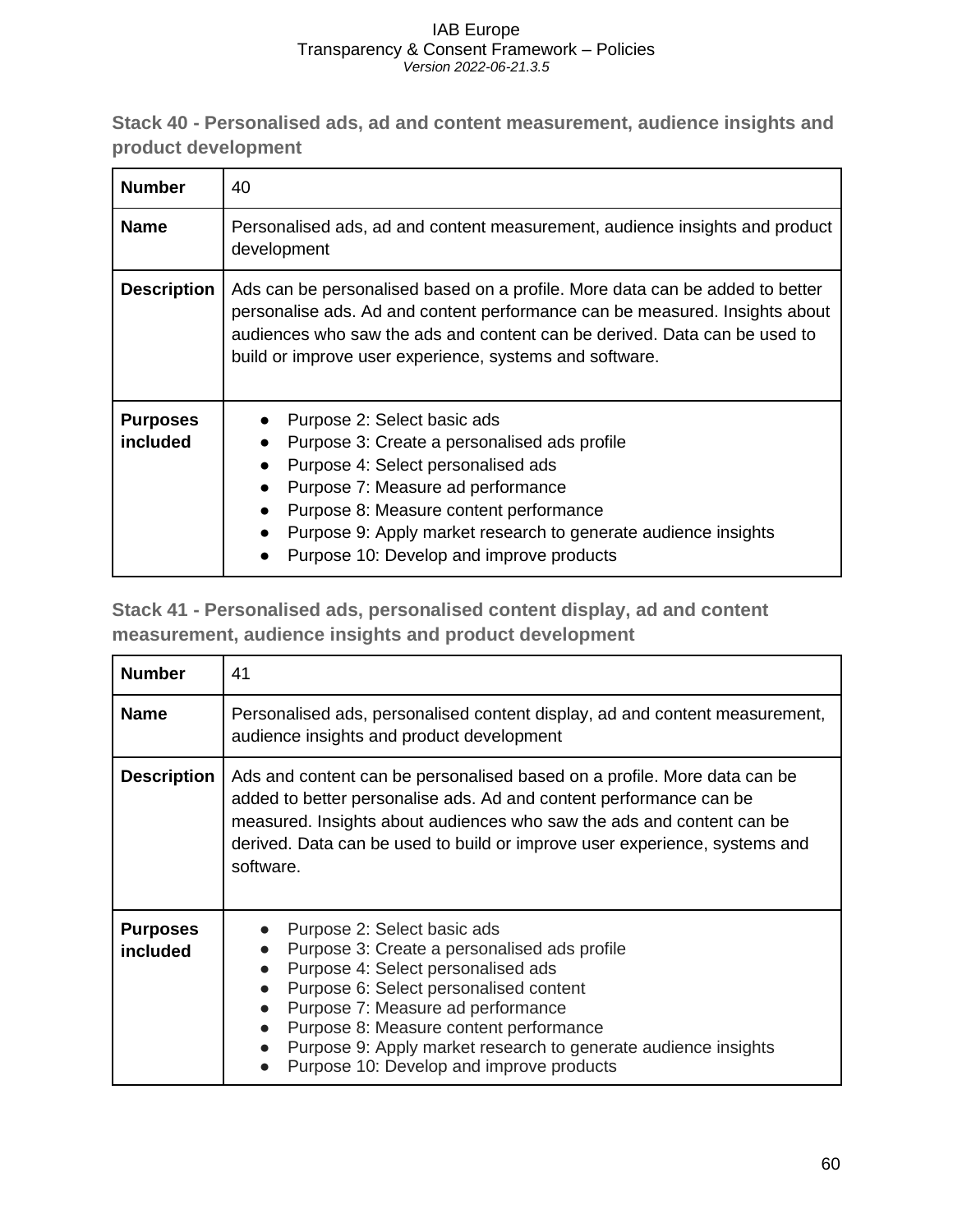<span id="page-61-0"></span>**Stack 42 - Personalised ads and content, ad and content measurement, audience insights and product development**

| <b>Number</b>               | 42                                                                                                                                                                                                                                                                                                                                                                                                           |
|-----------------------------|--------------------------------------------------------------------------------------------------------------------------------------------------------------------------------------------------------------------------------------------------------------------------------------------------------------------------------------------------------------------------------------------------------------|
| <b>Name</b>                 | Personalised ads and content, ad and content measurement, audience insights<br>and product development                                                                                                                                                                                                                                                                                                       |
| <b>Description</b>          | Ads and content can be personalised based on a profile. More data can be<br>added to better personalise ads and content. Ad and content performance can<br>be measured. Insights about audiences who saw the ads and content can be<br>derived. Data can be used to build or improve user experience, systems and<br>software.                                                                               |
| <b>Purposes</b><br>included | Purpose 2: Select basic ads<br>Purpose 3: Create a personalised ads profile<br>Purpose 4: Select personalised ads<br>Purpose 5: Create a personalised content profile<br>Purpose 6: Select personalised content<br>Purpose 7: Measure ad performance<br>Purpose 8: Measure content performance<br>Purpose 9: Apply market research to generate audience insights<br>Purpose 10: Develop and improve products |

## <span id="page-61-1"></span>F. Example Stack Combinations

<span id="page-61-2"></span>Example Stack Combination 1

- **Purpose 1: Store and/or access information on a device**
- **Special Feature 1: Use precise geolocation data**
- **Stack 3: Personalised ads**
	- Purpose 2: Select basic ads
	- Purpose 3: Create a personalised ads profile
	- Purpose 4: Select personalised ads
- **Stack 11: Personalised content**
	- Purpose 5: Create a personalised content profile
	- Purpose 6: Select personalised content
- **Stack 17: Ad and content measurement, and audience insights**
	- Purpose 7: Measure ad performance
	- Purpose 8: Measure content performance
	- Purpose 9: Apply market research to generate audience insights
- **Purpose 10: Develop and improve products**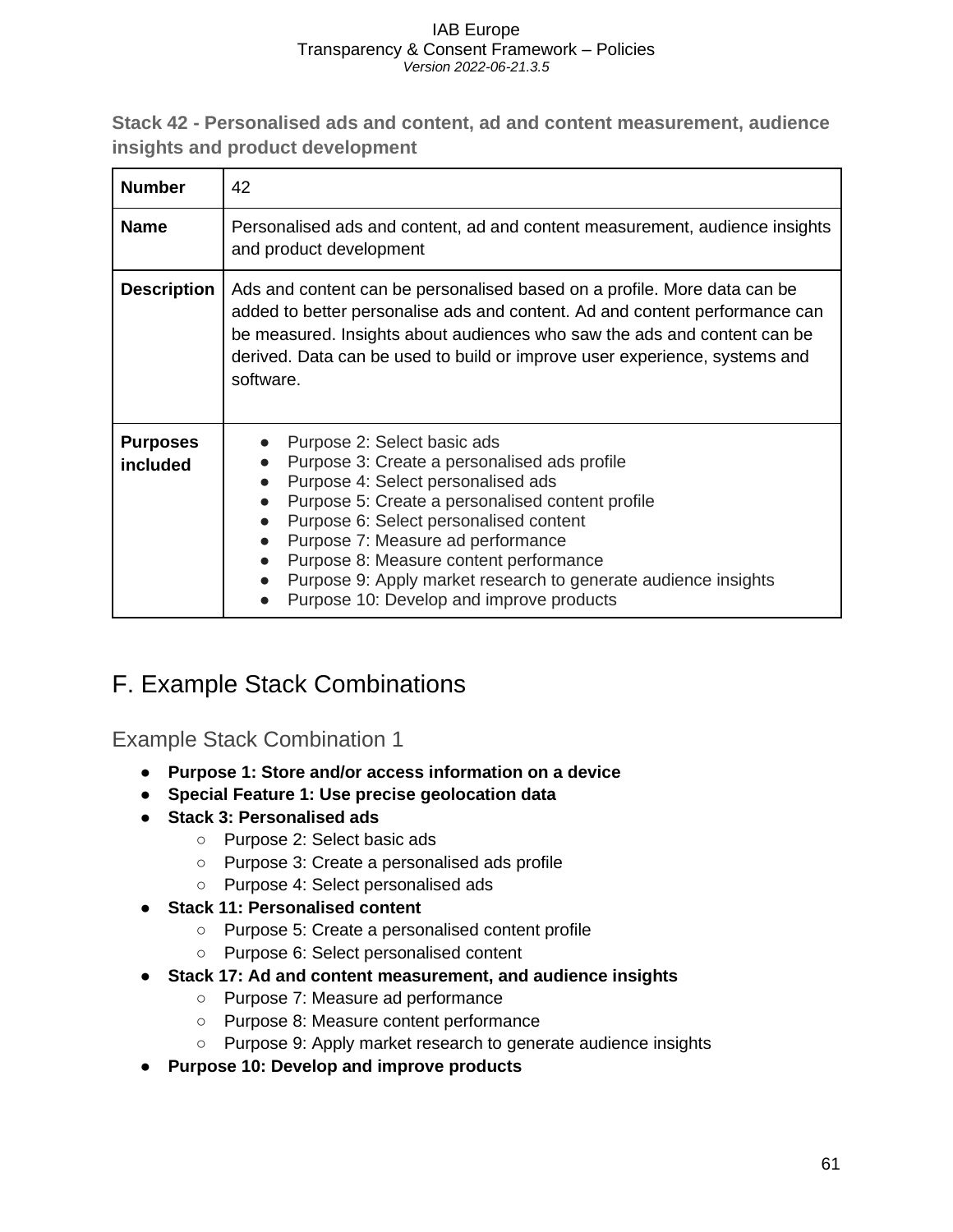### <span id="page-62-0"></span>Example Stack Combination 2

- **Purpose 1: Store and/or access information on a device**
- **Special Feature 1: Use precise geolocation data**
- **Stack 8:** Personalised ads, and ad measurement
	- Purpose 2: Select basic ads
	- Purpose 3: Create a personalised ads profile
	- Purpose 4: Select personalised ads
	- Purpose 7: Measure ad performance
- **Stack 14: Personalised content, and content measurement**
	- Purpose 5: Create a personalised content profile
	- Purpose 6: Select personalised content
	- Purpose 8: Measure content performance
- **Purpose 9:** Apply market research to generate audience insights
- **Purpose 10: Develop and improve products**

### <span id="page-62-1"></span>Example Stack Combination 3 (Advertisers)

- **Purpose 1: Store and/or access information on a device**
- **Special Feature 1: Use precise geolocation data**
- **Stack 3: Personalised ads**
	- Purpose 2: Select basic ads
	- Purpose 3: Create a personalised ads profile
	- Purpose 4: Select personalised ads
- **Stack 19: Ad measurement, and audience insights**
	- Purpose 7: Measure ad performance
	- Purpose 9: Apply market research to generate audience insights
- **Purpose 10: Develop and improve products**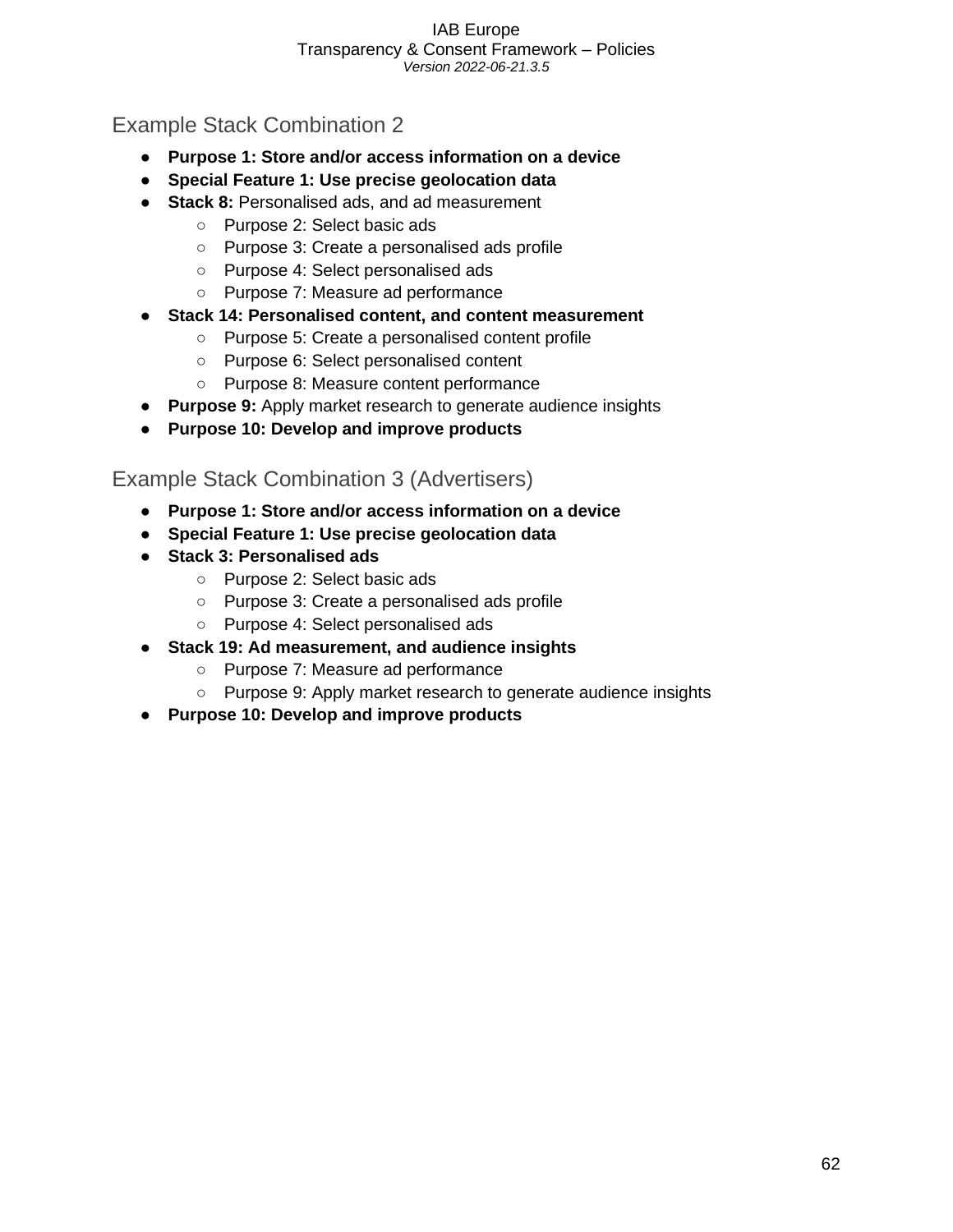## <span id="page-63-0"></span>Appendix B: User Interface Requirements

## <span id="page-63-1"></span>A. Scope

a. This Appendix applies to any party deploying a user interface in connection with the Framework ("Framework UI"). Typically this is the first party in the interaction with the user, such as a Publisher operating its own private CMP, or relying on the services of a commercial CMP. Both the Publisher and the CMP are responsible to ensure that these requirements are met. Appendix B should be read in conjunction with Chapter II (Policies for CMPs), Chapter IV (Policies for Publishers), and Chapter V (Policies for Interacting with Users).

b. A Publisher and/or CMP is responsible for determining when the Framework UI will be shown in accord with the Framework Policies and the Specifications, consistent with legal requirements to support the transparent and lawful storing and/or accessing of information on user devices and/or processing of users' personal data by Vendors. The Framework UI may be used to support the Publisher's own transparent and lawful storing and/or accessing of information on user devices and/or processing of users' personal data.

c. The Framework Policies and the Specifications establish minimum requirements for language, design, and other elements in the Framework UI. These minimum requirements are intended to align with legal requirements of EU privacy and data protection law. In the event of a conflict between applicable EU law and Appendix B, the law prevails. Unless stated otherwise, nothing in Appendix B is intended to prevent the creation of Framework UIs that go beyond these minimum requirements.

## <span id="page-63-2"></span>B. General Rules and Requirements for Framework UIs

a. When providing transparency and/or consent choices to users, the Framework UI may make use of a so-called layered approach that provides key information immediately in an Initial Layer and makes more detailed information available elsewhere in additional layers for those users who are interested in it. Appendix B provides minimum requirements for certain layers, in particular the Initial Layer, where the Framework UI makes use of a layered approach.

b. When providing transparency about Purposes and Features, the Framework UI must do so only on the basis of the standard Purpose, Special Purpose, Feature, and Special Feature names and definitions of Appendix A as they are published on the Global Vendor List or using Stacks in accordance with the Policies and Specifications. UIs must make available the standard legal text of Purposes, Special Purposes, Features, and Special Features of Appendix A but may substitute or supplement the standard legal definitions with the standard user friendly text of Appendix A so long as the legal text remains available to the user and it is explained that these legal texts are definitive.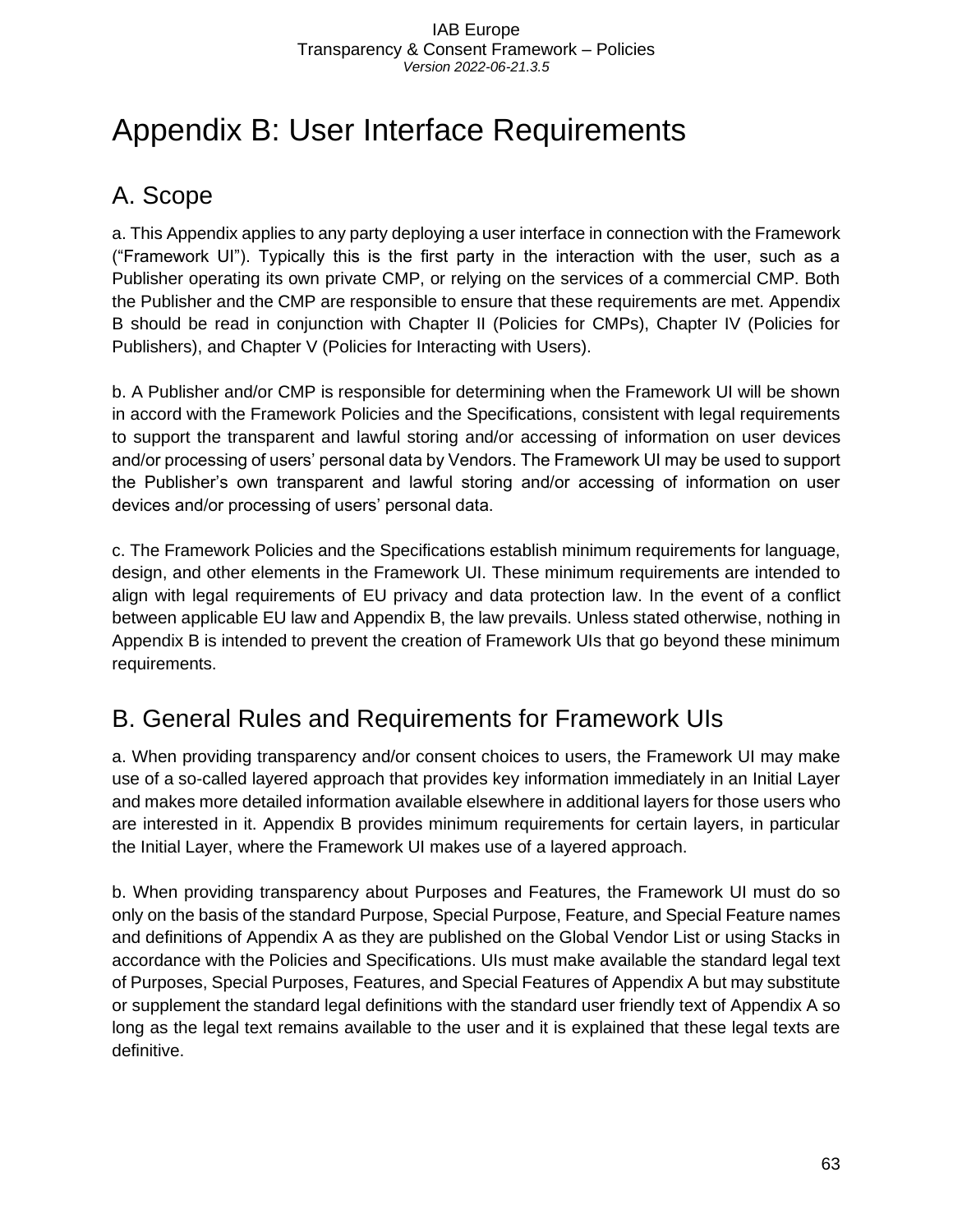c. Where the Framework UI uses a language other than English, the Framework UI must do so only on the basis of official translations of the standard Purpose, Special Purpose, Feature and Special Feature names and definitions of Appendix A as they are published on the Global Vendor List.

d. When providing transparency about Vendors, the Framework UI must do so only on the basis of the information provided, and declarations made by Vendors as they are published on the Global Vendor List.

e. For the avoidance of doubt, Framework UIs may be used to also provide transparency, and request consent, for purposes and/or vendors, that are not covered by the Framework. However, users must not be misled to believe that any non-Framework purpose and/or vendor are part of the Framework or subject to its Policies. If the Framework UI includes non-Framework purposes and/or vendors the Framework UI must make it possible for users to distinguish between Vendors registered with the Framework, and Purposes defined by the Framework, and those who are not.

f. The Framework UI must inform users that their Vendor choices are limited to Purposes and Special Features and that it does not enable them to object to disclosed Vendors processing personal data for Special Purposes and that Special Features may be used for Special Purpose 1 (ensure security, prevent fraud, and debug) regardless of the user's choice about Special Features.

## <span id="page-64-0"></span>C. Specific Requirements for Framework UIs in Connection with Requesting a User's Consent

a. When providing transparency about Purposes, Features and Vendors in connection with requesting a user's consent for the same, the Framework UI's must be displayed prominently and separately from other information, such as the general terms and conditions or the privacy policy, in a modal or banner that covers all or substantially all of the content of the website or app.

b. When making use of a so-called layered approach, the Initial Layer of the Framework UI providing transparency and requesting a user's consent:

- I. Must include information about the fact that information is stored on and/or accessed from the user's device (e.g. use of cookies, device identifiers, or other device data);
- II. Must include information about the fact that personal data is processed, and the nature of the personal data processed (e.g. unique identifiers, browsing data);
- III. Must include information about the fact that third party Vendors will be storing and/or accessing information from the user's device and processing their personal data; and a link to the list of named third parties;
- IV. Must include the list of the distinct and separate Purposes for which the Vendors are processing data, using at least the standardized names and/or Stack names as defined in Appendix A;
- V. Must include information about the Special Features used by the Vendors when processing data;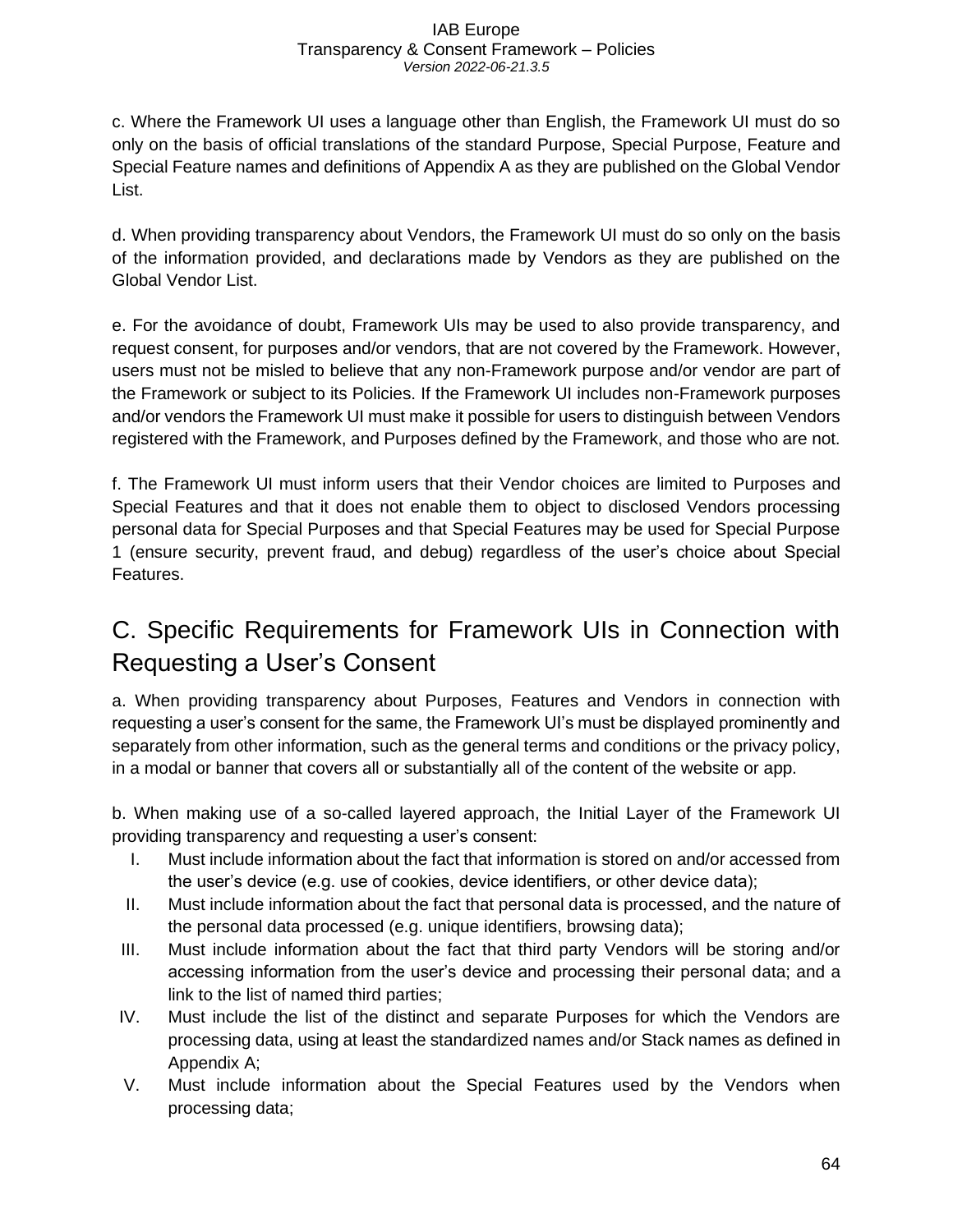- VI. Should include information about the consequences (if any) of consenting or not consenting (including withdrawing consent);
- VII. Must include information about the scope of the consent choice, i.e. service-specific consent, or group-specific consent. If group-specific consent, a link with information about the group;
- VIII. Must include information about the fact that the user can withdraw their consent at any time, and how to resurface the Framework UI in order to do so;
- IX. Should include information about the fact that some Vendors (if any) are not requesting consent, but processing the user's data on the basis of their legitimate interest; the fact that the user has a right to object to such processing; and a link to the relevant layer of the Framework UI dealing with processing on the basis of legitimate interests where more information can be found;
- X. Must include a call to action for the user to express their consent (for example "Accept", "Okay", "Approve", etc.);
- XI. Must include a call to action for the user to customise their choices (for example "Advanced Settings", "Customise Choices", etc.).

c. When making use of a so-called layered approach, a secondary layer must be provided that allows the user to:

- I. review the list of named Vendors, their Purposes, Special Purposes, Features, Special Features, associated Legal Bases, and a link to each Vendor's privacy policy;
- II. review the list of Purposes, Special Purposes, Features, and Special Features including their standard name and their full standard description, as defined in Appendix A, and a way to see which Vendors are seeking consent for each of the Purposes;
- III. make granular and specific consent choices with respect to each Vendor, and, separately, each Purpose for which the Publisher chooses to obtain consent on behalf of or more Vendors;
- IV. make granular and specific opt-in choices with respect to each Special Feature for which the Publisher chooses to obtain opt-ins on behalf of one or more Vendors;
- V. where applicable and not disclosed in a  $1<sup>st</sup>$  layer, view information about the fact that some Vendors (if any) are not requesting consent, but processing the user's data on the basis of their legitimate interest; the fact that the user has a right to object to such processing; and a link to the relevant layer of the Framework UI dealing with processing on the basis of legitimate interests where more information could be found and the right to object exercised;
- VI. Where not disclosed in a 1<sup>st</sup> layer, view information about the consequences (if any) of consenting or not consenting (including withdrawing consent).
- VII. Where applicable, review Vendors' maximum device storage duration and whether Vendors refresh such duration (by stating, for example, that "duration may expire [*n*] months/days from your last interaction with the property", where [*n]* represents the maximum duration for which the Vendor considers the user consent as valid) as well as, where applicable, review any additional purpose specific storage and access information provided by a Vendor in accordance with the Specifications.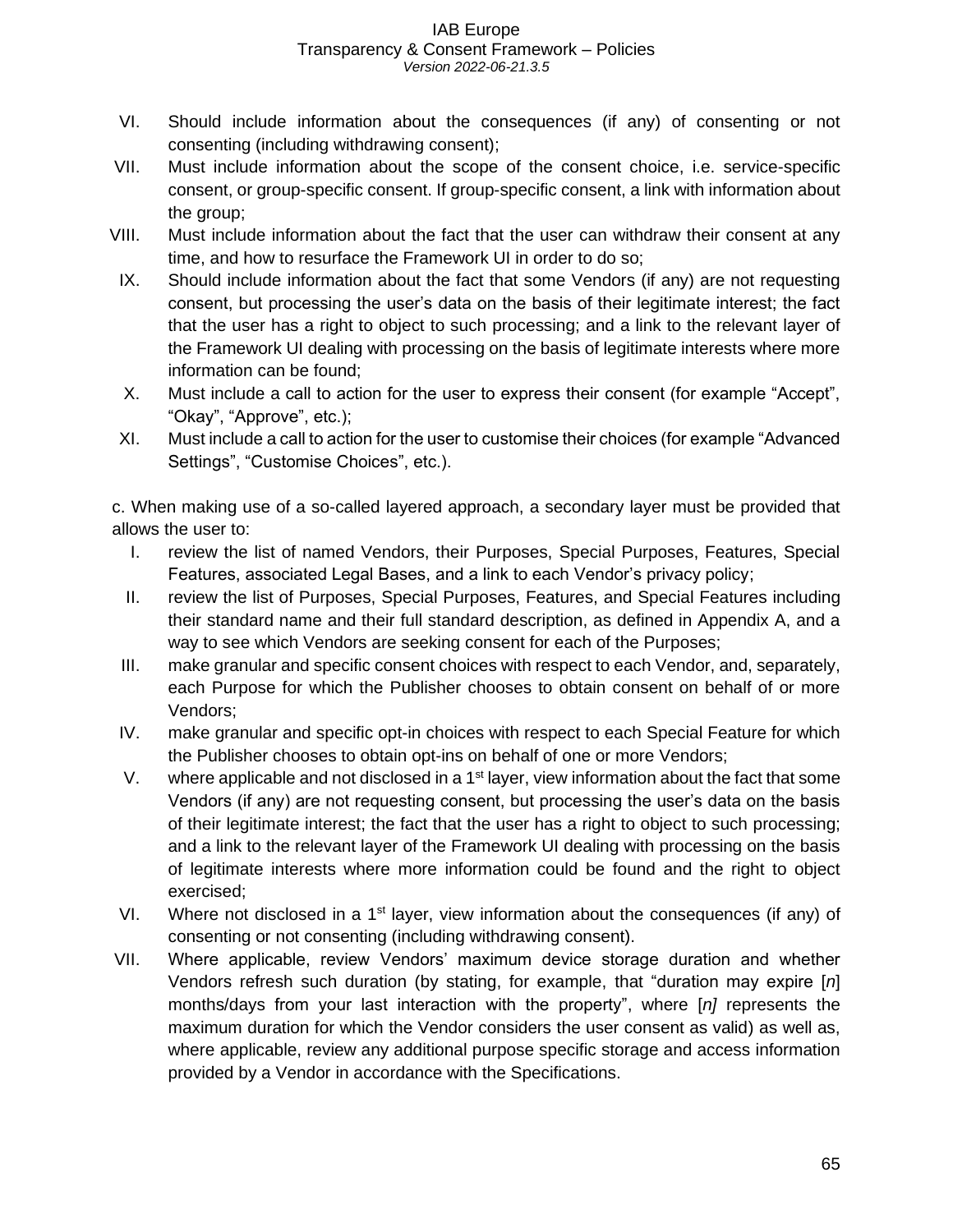d. When a user accesses a layer, which will be a secondary layer when using a layered approach, allowing them to make granular and specific consent choices with respect to each Purpose, under Policy C(c)(III), and/or to make granular and specific opt-in choices with respect to each Special Feature under Policy C(c)(IV) the default choice must be "no consent", "no opt-in" or "off".

e. If a UI displays Vendors who are not registered with IAB Europe for participation in the Framework, the UI must make it possible for users to distinguish between Vendors registered with the Framework, and those who are not. The UI must not mislead others as to the Framework participation of any of the Vendors who are not registered with the MO.

f. A user must be able to resurface the Framework UI from an easily accessible link, such as a Privacy Policy available on the Publisher's website or app as to allow them to withdraw their consent as easily as it was to give it, notably by including a call to action for the user to withdraw their consent (for example "Withdraw consent").

g. Calls to action in a Framework UI must not be invisible, illegible, or appear disabled. While calls to action do not need to be identical, to ensure they are clearly visible, they must have matching text treatment (font, font size, font style) and, for the text of each, a minimum contrast ratio of 5 to 1. To the extent that an Initial Layer has more than two calls to action, this policy only applies to the two primary calls to action.

h. By way of derogation from Appendix B, Policies C(c)(iii) and (iv) and C(d), a Publisher shall not be required to allow a user to make granular and specific consent or opt-in choices if the Publisher implements a way for the user to access its content without consenting through other means, for example by offering paid access that does not require consenting to any Purposes. For the avoidance of doubt, all other Policies remain applicable.

## <span id="page-66-0"></span>D. Specific Requirements for Framework UIs in Connection with Legitimate Interests

a. When providing transparency about Purposes, Special Purposes, Features, Special Features, and Vendors in connection with a legitimate interest for the same, transparency must be provided at least through an easily accessible link to the relevant layer of the Framework UI dealing with processing on the basis of legitimate interests.

b. When providing transparency about Purposes, Special Purposes, Features, Special Features, and Vendors in connection with both requesting a user's consent for the same and a legitimate interest, Policy C(a) applies, and the easily accessible link to the relevant layer of the Framework UI dealing with processing on the basis of legitimate interests required under Policy D(a) must be included in the Initial Layer of the Framework UI presented in line with Policy C(a).

c. When providing transparency about Purposes, Special Purposes, Features, Special Features and Vendors in connection with a legitimate interest for the same, a single secondary layer must be provided that allows the user to: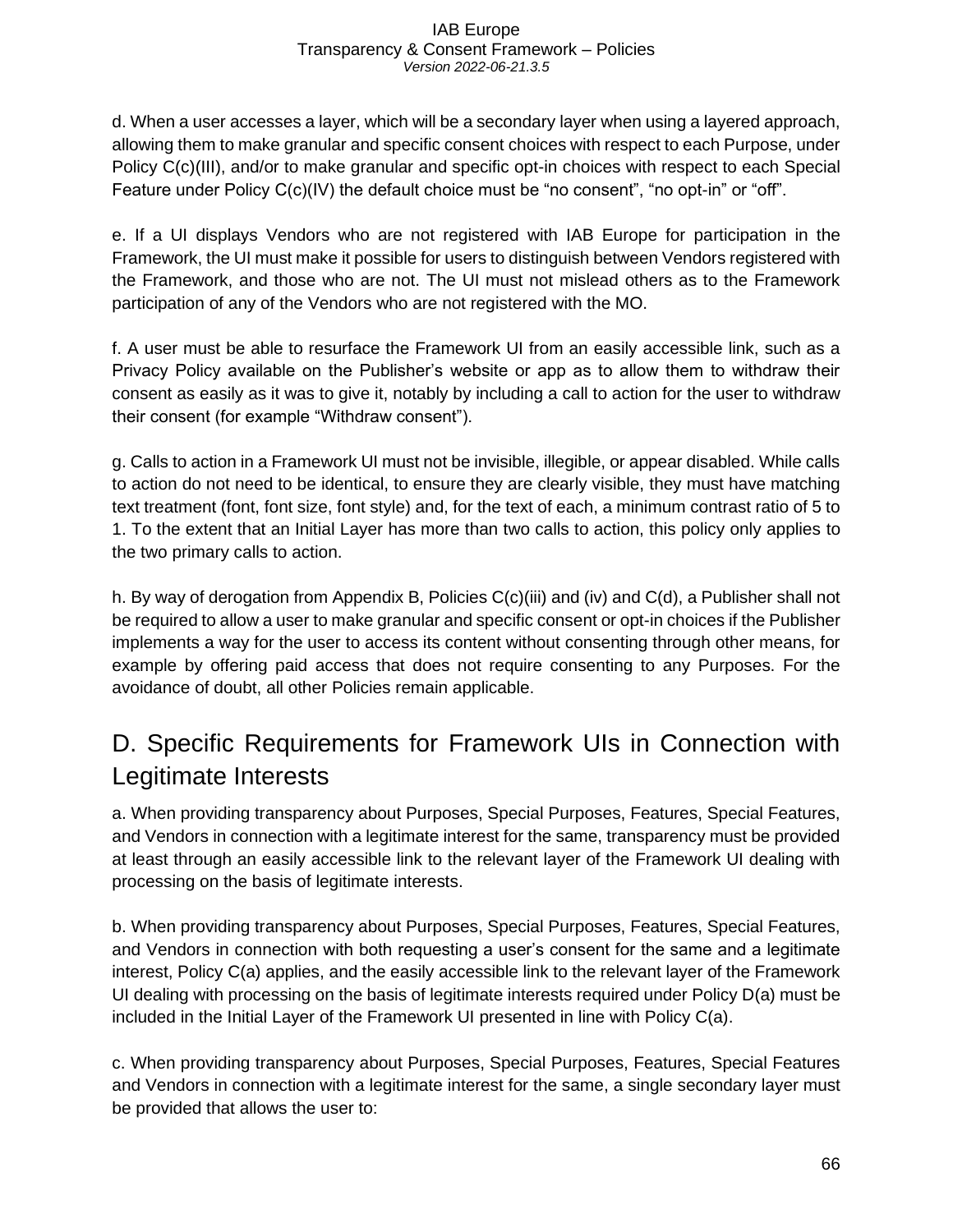- I. see information about the fact that personal data is processed, and the nature of the personal data processed (e.g. unique identifiers, browsing data);
- II. see information about the scope of the legitimate interest processing and scope of any objection to such processing, i.e. service-specific scope, or group-specific scope. If groupspecific scope, a link with information about the group.
- III. access controls within the Framework UI to object to processing of their personal data on the basis of a legitimate interest;
- IV. review the list of Purposes and Special Purposes including their standard name and their full standard description, as defined in Appendix A, and a way to see which Vendors are processing their data for each of the Purposes and Special Purposes on the basis of a legitimate interest;
- V. exercise their right to object with respect to processing under a legitimate interest for each Vendor, and, separately, each Purpose for which the Publisher chooses to help establish Vendors transparency;
- VI. review the list of named Vendors, their Purposes, Special, Purposes, Features, Special Features, and Legal Bases, and find a link to each Vendor's privacy policy.